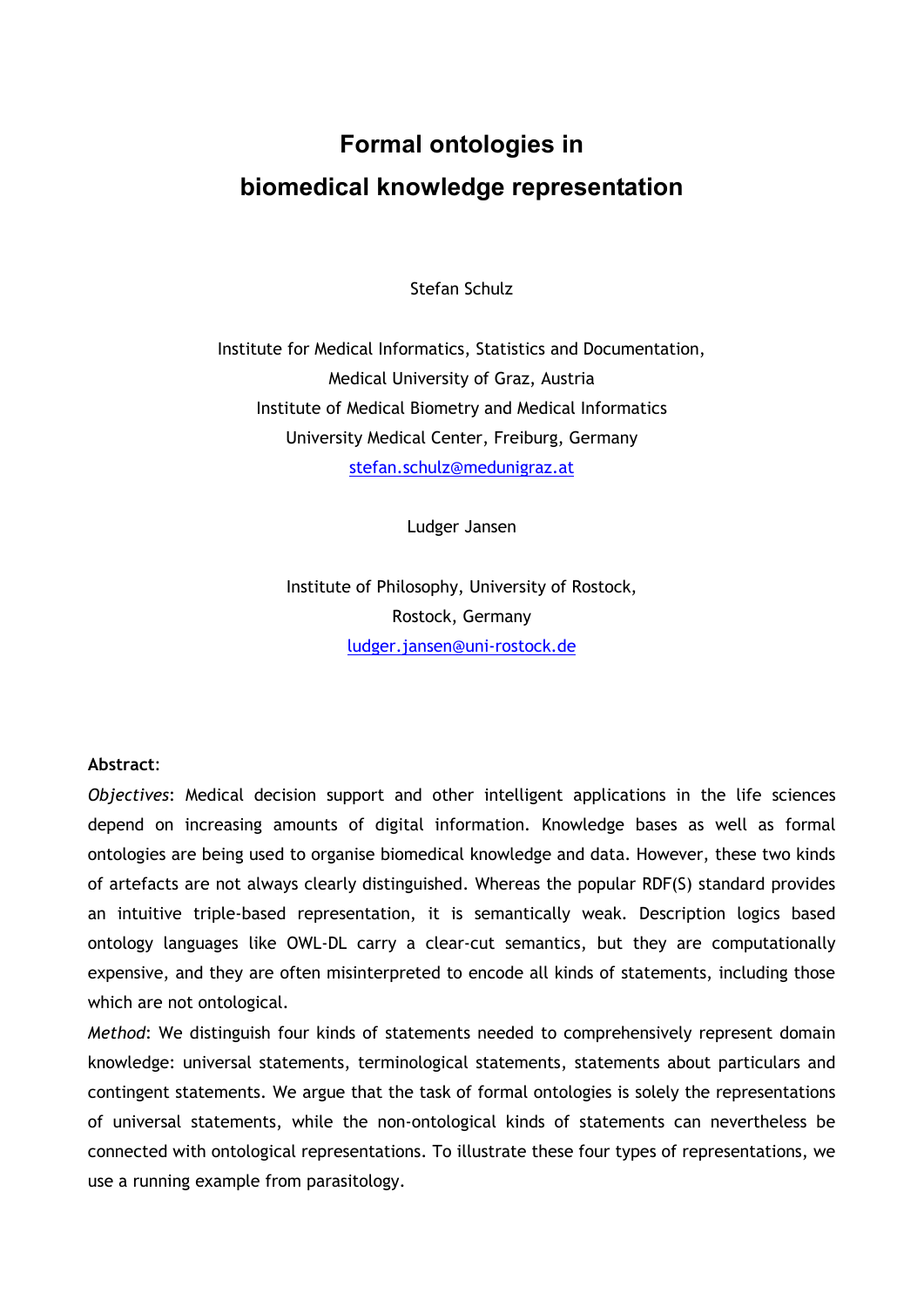*Results*: We finally formulate recommendations for semantically adequate ontologies that can efficiently be used as a stable framework for more context-dependent biomedical knowledge representation and reasoning applications like clinical decision support systems.

**Keywords**: Biomedical Ontology, Description Logic, Formal Ontology, Knowledge Representation, Decision support systems

#### **Content**

| $Introduction \dots 3$ |
|------------------------|
|                        |
|                        |
|                        |
|                        |
|                        |
|                        |
|                        |
|                        |
|                        |
|                        |
|                        |
|                        |
|                        |
|                        |
|                        |
|                        |
|                        |
|                        |
|                        |
|                        |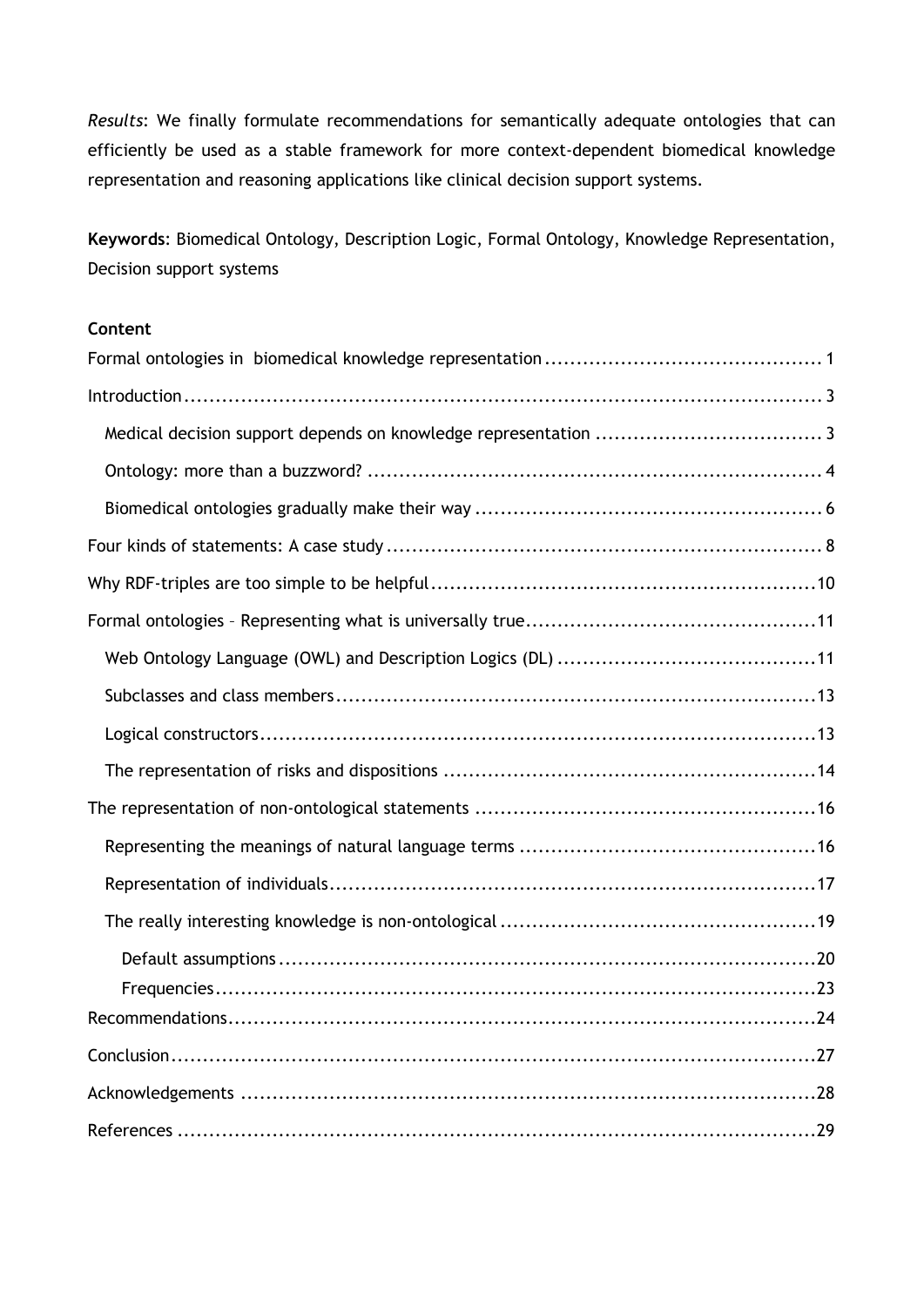## <span id="page-2-0"></span>**Introduction**

#### <span id="page-2-1"></span>*Medical decision support depends on knowledge representation*

Health care processes are getting more complex. The cognitive abilities of individual caregivers and teams that manage acute and chronic disorders are increasingly challenged. On a population scale, well-founded decisions need to be made to warrant a maximum of health at acceptable costs.

Computerized decision support is, therefore, no longer a convenient add-on, but an urgent necessity. Decision support systems (DSSs) should match evidence-based domain knowledge against clinical data in order to assist the choices humans have to make.

For a long time, decision support has been a major use case for knowledge-based systems in the field of medicine. However, the integration of intelligent systems into the care process has, by and large, not fulfilled the predictions of expert system enthusiasts, not only because of the well-known knowledge acquisition bottleneck, but also as a consequence of the lack of syntactic and semantic integration of DSSs into health information systems: users have not been convinced that redundant data entry pays off. Recent spectacular advances have not been reached by the traditional expert system architectures based upon formal representation and reasoning, but by a massive heuristic re-use of unstructured "big data" [001,002]. An example is the IBM Watson project, which processes texts written by humans for human use, achieving an impressive turnout in automated question answering. This technique is currently also experimentally applied to medicine [003].

In light of these facts, do we need to revise the traditional approach to represent specific knowledge for machine use? Has not the body of facts and knowledge, constantly produced, maintained and updated by and for humans, accumulated enough to drive knowledge-based systems? Which is an adequate structure of this knowledge? Is human language sufficient for expressing all kinds of facts and knowledge?

## *Huge efforts are going into controlled biomedical vocabularies*

Traditionally, knowledge has been encoded in natural language, be it in writing or in words spoken from teacher to learner. As a means of communications between humans, natural language is easily and naturally used by researchers and health professionals in their daily routine. Major contents of electronic health records are unstructured or semi-structured texts. On the downside, not only is there a plethora of natural languages, but natural language expressions also tend to be ambiguous and are highly dependent on the linguistic and situational context in which they are used. This fact has fuelled costly efforts to precisely define the meaning of domain terms, or better yet, to unambiguously characterize the objects these terms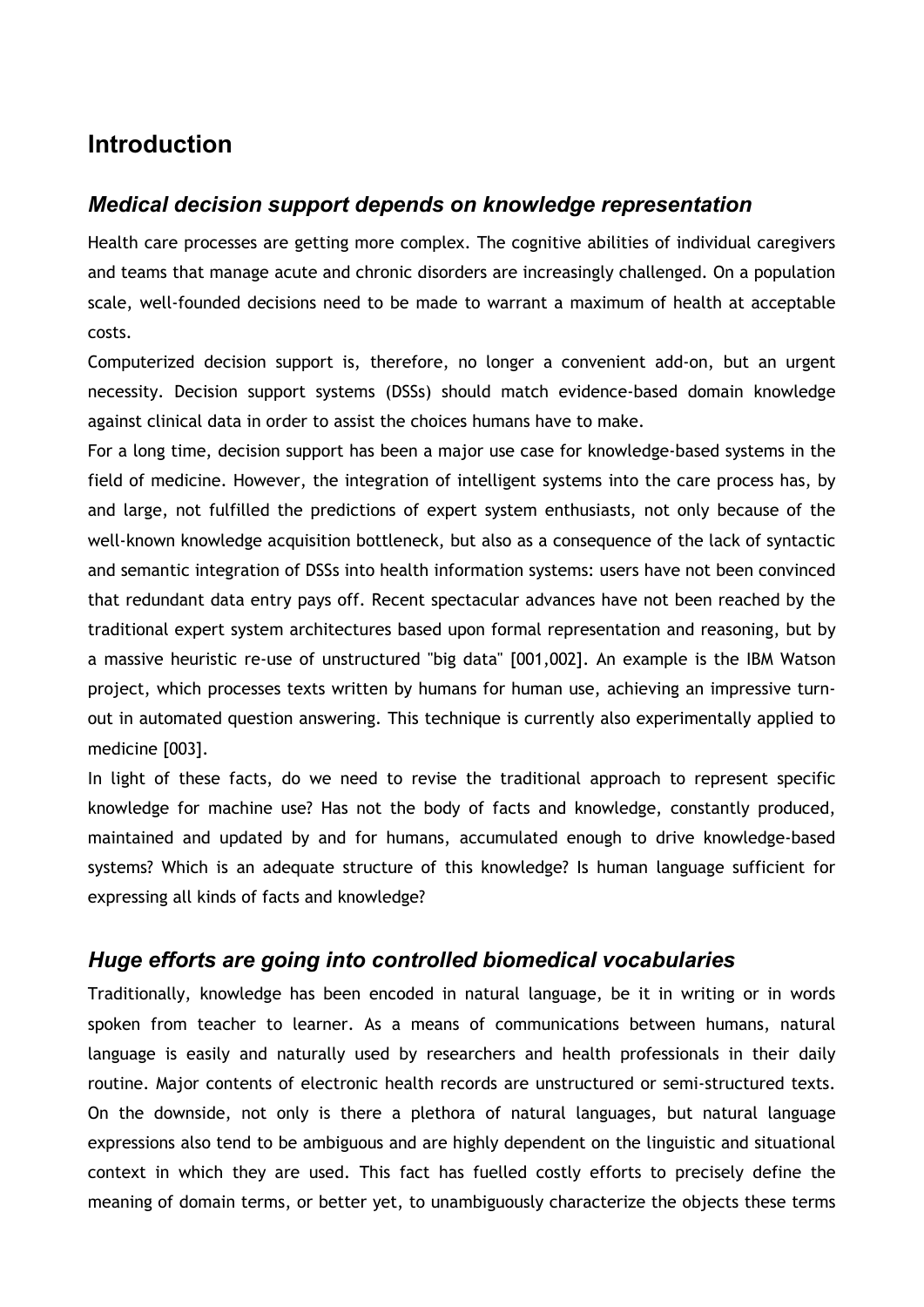denote. In biology and medicine, controlled vocabularies have been produced, maintained and enhanced to serve variegated purposes, such as reporting, billing, quality assurance, document retrieval and medical research. The problem is that due to the proliferation of data structures and vocabularies, the integration of data across system and institutional boundaries tends to be even less reliable than the communication of free text. The impressive growth of biomedical vocabularies in number and content can be observed every year by the UMLS Metathesaurus updates [004].

The heterogeneity of these vocabularies reflects the different backgrounds, tasks, needs and languages of user communities and gives rise to serious obstacles in data aggregation and interoperability. Probably the most important use cases are disease classification for health statistics and billing, with the International Classification of Diseases [005] (currently undergoing its eleventh revision) being its most relevant terminological resource. Reimbursement of health services is also a driving force for ICD-9/ICD-10 CM, which also provide codes for medical procedures. A recent shift from a disease point of view to a functional viewpoint (also for a longterm planning of health expenditures) has emphasised the need for specific codes as provided by the International Classification of Functioning, Disability and Health (ICF) [006]. Standardised classification of drugs and their ingredients has motivated the WHO Drug Dictionary [007], the ATC [008], RxNorm [009] and DM+D [010]. Standardisation of lab data is the use case for LOINC [011]. Cross-domain vocabularies are MeSH [012] for medical literature indexing and, as an increasingly important resource on a global scale, SNOMED CT [013] for clinical documentation.

## <span id="page-3-0"></span>*Ontology: more than a buzzword?*

For good or bad, more and more biomedical vocabularies are named "ontology". In medical informatics, this term had been occasionally used for semantic networks [014], for the GALEN concept representation system [015] and for domain representations in the context of medical language processing [016,017]. It finally became popular in biomedical research circles with the success of the Gene Ontology [018], and the practical impact of ontology-based terminology research and development has increasingly been recognised [019,020].

The pervasive use of the term "ontology" since the turn of the millennium has been repeatedly criticized. Seven different definitions were proposed in [021] and the continuing ambiguity of this word has been criticized in [022], as well as the fact that "ontology" evolved from a technical term restricted to academic circles to a buzzword [023]. Indeed, in the Artificial Intelligence community it is hardly ever used in its original sense, viz. as a name for the philosophical study of the most general kinds of beings and the relations between these [024], the study of the a priori nature of reality [025], of entities as they exist in reality [026] or simply of *what there is* [027,028]. Therefore, any use of this term must be preceded by an explanation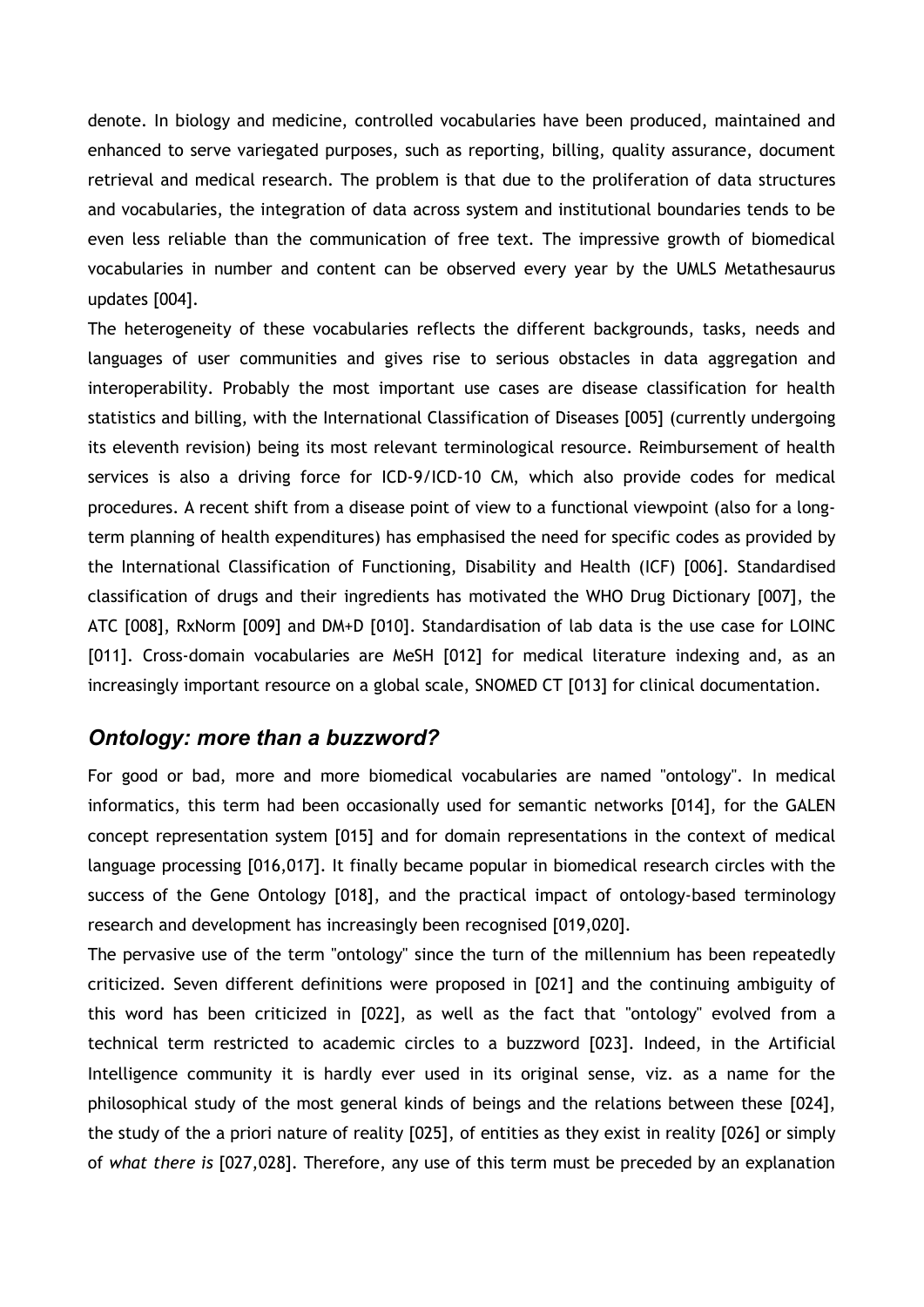of its intended meaning. Today, the term "ontology" is used in various ways as a cursory glance at bibliographic databases and web-based resources reveals:

- 1. Ontology as knowledge representation;
- 2. Ontology as a representation of terms;
- 3. Ontology as a representation of concepts;
- 4. Ontology as a representation of real entities.

Let us have a look at these uses in turn. According to the first group of uses of the term "ontology", an ontology is a part of a knowledge base or a means to structure it [029]. This does, of course, state a use case of ontologies rather than explain what they are. Other authors say that an ontology is a formal knowledge representation model [030,031], or a document or file that contains a set of resources and relations between them, defined as a series of triples [032]. In this group also belongs the idea that by means of an ontology, knowledge can be captured and made available to both machines and humans [033]. This statement, however, is not intended to imply that ontologies and knowledge bases are the same kind of thing.

Few authors use the word "ontology" for a machine-readable representation of a domain's terminology and the relationships among the terms [034] rather follow Gruber's definition and see an ontology as an explicit representation of a conceptualization [035]. According to this point of view, an ontology defines the concepts, relationships, and other distinctions that are relevant for modelling a domain. The meanings (2) and (3) seem to be popular in circles that are mainly interested in thesaurus-like artefacts for query expansions or in controlled terms for semantic annotations, e.g. for texts. However, it appears to us that Gruber's definition of ontologies as conceptualizations is more often parroted than understood.

According to other authors, (formal) ontologies are 'theories that attempt to give precise mathematical formulations of the properties and relations of certain entities' [024]. Ontologies are, thus, 'representational artefacts whose representational units are intended to designate classes or types in reality and to relate them to each other' [036]. They are 'catalogues of the types of things that are assumed to exist' in a domain of interest [037] and consist of 'precise descriptive statements about some part of the world' [038].

There is a strong coalition adhering to (4), though there have been fierce debates between supporters of (3) and (4) [026,039]. With strong initiatives like the OBO Foundry [040] supporting (4), there may be a shift towards (4). This shift can be interpreted as a renaissance of the term's original philosophical use of this term; as a result, ontology as the study of the most general kinds of beings can be seen as such a representation of entities at the most general level. However, a much bigger role in propagating (4) was probably played by the W3C standardization efforts that popularized OWL (and, in consequence, description logics [041] as described in more detail below) as the standard ontology language. As much as the increasing adherence to meaning (4) should be welcome (for reasons that will be set forth in the following), it should not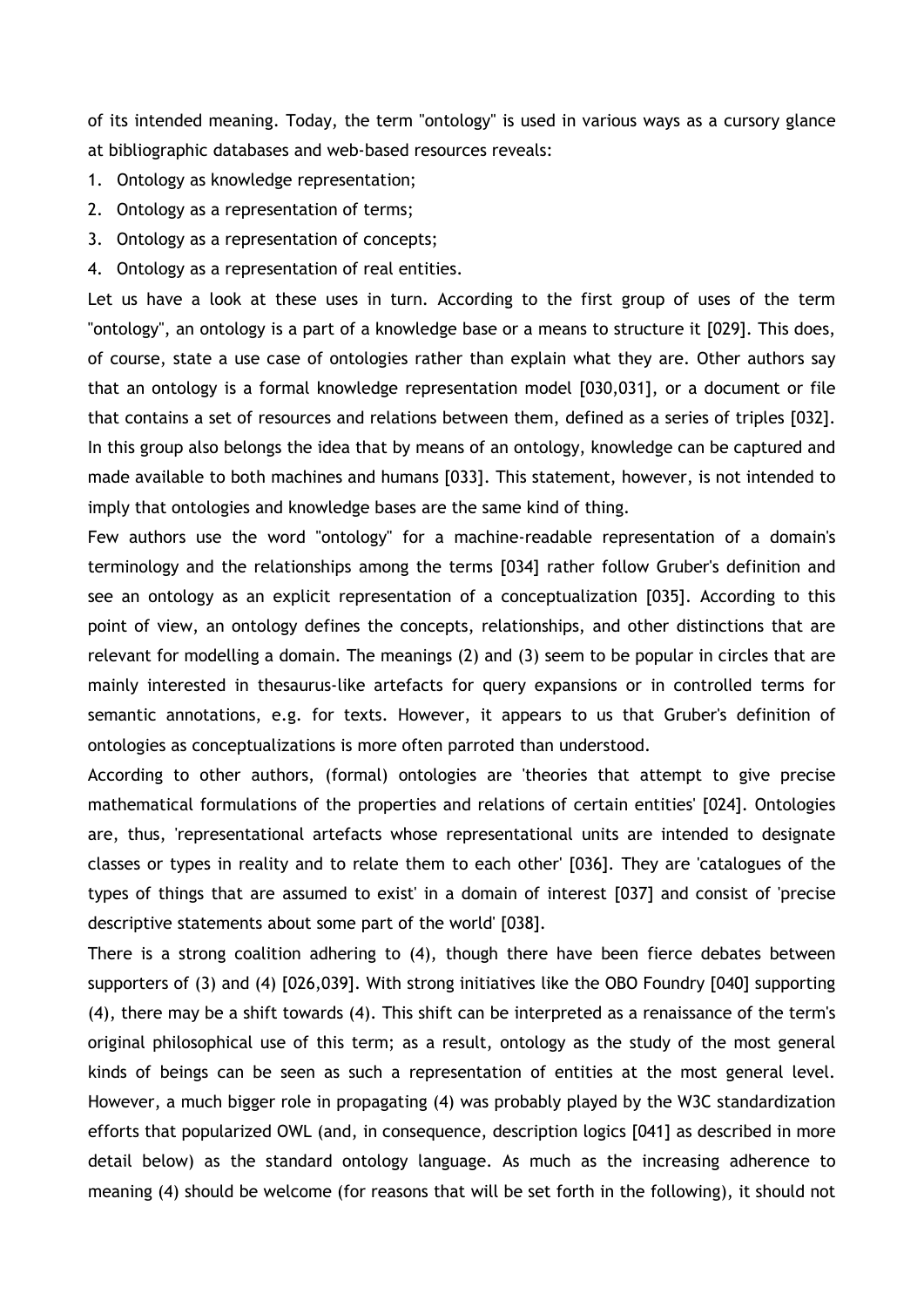be forgotten that a sloppy usage of the term "ontology" persists, especially in the commercial world. One has the impression that the term "ontology" is still shiny enough to sell better than the old-fashioned "thesaurus" or "vocabulary".

## <span id="page-5-0"></span>*Biomedical ontologies gradually make their way*

While there might be a trend in biomedical ontology towards understanding ontologies as representations of reality, this is not the only trend that can currently be observed. We identify the following trends:

- *Creation of repositories and other infrastructure.* The best starting point to get an up-todate overview of biomedical ontologies (and terminologies) is BioPortal, maintained by the U.S. National Center of Biomedical Ontologies [042]. It testifies the recent tendency in the field of biomedical ontology to consolidate the ontology infrastructure and to collect open access libraries of biomedical ontologies. BioPortal offers browser and Web service access and enables community participation in content evaluation and mapping [043]. Other repositories include the Open Biological and Biomedical Ontologies (OBO) Foundry initiative [044] and repositories for ontology design patterns (ODPs), like Ontology Design Patterns [045] and the ODPs Public Catalog [046].
- *Development of tools and infrastructure.* Protégé [047] is, by far, the most popular ontology editor. It has evolved from an editor for frame-based knowledge representation systems to a development framework for OWL-based ontologies. It comes with several plugins, e.g. for reasoning and visualization. The OWL API is a JAVA programming interface for manipulating OWL ontologies [048]. By now, a wide variety of tools and web infrastructure for ontology construction has been developed; including OntoFox [049], a tool for importing classes from existing ontologies and evaluation tools like the Ontology Pitfall Scanner OoOPS [050]; and OntoCheck, a tool for checking class labels for compliance with naming conventions [051].
- *Establishments of ontology standards*. The Open Biological and Biomedical Ontologies (OBO) initiative originated as a collection of controlled vocabularies. In the beginning, OBO ontologies consisted of terms which were interconnected by binary relationships, such as '**is a**' and '**part of**'. Since then, OBO has been supplemented by a formal language, the OBO file format, which has grown in semantic complexity over time. Finally, the use of the description logics-based (DLs) Semantic Web standard OWL [052,038] was encouraged and tools for conversion between the OBO file format and OWL were proposed [053]. An evolving set of shared principles for the coordinated development of non-overlapping ontologies, the so-called OBO Foundry principles, were proposed [040] and the creation of defined classes, so called intra-ontology cross-products, was encouraged.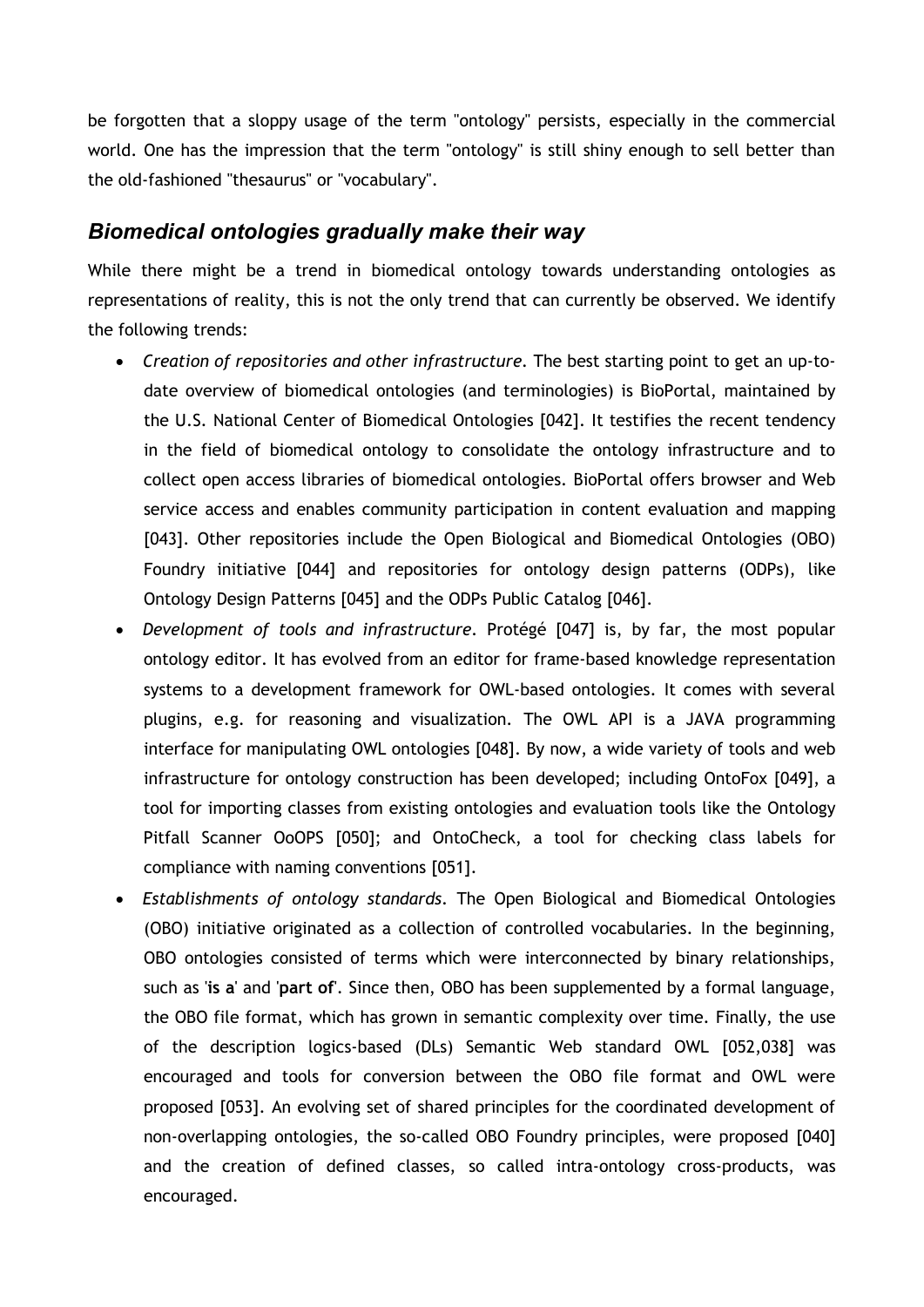- *Formally rigid and philosophically founded biomedical ontologies.* While often starting from quite informal hierarchies, ontology development has tended to employ formally rigid languages and axiomatised relations. The OBO Foundry principles also include the rule to subsume any class under one class of the Basic Formal Ontology (BFO) [054] as the common top-level ontology of all OBO ontologies. By now, there are several distinct toplevel ontologies, all of which have been developed based on philosophical foundations, including DOLCE [055] and the Sowa diamond [056]. In order to ensure the correctness of taxonomic hierarchies, the evaluation method OntoClean has been developed [057].
- *Collaborative development of modularized biomedical ontologies.* Developing an ontology is not a one-day job. It needs the collaboration of domain experts, computer scientists and often also philosophers. Due to the considerable costs of ontology development, the OBO Foundry has suggested a scheme of combining orthogonal ontology modules, each of which is collaboratively developed by a group of experts. Applied ontologists are now also organised in the International Association on Ontology and its Application (IAOA). The IAOA is publishing a journal, "Applied Ontology", organizing educational events and community efforts. Another very active virtual community is Ontolog [058], which organises, together with the IAOA and others, yearly "Ontology Summits".
- *Ontology-based development of a global terminological standard.* SNOMED CT (Systematized Nomenclature of Medicine - Clinical Terms), developed and maintained by IHTSDO (International Health Terminology Standards Development Organization) is currently the world's most comprehensive clinical healthcare terminology [013]. Its ongoing development is increasingly guided by ontological principles. As such, it can be regarded as a novel and unparalleled large-scale ontology engineering exercise. SNOMED CT grew out of medical nomenclatures and coding systems [059], mainly SNOMED International (via SNOMED RT) and the NHS Clinical Terms Version 3 (the former Read Codes). They had been built to provide semantic descriptors to annotate all aspects of the health care delivery process together with standardised medical terms in different languages. With the advent of SNOMED RT (and later SNOMED CT), logics entered the scene, thus adding a mathematically rigorous layer to the hitherto informal, close-tohuman-language representation of medical terms. SNOMED currently includes more than 310,000 representational units called SNOMED CT concepts. SNOMED CT concepts are supplemented by approximately 1,350,000 axioms constituting subclass, equivalence or existential restrictions corresponding to the DL version EL++ [041].
- *Ontology-based development of WHO classifications*. A subset of SNOMED CT is planned to be used as an ontological foundation of the upcoming ICD 11 (International Classification of Diseases) development [060]. A similar approach is planned for other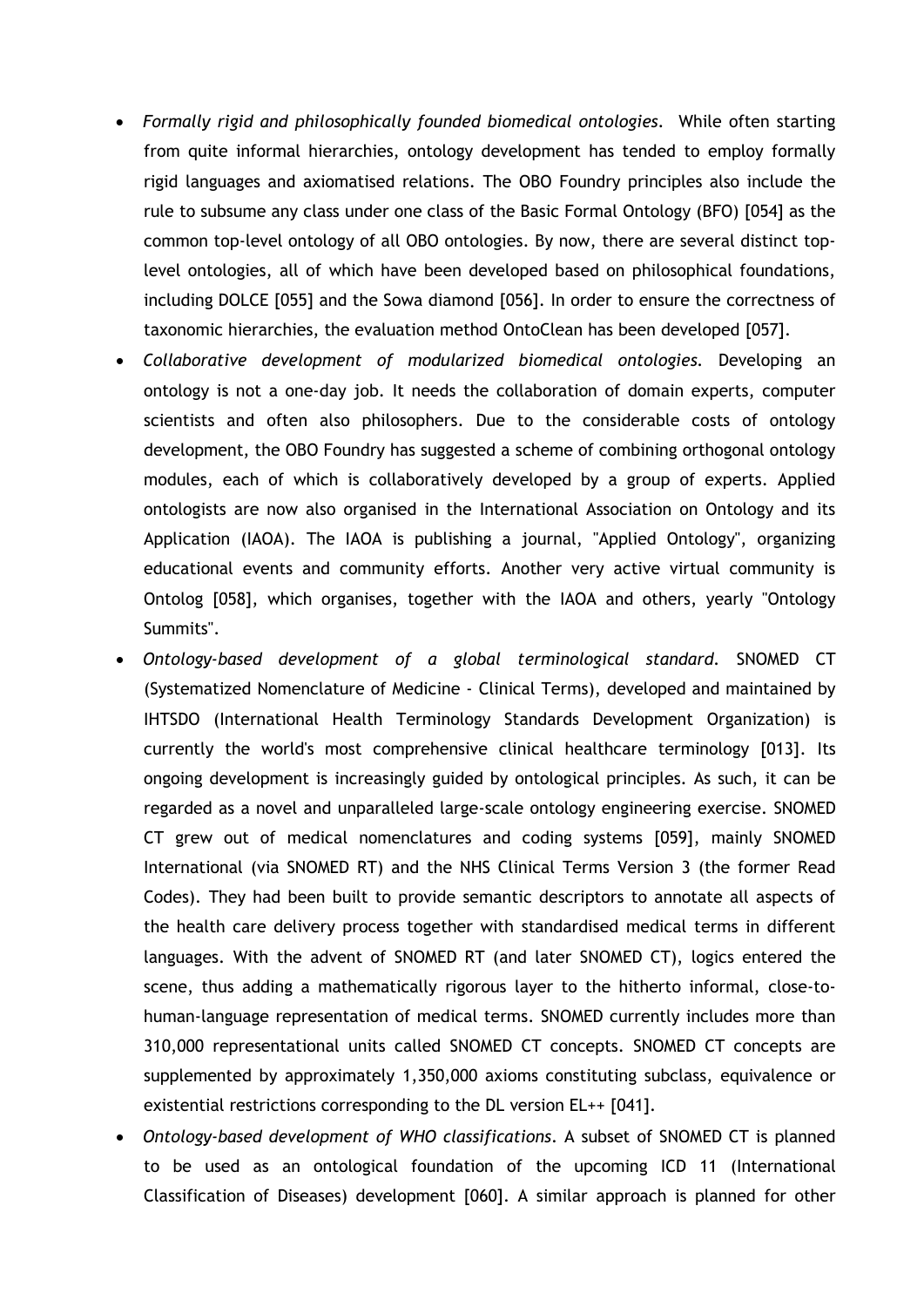WHO classifications like the ICF (International Classification of Functioning). These projects mark an important step towards a principle-based convergence of domain vocabularies.

• *The development of domain-specific upper-level ontologies*. The attempt to provide upper-level categories for the biomedical domain started with the UMLS semantic network [061]. The domain-independent upper-level ontology BFO [054] and the domainspecific relation ontology RO [062] were introduced to categorize and normalize OBO Foundry ontologies. BioTop [063] integrated upper-level classes with relations within one representational artefact with constraining axioms in OWL-DL together with mappings to several upper-level ontologies [064]. Ongoing developments in this field are a new version of BFO, which includes both classes and relations [065], a new release of BioTop with mappings to BFO2, GFO-BIO [066] and the Semanticscience Integrated Ontology (SIO) [067].

## <span id="page-7-0"></span>**Four kinds of statements: A case study**

Though formal ontology is a discipline neighbouring lexicology, terminology and knowledge representation, it must be clearly delineated from these disciplines: formal ontology is a distinct project. In order to argue for this, we will juxtapose formal ontology with different kinds of knowledge representations.

[075] distinguishes four types of statements that domain modellers may want to represent. The authors emphasised that computable, logic-based domain representation formalisms like DLs are only able to truthfully represent certain aspects of biomedical knowledge, whereas other types of assertions require different means of representation. An inadequate use of undifferentiated representation formalisms will lead to unwanted results. We follow scr2009 in distinguishing between four types of statements that domain modellers may want to represent:

- 1. Universal statements (which are universally true for all instances of a certain type);
- 2. Terminological statements (about linguistic items like terms);
- 3. Assertional statements (about individuals);
- 4. Contingent statements (ascribing predicates to a class which may or may not be true for all its members).

In this fourfold distinction, ontological statements in a strict sense are limited to (1). They describe commonalities of the fragment of the domain to be represented, whereas (2) describe natural language expressions used for talking about the domain of interest, such as those provided by vocabularies and thesauri. Statements of type (3) are generally outside the ontology, but they are typically the referents of data in databases and their common properties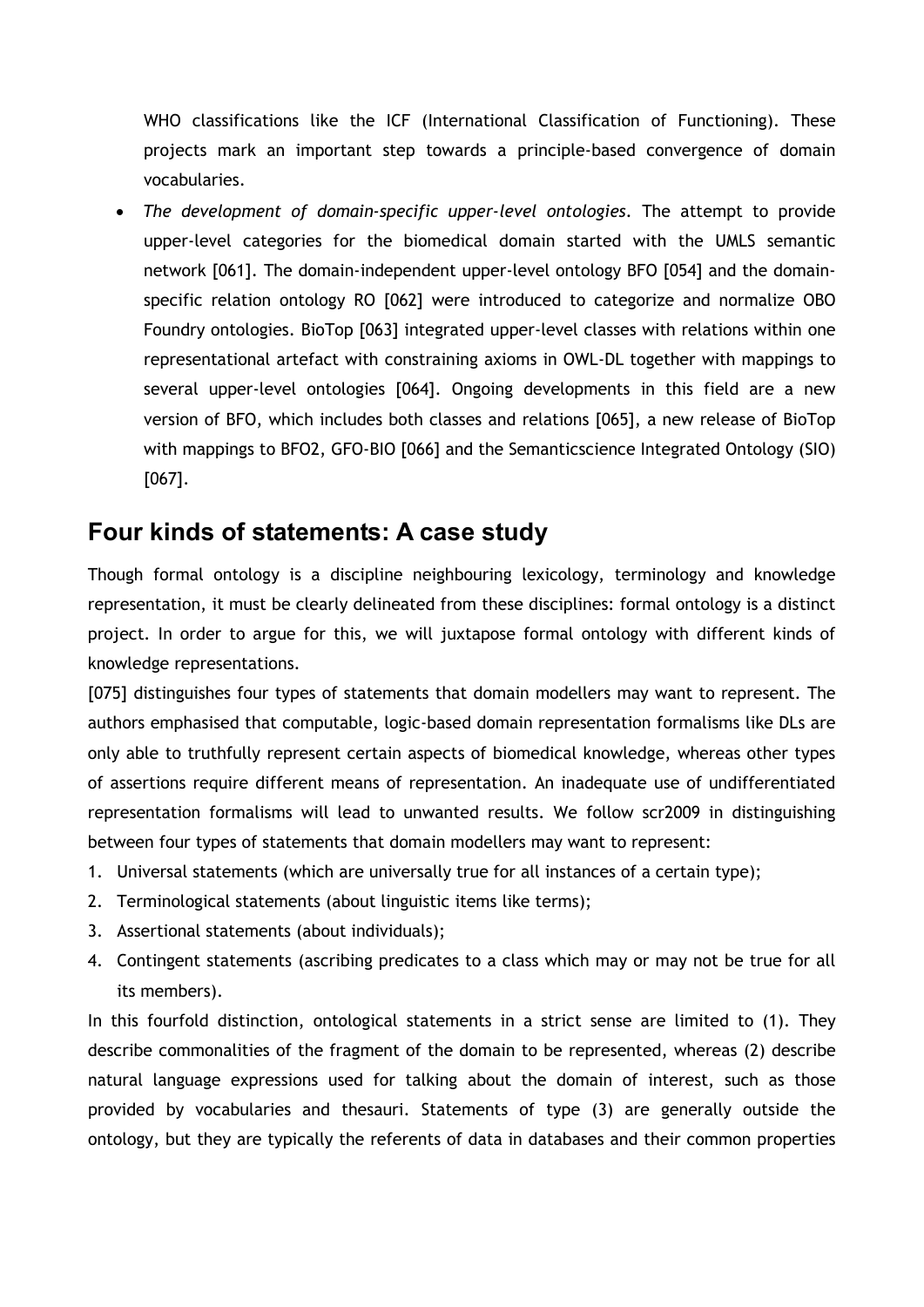are described by ontologies. Statements of type (4) correspond to most natural language predicates that refer to non-individuals, but lack the universal validity of  $(1).$  $(1).$  $(1).$ <sup>1</sup>

In the following, we want to apply this fourfold distinction within a little case study based on information collected from [069,070,071,072]. In a nutshell, the example is about filariasis, an infection by parasitic worms, which affects significant portions of underserved populations in the tropics. The microscopic larvae are transmitted by insects. In their adult stage the worms destroy several body tissues. A severe late complication is elephantiasis in which the limbs swell and, over the years, acquire grotesque dimensions (Fig. 1).

The following assertions will be discussed in the remainder of the article:

- [a01] Nematodes are also known as roundworms.
- [a02] Filariae are nematodes.
- [a03] Filariasis is a parasitic disease.
- [a04] Filariasis is caused by filariae.
- [a05] Filariasis is lymphatic, subcutaneous or serous cavity filariasis.
- [a06] Elephantiasis is normally caused by lymphatic filariasis.
- [a07] The female worms release larvae known as microfilariae into the host's bloodstream.
- [a08] Patient X was diagnosed as being highly suspicious for lymphatic filariasis.
- [a09] Lymphatic filariasis has elephantiasis as typical late complication.
- [a10] Filariasis can be treated by albendazole.
- [a11] Nematode infections may cause eosinophilia.
- [a12] Filariasis is a neglected tropical disease.
- [a13] According to the WHO, 43% of Nigerians are at risk for lymphatic filariasis.

Any of our four classes of statements is exemplified by some sentence in this sample:

- Universal statements: [a02,a03,a04,a05]
- Terminological statements: [a01]

-

- Statements on individuals: [a08,a13]
- Contingent statements: [a06,a07,a09,a10,a11,a12]

<span id="page-8-0"></span><sup>&</sup>lt;sup>1</sup> The distinction between (1) and (3) corresponds to the traditional distinction between "TBox" and "ABox" in description logics [068]. As much as the distinction as such is still fundamental for description logics theory and applications, the original naming is rather misleading: The TBox ("terminology box") is not about the terms proper, but about what the (general) terms denote; and the ABox ("assertional box") is not about assertions in general, but only about those restricted to individuals. It should also be noted that a knowledge base is not exhausted by TBox and ABox, as there are important statements (namely those that we call "contingent statements").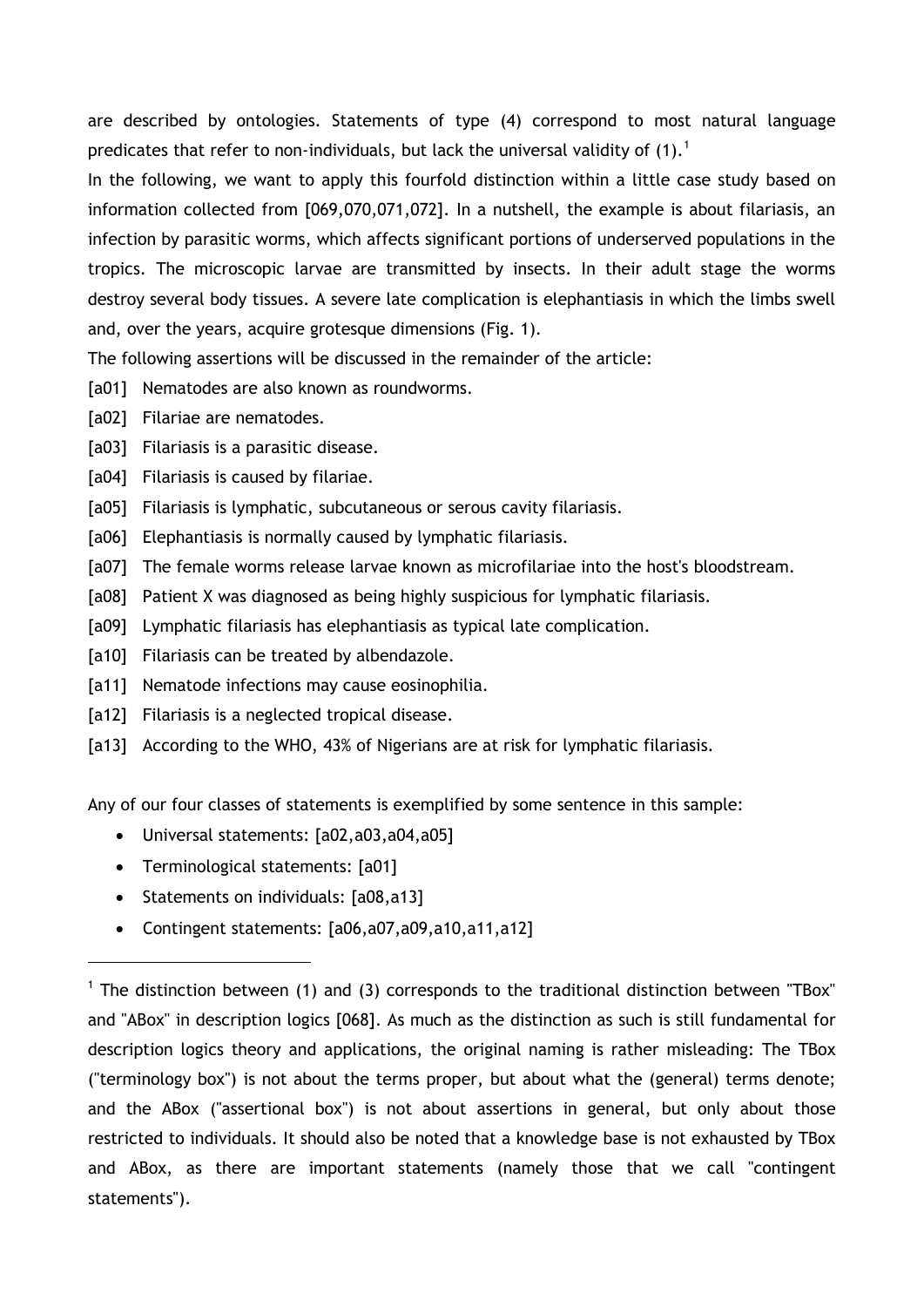We will first introduce RDF triples as a syntactically standardised format in which the above statements can be expressed. This is then contrasted with the representation of these statements within a formal ontology. We will argue that only universal statements make up the proper content of ontologies. In the context of ontologies, terminological statements may be relevant as metadata, but they should, in principle, be dealt with by tools and formats created for thesauri and vocabularies. Finally, individual and contingent statements are best dealt with in separate data repositories which, however, should be structured by interlinking the data represented with appropriate ontologies.

## <span id="page-9-0"></span>**Why RDF-triples are too simple to be helpful**

A popular scheme for structuring predications like the above is the so-called Object–Attribute– Value (OAV) triple. As a form of expressing semantic networks, OAVs had already been used in early intelligent systems [073]. Today, they occupy a central role in the formalism of the Resource Description Format (RDF) in the context of the Semantic Web where they are known as Subject–Predicate–Object (SPO) triples [074]. We can easily convert the major part of our sample sentences into this format:

- [r01] <Nematode, synonym-of, Roundworm>
- [r02] <Nematode, [rdfs:subClassOf,](http://www.w3.org/TR/rdf-schema/#ch_subclassof) Worm>
- [r03] <Filariasis, [rdfs:subClassOf,](http://www.w3.org/TR/rdf-schema/#ch_subclassof) Parasitic disease>
- [r04] <Filariasis, caused-by, Filariae>
- [r06] <Elephantiasis, normally caused by, Lymphatic filariasis>
- [r09] <Elephantiasis, late complication of, Lymphatic filariasis>
- [r10] <Filariasis, can be treated by, Albendazole>
- [r11] <Nematode, causes, Eosinophilia>
- [r12] <Filariasis, [rdfs:subClassOf,](http://www.w3.org/TR/rdf-schema/#ch_subclassof) Neglected tropical disease>

An obvious advantage of the SPO-syntax is that simple assertions are represented in a fashion that comes close to simple English sentences. However, there are also some disadvantages. For example, use-mention confusions arise when we try to represent both [a02] and [a01]: In [r02], "Nematode" is a name for a type of worm, while in [r01], "Nematode" is referred to as a noun, i.e. a linguistic entity. This obviously introduces ambiguity. Also, there is no direct translation of the assertions [a05], [a08] and [a13] into RDF triples. The triple format has to resort to nested expressions when it comes to the formulation of more complex statements like [a13], which need to be split into sets of simpler assertions if they are to fit the triple format [075]. Finally, the OAV representation does not prevent different modellers from representing the same proposition in different ways, e.g. [a04] could be rendered in any of the following ways:

- [r04] <Filariasis, caused-by, Filariae>
- [r04'] <Filariasis, has agent, Filariae>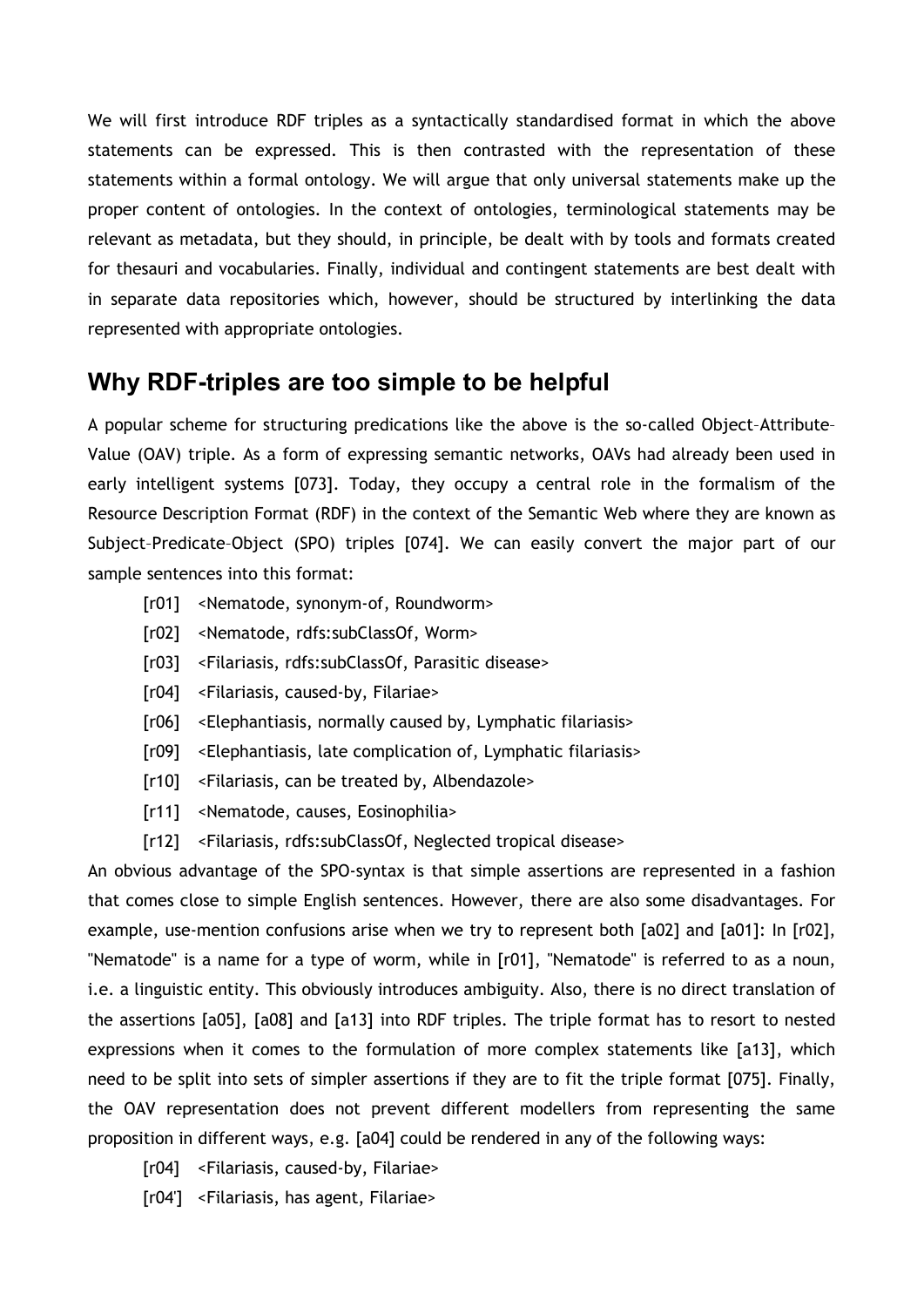[r04''] <Filariae, pathogen-of, Filariasis>.

As a result, such representations are hardly any more interoperable than natural language statements and they are nearly as ambiguous and flexible. RDF triples share with natural language statements a broad margin of discretion regarding their interpretation. Does <Filariasis, causes, Elephantiasis> mean that this will happen necessarily, usually or frequently? Or does it just state that it is not impossible that it happens at all, as opposed to, e.g. <Filariasis, causes, Malaria>? Does it mean that Elephantiasis can only be caused by Filariasis? Without additional knowledge about how to interpret the relation *causes*, we cannot decide this. Humans, in everyday situations, communicate perfectly well when using such ambiguous statements because they are able to spontaneously adapt to relevant contexts of implicit background assumptions. However, such implicit knowledge is not accessible to computers. Hence, if such statements are to be processed automatically, ambiguity and vagueness have to be avoided by precise naming of representational units, as well as logical axioms attached to them to preclude, or at least constrain, competing interpretations.

## <span id="page-10-0"></span>**Formal ontologies – Representing what is universally true**

#### <span id="page-10-1"></span>*Web Ontology Language* (*OWL*) *and Description Logics* (*DL*)

Ontological representation of entity types presupposes the existence of an objective reality about which truths can be discovered by scientific methods [076]. For instance, science tells us that everything that is of the type *Water molecule* has a part that is of the type *Oxygen atom* without exception. The realist view (which postulates that we have at least partial access to the very nature of things in the domain we want to describe) has raised innumerable controversies (recently, e.g. [077,078,079,080,081]). However, many of these controversies have only limited impact on practical issues in ontology engineering. For instance, the developer of an OWL file does not necessarily need to know whether a class corresponds directly to a type or universal (in the sense of ontological realism) or whether it is only a logical construct. Taking the realist stance has nevertheless some advantages. The most striking one is that, given consensus about the things that exist in a domain of interest, agreement can easily be reached about what is universally true for all members of a class.

Basic ontological assertions that concern the entities in a given domain can be formulated using a logic language that can also be processed by reasoning programmes. Description logics (DLs) have become a standard for ontologies with several language profiles [038] standardised by the World Web Wide Consortium (W3C) [041]; the variants commonly used are decidable segments of first-order logic. In biology and medicine, DLs have increasingly been used, from projects GALEN and GALEN-in-use [082,015], over the SNOMED variants CT and RT [059] to the OBO Foundry ontologies [040]. There are several reasons for this: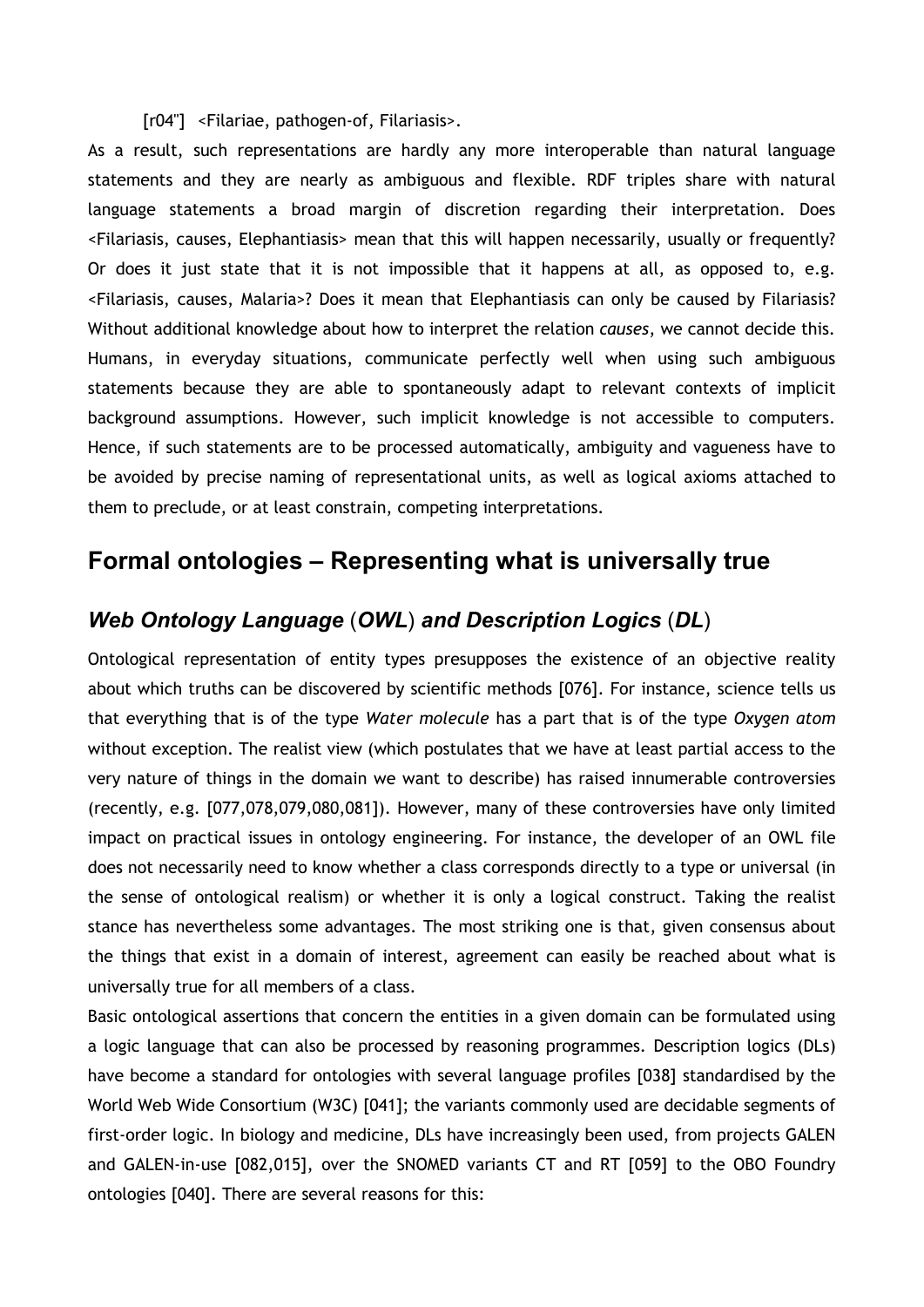- DLs are supported by a variety of software tools, such as the Protégé editor [047] and reasoning engines like Hermit [083], Pellet [084] and FaCT++ [085], which allow checking logical consistency and inferring new assertions.
- DLs commonly used for ontology construction are decidable; it is guaranteed that they will always return some result.
- DLs are user-friendly in a sense that users do not need to handle complicated formula with free variables like in FOL. The Manchester syntax [086] facilitates their intelligibility especially.

To use DLs properly, one has to understand their basic building blocks, represented by the names "class", "object property" and "individual", and also comprehend how their constituent logical symbols and expressions are interpreted. For example, all past, present and future individual humans are members of the class *Human*. "Object properties" are binary relations that can only have pairs of individuals as their extensions [087]. For instance, the pair constituted by the American continent and the planet earth lies within the extension of the relation "**part of**". Classes in DL are always distinct from individuals; classes of classes are not allowed. There is no straightforward way to represent universals, concepts or types. Roughly, *classes* can be seen as proxies for them, for classes are possible extensions of universals, concepts or types. Relations between classes can, therefore, be interpreted as relations between the possible extensions of universals, concepts or types; this simplification has proved sufficient in most cases. Commonly, one uses the relation 'instance of' as relating individuals to universals, concepts or types, whereas the relationship between an individual and a class is called class membership. For example, a given individual filaria worm is an instance of the universal or type *Filaria* and it is a member of the class *Filaria*. Or the authors of this paper are members of the class *Human*. (Strange enough, the RDF(S) language uses "rdf:type" to speak about class membership - a label that is also used in OWL.)

A limitation of OWL DL is that object properties only express binary relations, whereas it has been argued that the representation of facts in the life sciences often requires ternary relations with time as the third argument, e.g. '**has locus**' (a, b, t). Assertions about individuals without time indexes are often incomplete. We may want to express that one individual organism is located within another organism, its mother, before birth, but not after delivery. N-ary description logics have been subject to research [088,089] and ontology design patterns that reify n-ary relations have been proposed [090,091]. Nevertheless, the inclusion of time aspects into the definition of object properties is still in an experimental stage in new versions of BFO and BioTop [092,093].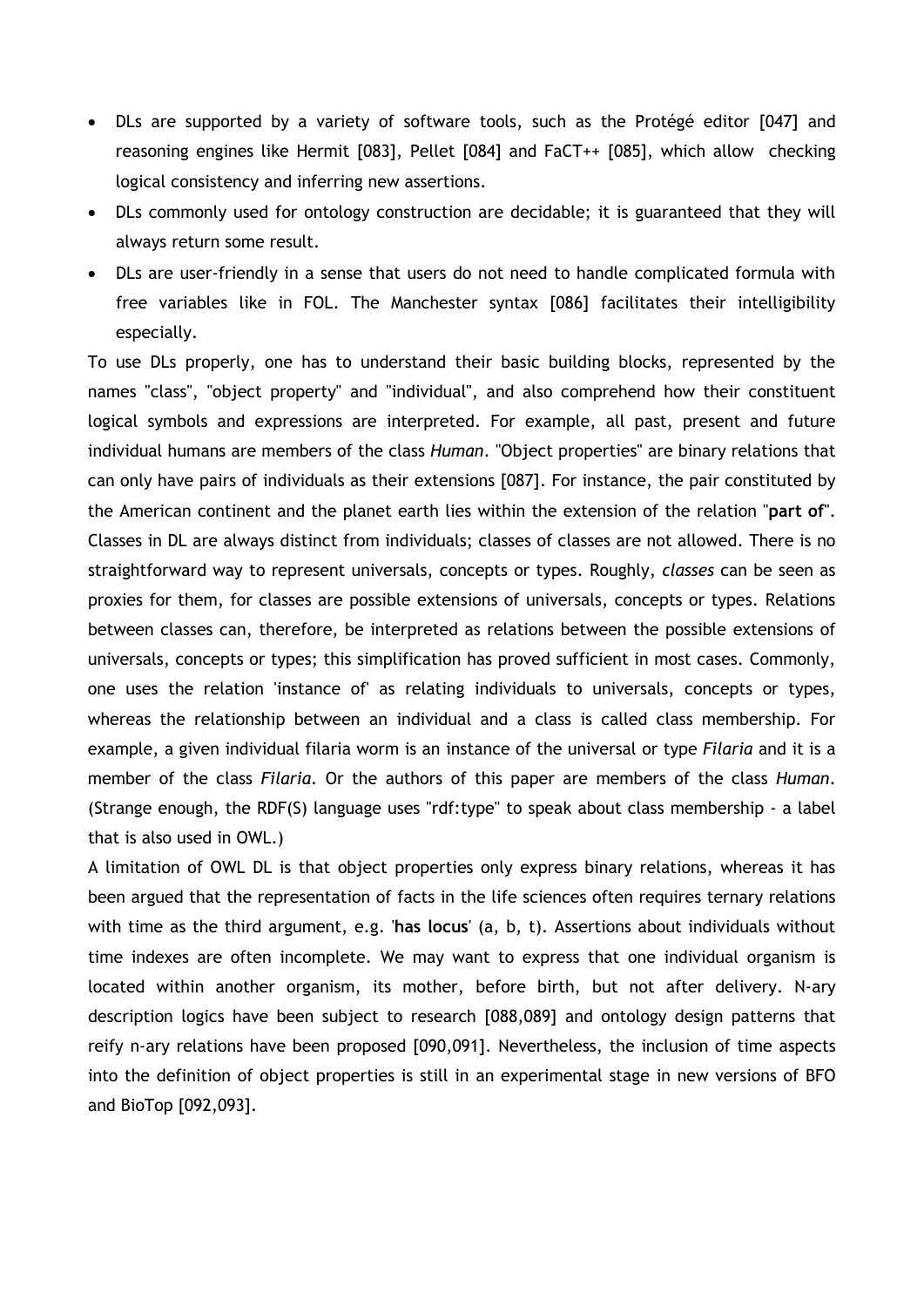#### <span id="page-12-0"></span>*Subclasses and class members*

In the following, we illustrate DL syntax and semantics through a set of increasingly complex examples; wrong statements which are included for clarification are marked with an asterisk. To start, we take a look at the class *Filaria* (corresponding to the respective disease type or universal). The class *Filaria* extends, at every given time, the (mathematical) set of all individual filarial worms. In the same vein, the class *Nematode* extends to all individual nematode worms at all times. To relate the two classes, we introduce the key concept of subclassing or taxonomic subsumption. OWL expresses class inclusion by the rdfs:subclassOf relation; e.g. the class *Filaria* is a subclass of the class *Nematode* [a02]*.* In Manchester OWL Syntax, this is expressed by:

#### [o02] *Filaria* subClassOf *Nematode*

Semantically, a subclass statement like this corresponds to a necessary implication, i.e. it claims that in all possible worlds (and at all times, etc.) it is true that if something is a member of *Filaria*, then it is also a member of *Nematode*; or for short: All members of *Filaria* are of necessity also members of *Nematode*.

#### <span id="page-12-1"></span>*Logical constructors*

More complex statements can be obtained by using operators and quantifiers. In the following example we use the keyword 'and' and add a quantified role, using the existential quantifier 'some' (exists). The expression

> '*Parasitic infection*' and '**has agent**' some *Filaria*

denotes the class of all individuals that belong to the class '*Parasitic infection*' and are further related through the relation '**has agent**' to some member of the class *Filaria*.

This example actually gives us both the necessary and the sufficient conditions needed in order to fully define the class *Filariasis* [a03], [a04]:

> *Filariasis* equivalentTo '*Parasitic infection* ' and '**has agent**' some *Filaria* [o03,o04]

It can be shown that this implies

'*Parasitic infection* ' and not ('**has agent**' some *Filaria*) subclassOf not *Filariasis*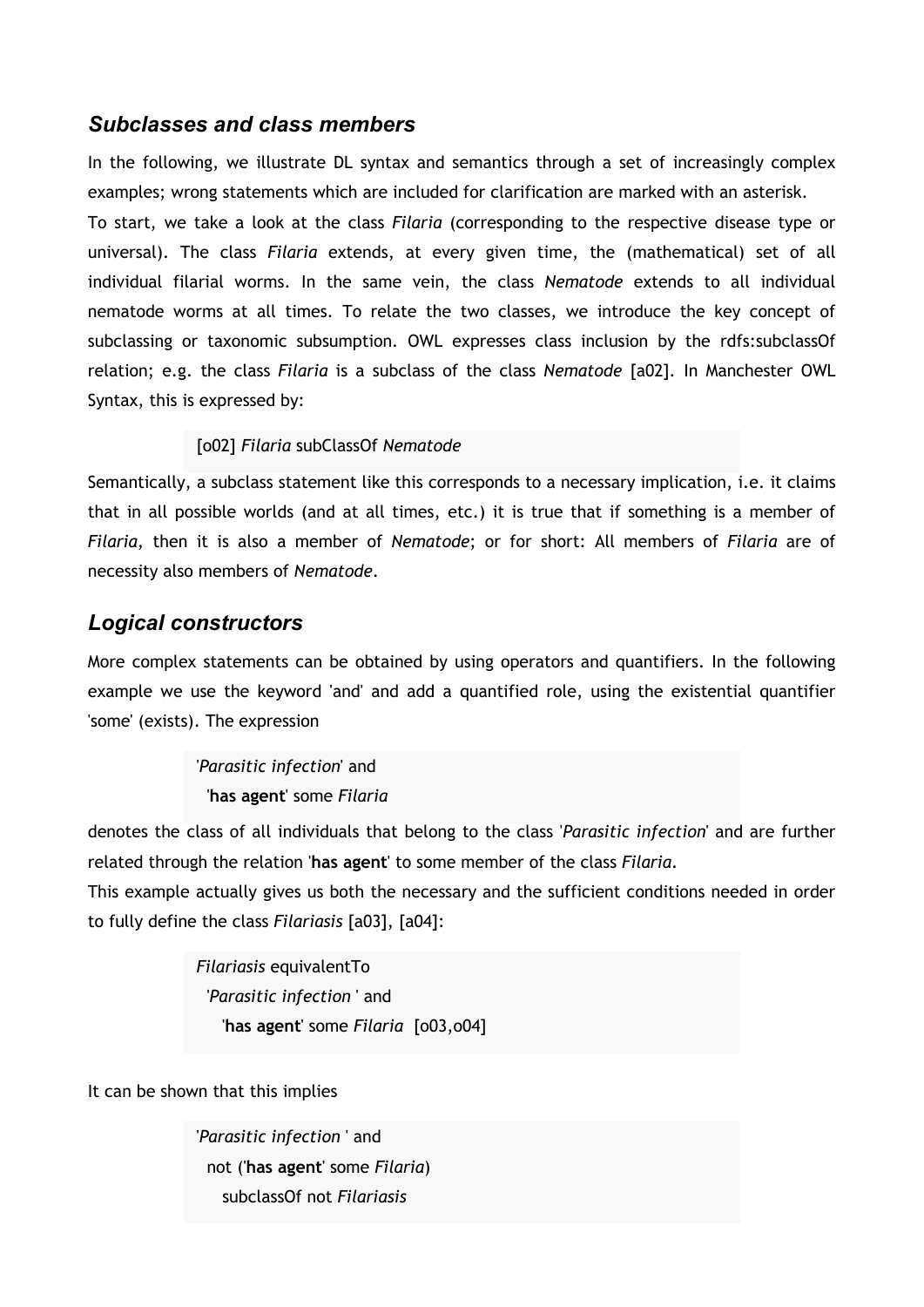which can be paraphrased as "no parasitic infection that is not caused by filaria is a filariasis". Such transformations are useful in the ontology engineering process to check the validity of an axiom.

The equivalence statement says that: (i) each particular member of the class *Filariasis* is a member of the class ' *Parasitic infection*' that has some filaria as agent and (ii) that everything that is a member of the class *Filaria* and has some filaria as agent is a member of the class *Filariasis*. Hence, in any situation, the term on the left can be replaced by the expression on the right.

All members of the class *Filariasis* belong to one of three subclasses [a05]

*Filariasis* equivalentTo '*Lymphatic filariasis*' or '*Subcutaneous filariasis*' or '*Serous Cavity filariasis*' [o05]

In nature, these three classes form a strict partition, i.e. they do not overlap [a05]. It is an important characteristic for DL that classes are assumed to be able to overlap unless otherwise stated (the so-called "open world assumption"). Hence, this knowledge has to be made explicit. In order to express non-overlapping, so-called disjointness axioms have to be added:

> '*Lymphatic filariasis*' subclassOf not ('*Subcutaneous filariasis*' or '*Serous Cavity filariasis*') '*Subcutaneous filariasis*' subclassOf not ('*Lymphatic filariasis*' or '*Serous cavity filariasis*') '*Serous cavity filariasis*' subclassOf not ('*Subcutaneous filariasis*' or *'Lymphatic filariasis*')

## <span id="page-13-0"></span>*The representation of risks and dispositions*

There are also cases in which we want to define a class *A* in terms of reference to a class *B*, whereby not all members of *A* are related to any member of *B*. Typical cases are plans or risks. For instance, the characterization of the class *Risk for lymphatic filariasis*, a disposition, requires a reference to the class *Filariasis*. Since any non-negated use of existentially quantified roles in a DL formalism corresponds to a statement of the form "for all … there is some …", we must resort to so-called value restrictions if we are to bring about the needed effect, as for not every member of *Risk for lymphatic filariasis* [a13] is there an actual member of *Filariasis* which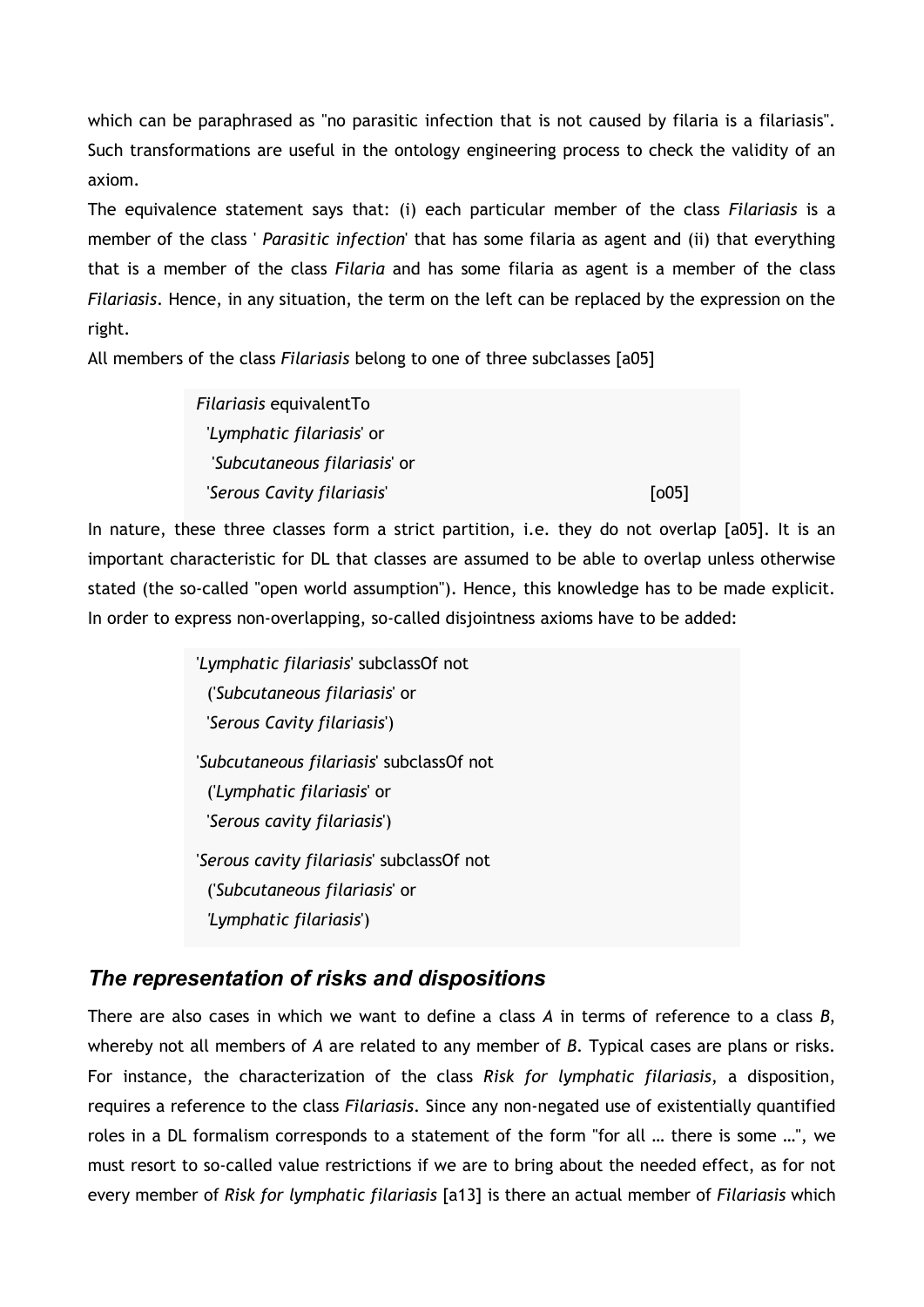is its realisation. This means that the quantifier 'only' as used in a quantified role is used to specify the allowed range for a given relation [094]. We could then (correctly) state the following:

> '*Risk for lymphatic filariasis* ' equivalentTo *Risk* and '**has realization**' only '*Filariasis transmission*'

which is the same as

'*Risk for lymphatic filariasis* ' equivalentTo *Risk* and not ('**has realization**' by some (not '*Filariasis transmission*'))

In plain words, this expression states that a risk of filariasis transmission is a risk that – *if realised* – can be realised only by some member of the class *Filariasis transmission*. In contrast to the simple existential statements, this does not say that some particular filariasis transmission must exist for each filariasis transmission risk.

It must, however, be emphasised that by using the universal quantification (a.k.a. value restriction) or negation we move away from simple, but scalable DL dialects like *EL++* [095], to DLs with a computational complexity that poses severe problems for large ontologies. For instance, the DL-variant OWL-DL (which is supported by common DL reasoners like FACT++ and HermiT) is NEXPTIME-complete [038].

The admission of dispositions (tendencies, capabilities) in our ontologies significantly broadens the scope of what can be represented in ontologies. For instance, the assertion [a07], "The female worms release larvae known as microfilariae into the host's bloodstream", is clearly dispositional. There are certainly female worms that never release larvae, but all physiologically well-formed female worms have the capability or disposition to do so under certain circumstances.

> '*Physiologically well-formed female filarial worm*' subclassOf '**bearer of**' (*Disposition* and '**has realization**' only (*Releasing* and '**has patient**' some *Microfilaria* and '**has target**' some ('*Portion of blood*' and '**has locus**' some (*Animal* and '**bearer of**' some '*Host role*')))) [o07]

These examples demonstrate the dilemma of logic-based representations: If the purpose is to logically represent and classify large terminological systems like SNOMED CT [096], then the set of allowed constructors must be limited since value restrictions and negations easily lead to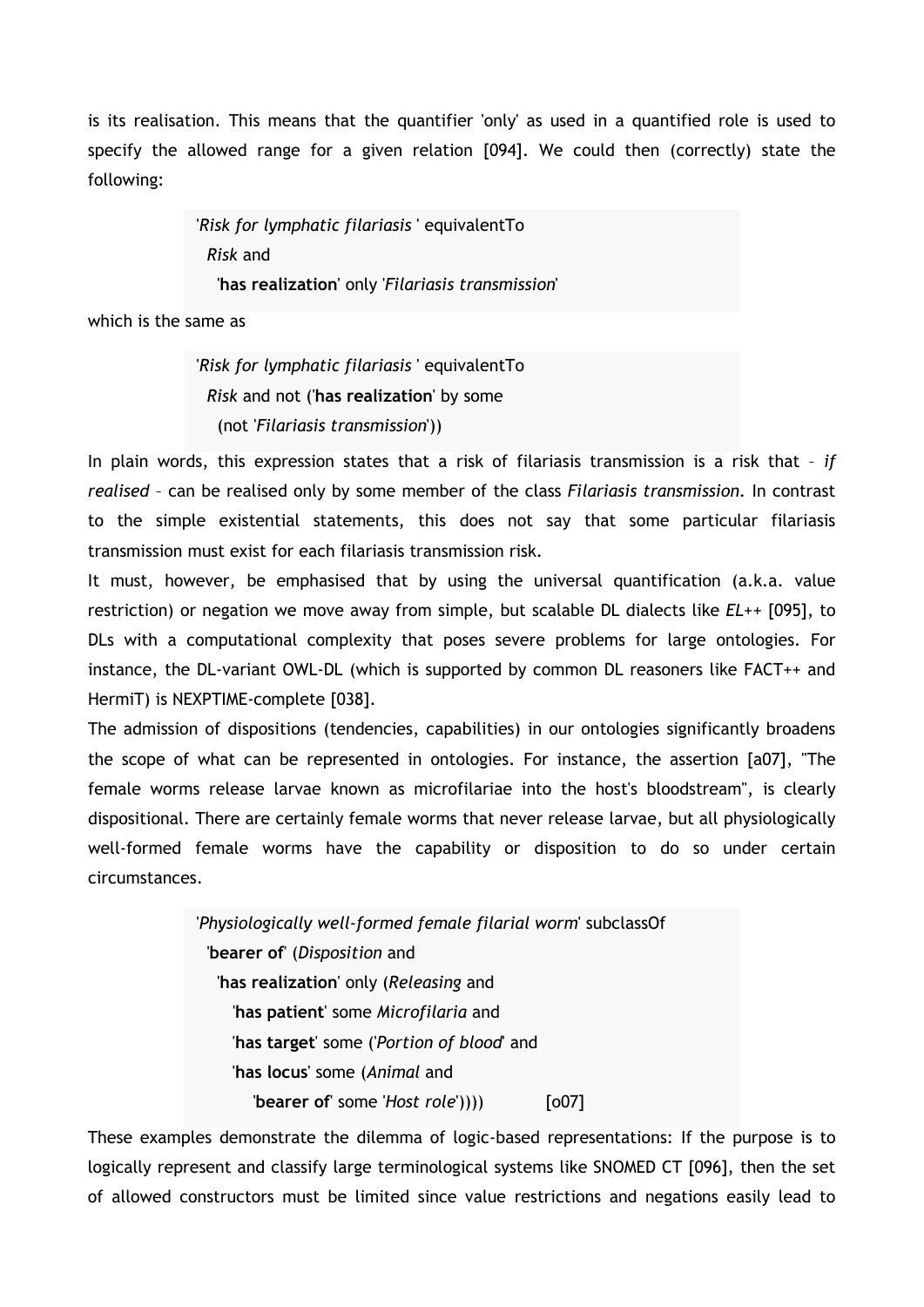computational intractability; it has to be paid careful attention to which class a certain predicate is ascribed. Nevertheless, computationally more expensive expressions are important in order not to preclude adequate domain representations [097].

## <span id="page-15-0"></span>**The representation of non-ontological statements**

#### <span id="page-15-1"></span>*Representing the meanings of natural language terms*

We have already seen that ontologies are not always strictly distinguished from lexical representations of words or terms which are also found to be called ontologies, though they would more appropriately be called terminologies, vocabularies or thesauri. These latter artefacts represent the meanings of terms, i.e. the basic building blocks of human language. Such representations have to account both for polysemy (one term has two or more distinct meanings, like "lead"), and (quasi-)synonymy (exchangeability of terms in most discourse contexts, like "nematode" vs. "roundworm" [a01]). Such artefacts are mostly known as thesauri or semantic lexicons. They may further contain semantic relations between the individual lexicon entries such as '*broader than*' or '*narrower than*'. WordNet [098], MeSH [012] and most parts of the UMLS Metathesaurus [004] are typical examples of these sorts of representations, which have a long tradition in library science, with literature retrieval being their most common use case. The hierarchy-building semantic relations are fundamentally different from the subclass relation in formal ontologies. As an example, in MeSH we can find both *Plasma* '*narrower than*' *Blood* and '*Fetal Blood*' '*narrower than*' *Blood;* although, from an ontological point of view, the relations involved here would correspond to parthood and specialization, respectively. This difference may not matter for the applications MeSH was originally intended for since the '*narrower than*' relation fits perfectly well with current needs of literature indexing and retrieval: Articles on blood plasma are as relevant to a query on blood as are articles on foetal blood.

It cannot be denied that ontologies and terminologies have similarities. Both come along as (structured) lists of terms. The crucial difference is whether these terms are intended to represent themselves or something else. In terminologies, terms are *mentioned*, whereas in ontologies they are *used*. If a term is mentioned, it functions as a representation of the linguistic entity that is instantiated by the term used. Terminologies are inventories of linguistic entities, whereas in ontologies, as opposed to terminologies, words are used and not only mentioned. Thus, as a rule, ontologies are inventories of extra-linguistic entities. Here, natural language labels or terms are only instruments for the representation of other things. While both ontologies and terminologies are structures, the meaning of the edges has to change in accordance with the meaning of the nodes. Ontologies require (a) relations not between terms or concepts, but between those things the terms refer to; and (b) they require much more precision, beginning with the strict separation of taxonomy (subClassOf), partonomy ('**has part**',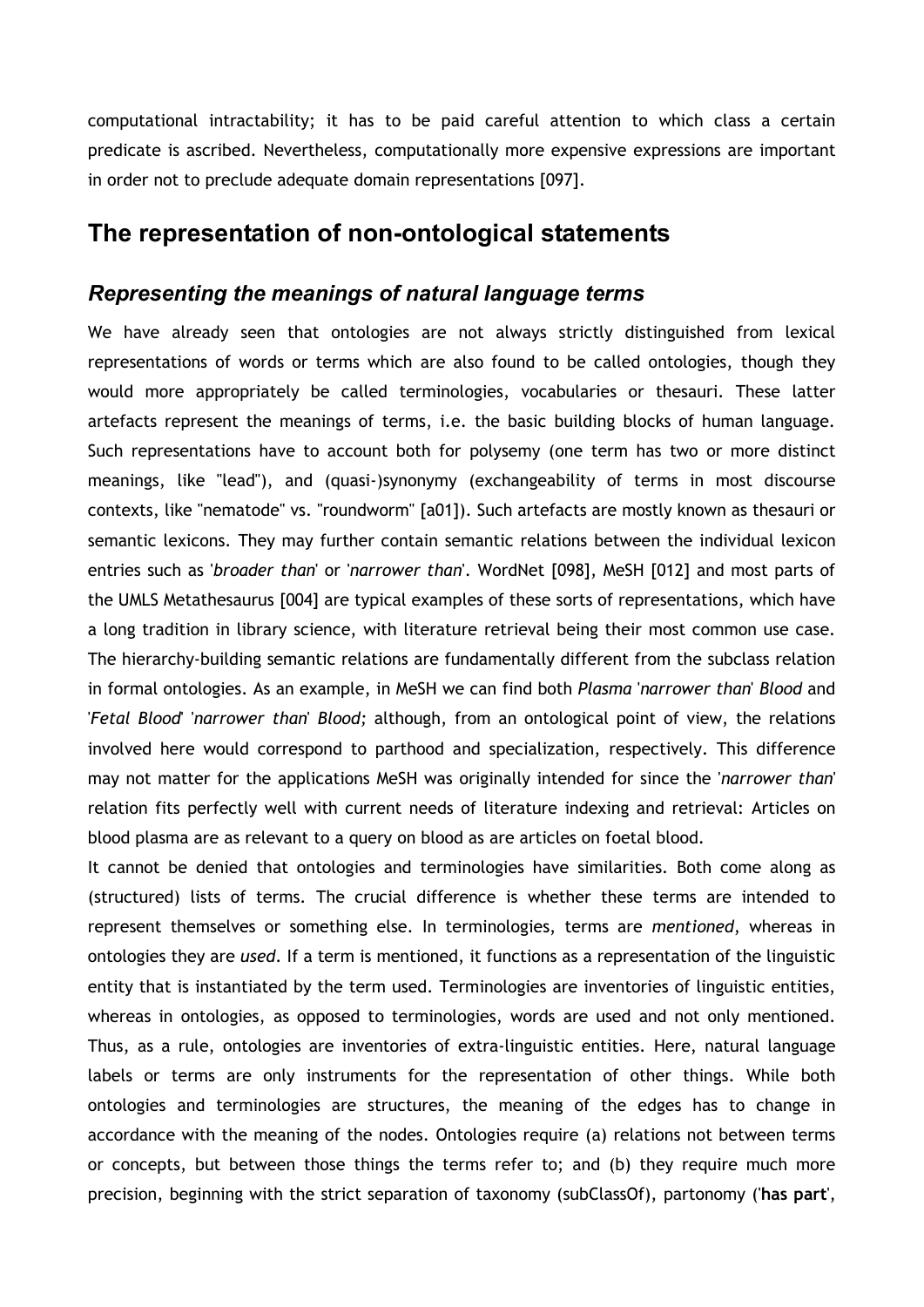'**part Of**') and instantiation (rdf:type), which are often run together as a single hierarchical relationship in thesauri [099].

In sum, any representation of term meanings has to also represent the manifold ambiguities of natural human language, whereas ontologies aim at dissolving ambiguity. Hence, we have to keep *lexico-semantic representations* separate from formal ontologies, even if they are sometimes mixed up in loose language. Problems arise unavoidably when thesauri are automatically translated into ontologies [100,101]. This may be tempting as they have certain features in common with ontologies. As the construction of an ontology out of a thesaurus requires numerous additional assumptions, for example concerning quantification, no automated conversion process can provide anything more than a raw sketch that requires careful manual elaboration and curation before it can be of any serious utility for inference purposes [102,103]. Nevertheless, virtually all formal ontology applications require a link between ontology classes and lexical items in the form of human-understandable labels. As many words change their meaning according to the context in which they are used, this bears a considerable risk when using them as labels. For instance, the first word in the statement "Feet have five toes" denotes feet that do not exhibit any congenital or acquired malformation. This would also exclude feet of (most) non-primates and feet of organisms in early embryonic stages [104,105]. When we say that an ulcer is acute, we use the word "ulcer" in order to denote a process; when we say that an ulcer has a diameter of 15 mm, we use it as denoting a physical object. Unambiguous labels (e.g. "Canonic Human Foot" "Ulceration process") are, therefore, mandatory to prevent incorrect choices.

Optionally, synonyms, language references and information about the intended meaning may be given as metadata, but this information does not belong to the proper ontological content and is not used in automated reasoning. At the bottom line, we advocate that separate issues be treated by the separate artefacts: formal ontologies for the representation of the domain entities on the one hand and lexico-semantic representations for the representation of the domain language on the other.

#### <span id="page-16-0"></span>*Representation of individuals*

Statements about individuals also do not belong to the content of ontologies proper. Nevertheless, such statements about individuals can be represented in an ontologically adequate way in order to make them interoperable with both ontologies and other repositories of individual statements. An important use case in medical informatics is, of course, the representation of patient histories in electronic health records. Such patient records, whether on paper or electronically stored, contain descriptions of individual entities, such as, e.g. the filariasis infection of patient A, her blood sample, a certain lab test performed at a certain day, a treatment episode, a diagnostic statement, as well as geographical or political entities like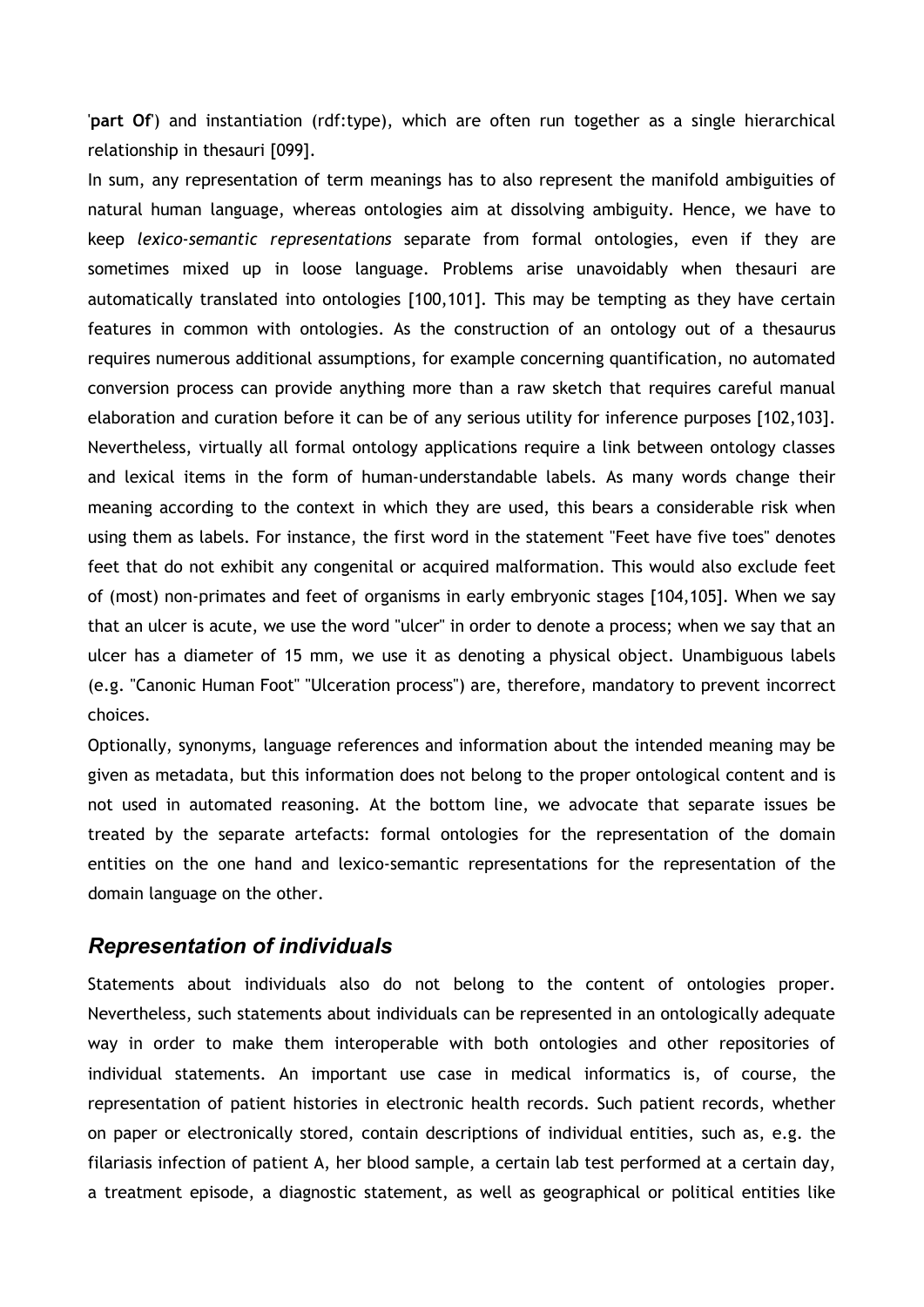regions, countries, cities, etc. Statements of individual facts can be expressed in a straightforward manner in DL terms as instantiations (membership assertions) of corresponding classes. Consider, for example, the following RDF triple, which asserts that the particular disease, from which a given patient is suffering, is a member of the class *Filariasis*:

#### <Illness\_1244426, rdf:type, *Filariasis*>

In practice, the individual/class boundary is often drawn in a loose and idiosyncratic way. For example, UniProt [106] entries are asserted to denote "instances" of the class protein. Some authors claim that it depends on the ontology's use case whether something should be represented as a class or as an individual [033,107]. Such arbitrariness would lead to a forking of representations without need, thus hampering the very interoperability which ontologies are intended to support. The grammar of natural human language does, indeed, allow the use of generic terms and proper names quite similarly, as examples like "Salam is a tiger", "The tiger is a mammal" and "Tiger is a species" show. There are several controversial cases that seem to support such optionality. However, on closer inspection these cases always reveal hidden ambiguities [075]. Hence, in a rigorous formal ontological analysis there is no arbitrariness in the distinction between, e.g. this particular filaria here and now (an individual) and *Filaria* (a class). In case of doubt, a good criterion to keep in mind is that individuals exist in space and time; they cannot subsume each other, they can be referred to by proper names and (in many cases) photographed. Classes, in contrast, do not exist in space and time; they do stand to each other in subclass relations, they can have multiple members and they can be referred to by common nouns. Whether an entity is an individual or a class or type is, thus, not a matter of choice on the part of who builds the ontology.

From an ontological perspective, most of UniProt content describes, in fact, protein types in terms of what is universally true for every single protein molecule of this type and never single protein individuals, i.e. concrete molecules. This kind of representation is, therefore, ontological in nature; in contrast, e.g. to an address book, which is a description of individual entities.

Coding information in health records brings with it another challenge, for this information is not only about individuals; it also comes along with quite different epistemic attitudes. Typically, patients are not described directly, but via the epistemic perspective of some observers, including factual statements about the patient, but also hypotheses, prescriptions and plans. For instance, from the statement [a08], "Patient X was diagnosed as being highly suspicious for lymphatic filariasis," we cannot infer that any member of the class *Lymphatic filariasis* exists in this case, for the diagnosis might well be false. This very common situation is a challenge for an ontologically precise account of clinical statements in, e.g. electronic health records [108]. The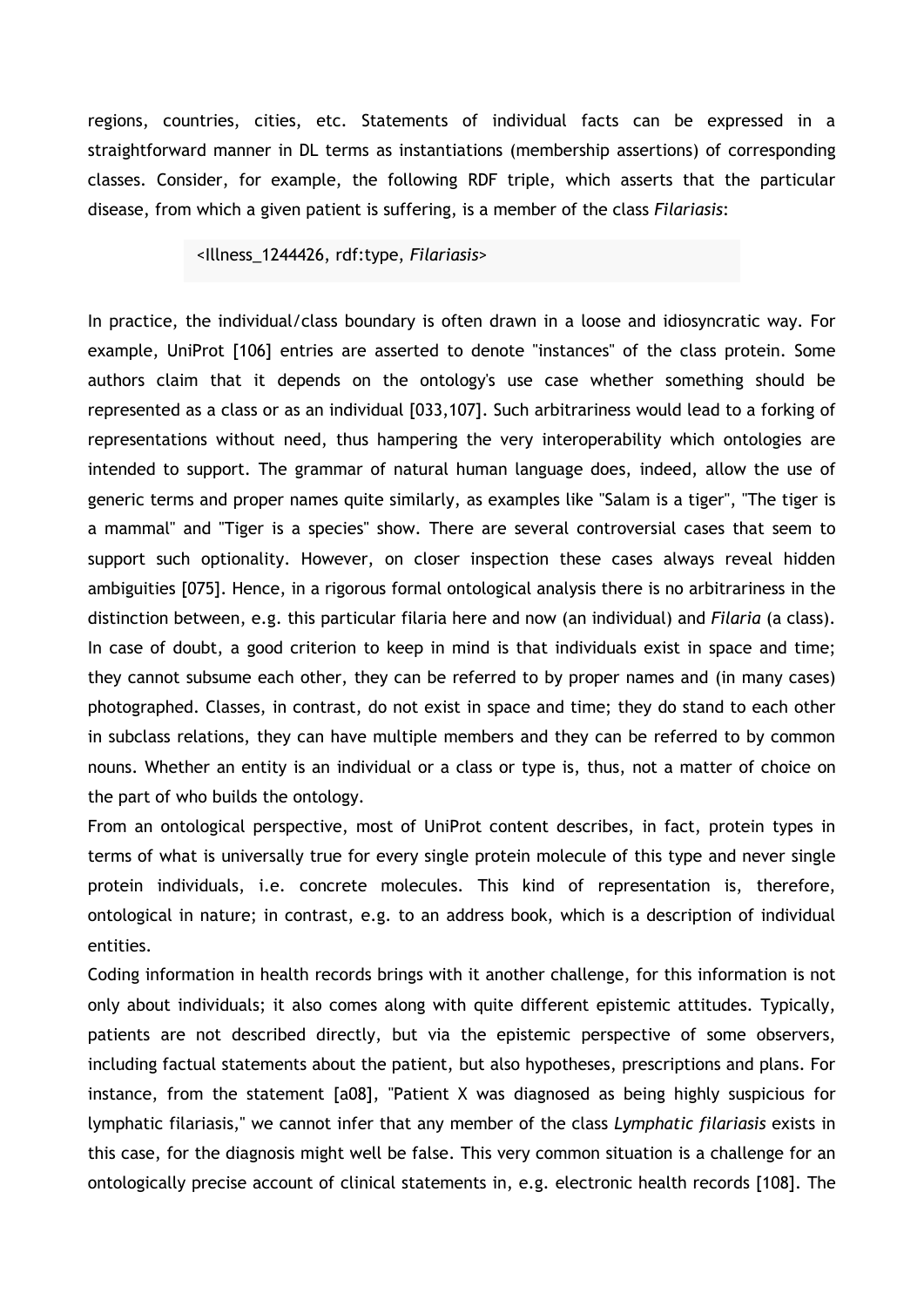European Network of Excellence *SemanticHealthNet* [109] is currently seeking a general solution for this problem. One suggestion is to represent a clinical statement in the following way [110]:

> 'Statement a08' rdf:type ' *Diagnostic statement*' and '**has attribute**' some *Suspicious* and '**is about condition**' only '*Lymphatic filariasis*' [o08]

Here, the use of the value restriction "only" is suggested for making a reference to the condition type without asserting the existence of any disease instance for the individual patient in question. Some ontology developers argue an '**is about**' statement is in fact a second-order statement [111], i.e. a statement directly about the type '*Lymphatic filariasis*' as opposed to one or more of its instances, as is required by the semantics of OWL-DL. One problem of this representational pattern used in [o08] is that it cannot deal with diagnostic statements involving two or more diseases. Such a complex diagnosis would have to be split into two single statements. Alternatively, the target of the statement can be a clinical situation, as is being currently discussed for medical terminologies like SNOMED CT and the ICD [112]:

> '*Statement about C1 and C2*' rdf:type '*Diagnostic statement*' and '**is about situation**' only ('*C1 situation*' and '*C2 situation*')

Here, situations are phases (temporal segments) of an organism's life process in which a certain condition is present. A situation with C1 and C2 would, therefore, be both a situation with C1 and a situation with C2. Further research is required to ascertain the feasibility of expressing the linkage between information entities like diagnostic statements and types of medical conditions within a decidable ontological framework.

## <span id="page-18-0"></span>*The really interesting knowledge is non-ontological*

Although we pointed at ways how to extend the expressive power of ontology languages, such representation formalisms are only appropriate for the representation of a minor portion of scientific statements. In order to feed intelligent computer applications like decision support systems, much more is required to adequately capture a domain. Most typical textbook knowledge, like the association between diseases, signs and symptoms, is not appropriate content for an ontology; they are quantitative, probabilistic or estimative. As Rector [097] puts it: "There are very few interesting items of knowledge that are truly ontological in this strict sense." The same author introduced the term "background knowledge reference resource" to represent decision-relevant information that is widely known, but which a clinician might need to look up.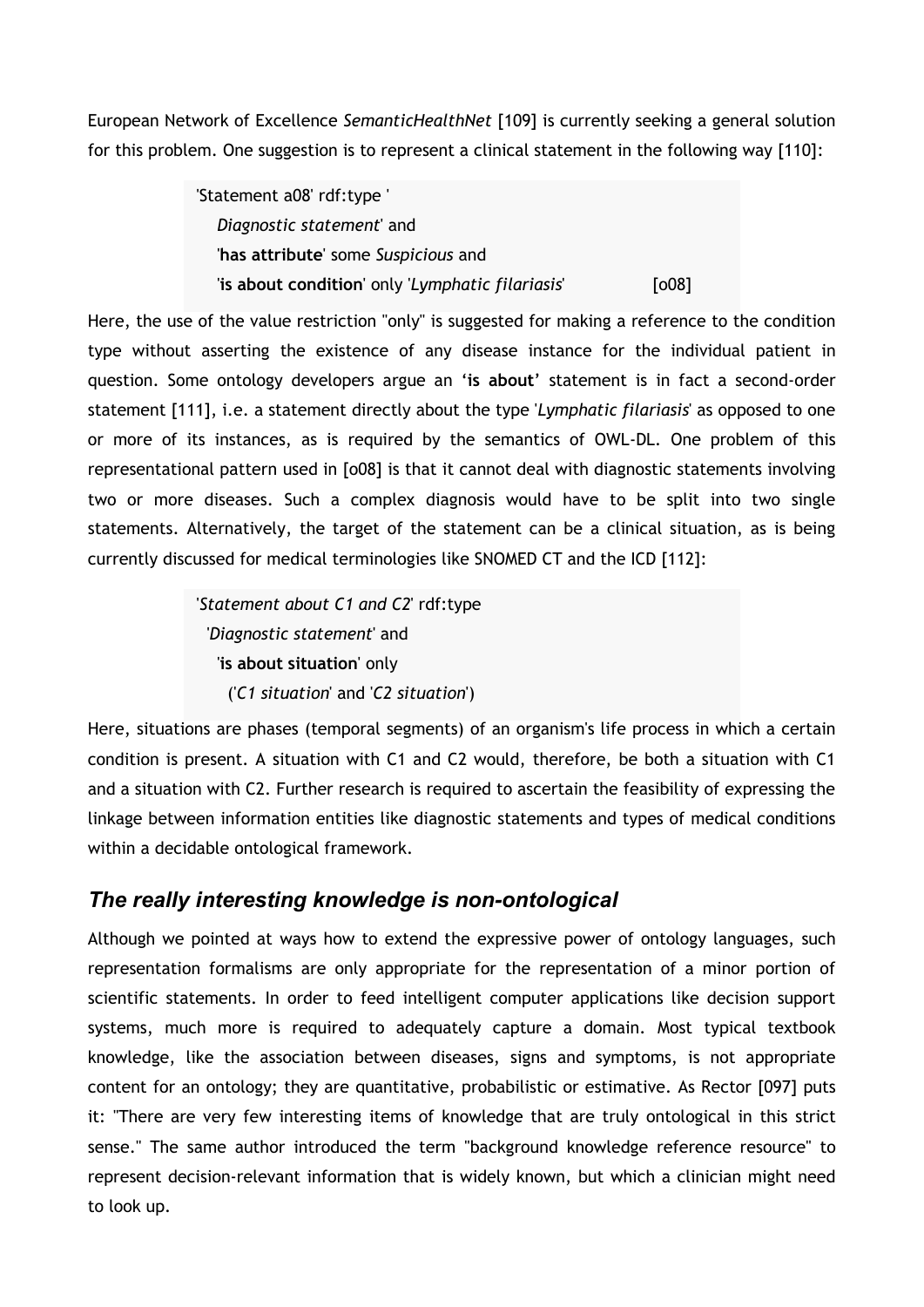#### <span id="page-19-0"></span>**Default assumptions**

-

In our example, this could be that the knowledge that elephantiasis is commonly a late complication of lymphatic filariasis [a09], which is usually sensitive to albendazole [a10], or that a foot typically has five toes. It refers to all kinds of statements that are assumed to be typically, but not universally true. Such knowledge is traditionally conveyed through scientific texts in a highly context-dependent fashion, often invoking prototypical assertions, such as about how signs and symptoms are related to diseases or how adverse effects are related to drugs, which are expressed in terms of qualitative and sometimes quantitative probabilities.

We will now discuss some examples that illustrate how formal ontology approaches and logical representation formalisms reach their limits when it comes to representing this kind of knowledge. Default knowledge [113,114] is a typical case. It is knowledge about what can be assumed to be typically true in the absence of contravening evidence. OWL-DL does not give us the means to state what is typically true; e.g. one would like to state elephantiasis is normally caused by filariasis [a06]. A statement<sup>[2](#page-19-1)</sup> such as

> *\* Elephantiasis* subClassOf '**caused by**' some *Filariasis*

would be too strong as it rules out that elephantiasis could be caused by anything but filariasis. While the statement that elephantiasis is caused by filariasis is typically true in one context, it may not be true in another one, e.g. where there is a low prevalence of filariasis. An approximation would be to introduce a subclass such as

> '*Elephantiasis caused by filariasis*' equivalentTo *Elephantiasis* and '**caused by**' some *Filariasis*

This would not really add additional knowledge and it does not say anything about how likely this causation is. If one would like to express that elephantiasis *may be* caused [115] by filariasis, it would require adding a disjunction of all possible causes like

> *Elephantiasis* subclassOf '**caused by**' only (*Filariasis* or *Podoconiosis* or ...)

Similar considerations apply to [o11] "Nematode infections may cause eosinophilia". It may be tempting to represent [a06] as follows:

<span id="page-19-1"></span><sup>&</sup>lt;sup>2</sup> Here and in some of the following examples we mark invalid statements by an asterisk (\*).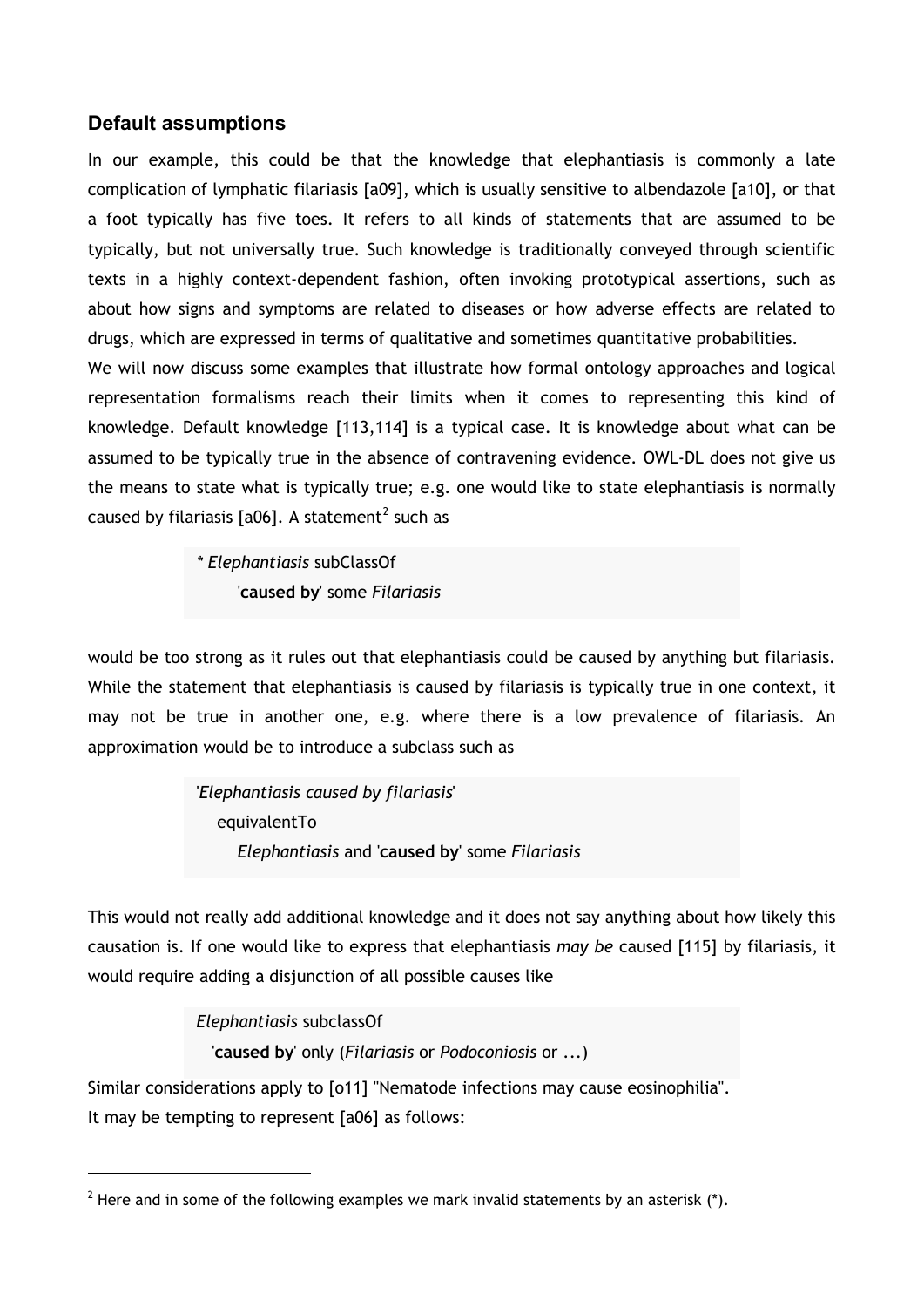*\*Elephantiasis* subClassOf '**normally caused by**' some '*Lymphatic filariasis*'

By virtue of the DL interpretation of the existential quantifier, this assertion implies that for every member of the class *Elephantiasis* (without exception) there also exists some member of the class *Filariasis*. Of course, the word *normally* that is part of the relation name could be interpreted by humans, but from the point of view of DL it plays no logical role at all. This leads to unintended entailments. For instance, given

> '*Non-infectious elephantiasis*' subClassOf '*Elephantiasis*' and not ('**caused by**' some '*Lymphatic filariasis*')

the following (nonsensical) sentence can be logically inferred.

*\* Non-infectious elephantiasis* subClassOf '**normally caused by**' some '*Lymphatic filariasis*' and not ('**caused by**' some '*Lymphatic filariasis*')

Such logical effects are important since errors arise when they are not taken into account by users of DL formalisms. Instances of such errors can be found, e.g. in earlier versions of SNOMED CT [116] and in the NCIT ontology [101]. They illustrate how easy it is to express unintended meanings even when using very simple DLs. The reason such examples are commonplace is that ontology developers are not appropriately trained in formal logic and pay too little attention to the principles of sound ontology development. They encumber ontologies with statements that are not of an ontological nature, e.g. typical signs, symptoms or complications of a disease. The resultant invalid axioms then provide support for invalid inferences when used in automated reasoning, which could have unpredictable consequences if medical decision support or other intelligent systems in health care are based on such axioms.

There are other complicated constructions that result from attempts to encode non-trivial knowledge in formal ontologies. Good examples are potentialities expressed as dispositions. Dispositions can exist without ever being realised and even without being able to tell the precise conditions in which a disposition is realised [117]. Albendazole, for example, is a substance that has a disposition to heal filariasis, but it will realise this disposition only when administered in a certain way to a certain sort of patient, even then the treatment may be unsuccessful. We can represent the class of processes of healing filariasis by: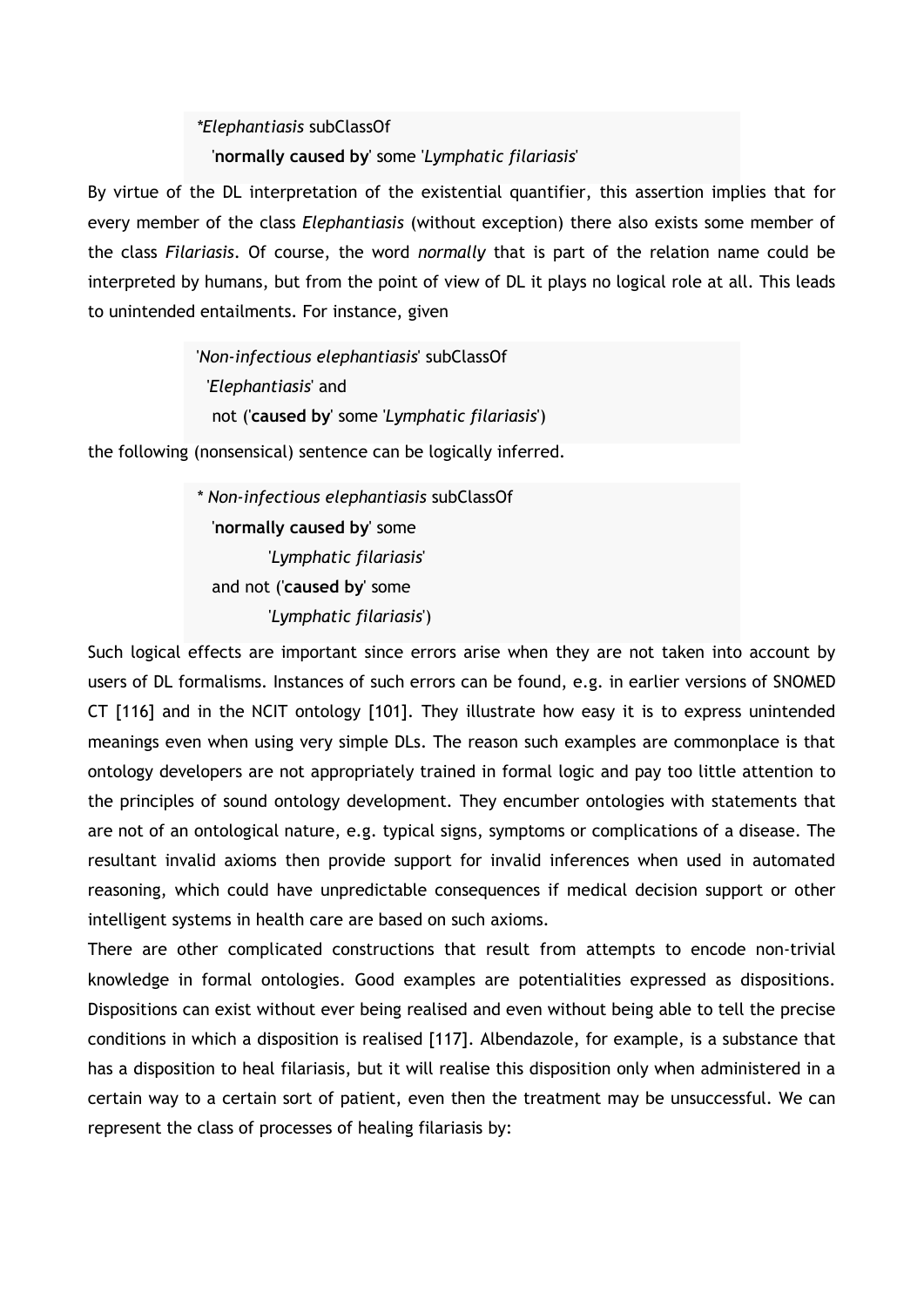*Healing* and '**has patient**' some '*Person having filariasis*'

We could then represent the class of dispositions realised when filariasis is healed:

*Disposition* and '**has realization**' only (*Healing* and '**has patient**' some '*Person having filariasis*')

The following definition now declares '*Portion of albendazole*' to be an amount of substance in which this disposition inheres:

> '*Portion of albendazole*' subclassOf '**bearer of**' some (*Disposition* and '**has realization**' only (*Healing* and '**has patient**' some '*Person having filariasis*'))

This would, furthermore, require defining the class '*Person having Filariasis*', as a human that is the locus of a filariasis

> '*Portion of albendazole*' subclassOf '**bearer of**' some (*Disposition* and '**has realization**' only (*Healing* and '**has patient**' some (*Human* and '**locus of**' some *Filariasis*')))

Again, such constructions are complex and tend to negatively affect the scalability of an ontology implementation given current reasoning algorithms. Nevertheless, the additional knowledge introduced by including dispositions may be considered insufficient as the conditions under which the dispositions are realised (e.g. substance concentrations [118]), as well as the probabilities of their realisation, remain unspecified.

Dispositions are also addressed by statements like "Lymphatic filariasis has elephantiasis as typical late complication" [a09]. Here, a DL statement like

'*Lymphatic filariasis*' subclassOf

'**has complication**' some *Elephantiasis* [o09*\**]

would rule out any filariasis without elephantiasis, which can easily be ascertained by a simple syntactic transformation resulting in "there is no member of the class lymphatic filariasis that is not complicated by elephantiasis".

Other statements of background knowledge are meta-statements concerning classes. They are misleading because they look, at a first glance, like simple taxonomic relations.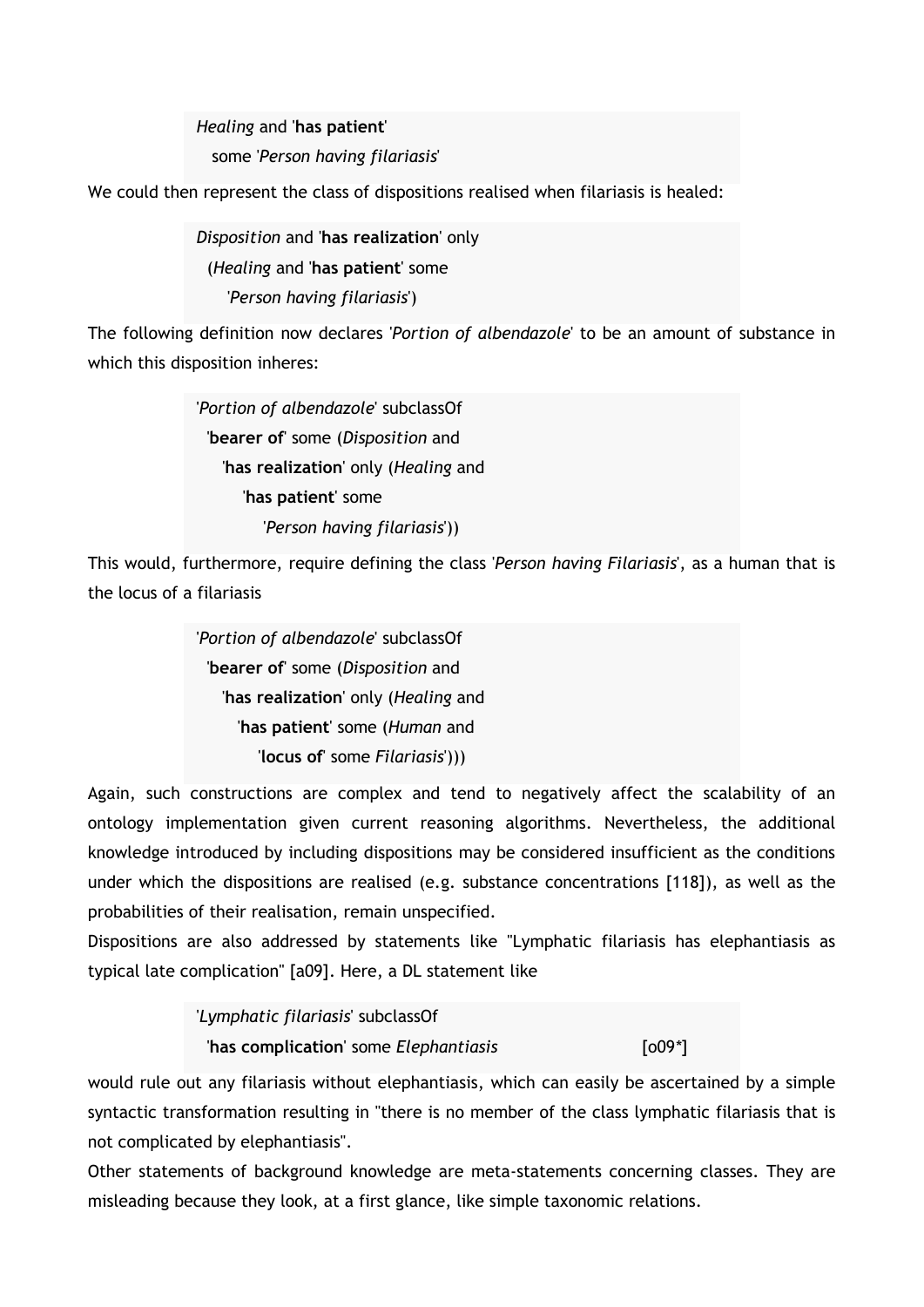An example is "Filariasis is a neglected tropical disease" [a12]. An assertion like

## *Filariasis* subclassOf '*Neglected tropical disease*' [o12*\**]

is problematic under a DL characterized by the view that all statements about classes *are*  statements about the corresponding sets of class members. If a group of well-off patients receive early and state-of-the-art treatment for their filariases, the assertion that their individual disease instances are neglected is not tenable. The issue here is that a simple taxonomy-like statement masks a complex non-universal statement like "The treatment of most filariasis patients is currently neglected". The resultant so-called '*is-a overloading*' has been identified as a typical error that occurs when building ontologies in an unprincipled way [119,120,026] as a consequence of being misled by human language shortcuts.

However, the difficulty of representing all the hidden assumptions underlying background knowledge (and the performance problems that result from using the rich logic needed for this) may suggest that we use, instead, a much simpler triple-based representation and devise special reasoning devices to fit these in. Alternatively, one might resort to a broad range of knowledge representation artefacts, such as default logics [121], frames [122], F-logic [123] and several kinds of computationally expensive DL extensions [041], ch. 6. According to the strict sense we use in this paper, the resultant knowledge representation artefacts themselves should not be considered to be formal ontologies. However, classes used in such databases should be taken from and interlinked with appropriate formal ontologies for the respective domain along the lines pointed out in the above examples.

#### <span id="page-22-0"></span>**Frequencies and counts**

Statements on frequencies and counts like disease prevalence or incidence, which are characteristic for epidemiology, pose another challenge for knowledge representation. An example is [a13], stating a prevalence of risk for lymphatic filariasis of 43%. Here we have two classes, *viz. Inhabitant of Nigeria* and *Inhabitant of Nigeria at risk for Filariasis*. Both classes have a cardinality (integer value) and the risk prevalence is given by their ratio. The prevalence is, therefore, not a characteristic of the disease, but of the population of affected persons. One could extend the DL notation by symbolizing the cardinality of the extension of a class (i.e. the number of class members) by enclosing the class name in " $||$ ".

> | *Inhabitant of Nigeria at risk for filariasis* |/ | *Inhabitant of Nigeria* | = 0.43

This demonstrates a way that probabilistic background knowledge could be expressed using DL individuals extended by arithmetic operators referring to individuals. This is, therefore, not in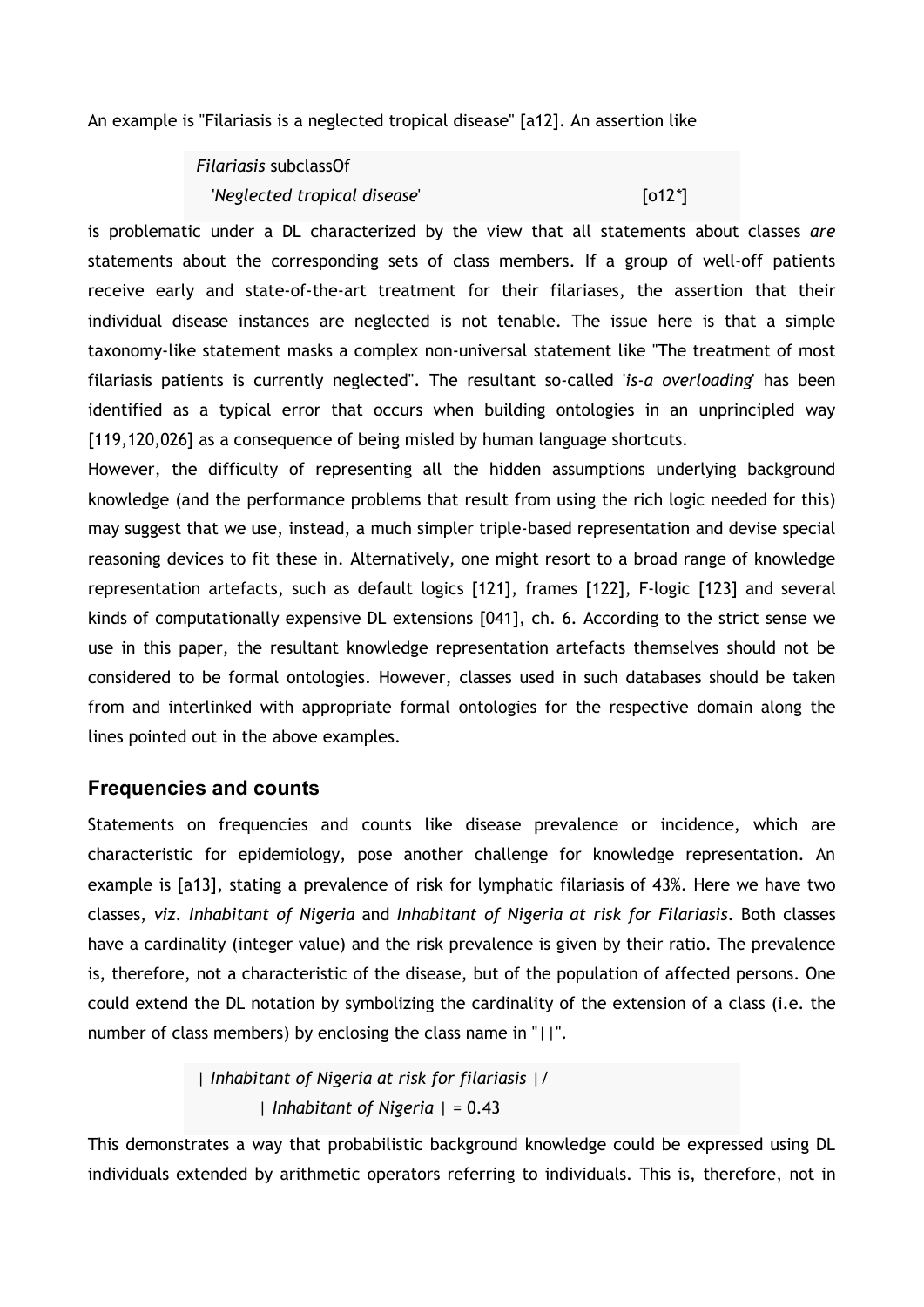the scope of formal ontologies, just as little as in alternative approaches like probabilistic extensions [124,125].

## <span id="page-23-0"></span>**Recommendations**

Knowledge Representation evolved as a subdiscipline of Artificial Intelligence with the purpose of enabling computers to draw new conclusions from existing data and information. When the term "ontologies" became popular in computer science in the nineties, it was thus often regarded as a new catchword for something that already existed, namely knowledge representation artefacts, especially semantic networks [126]. The vision of the Semantic Web nourished the illusion that packaging all kinds of assertions into handy subject–predicate–object triples would automatically create some kind of semantics resulting in some kind of ontology. What usually resulted were, however, just repositories of syntactically standardised statements without semantic standardization. These statements remained as ambiguous and contextdependent as natural language. In medical informatics, triple-based representation formats have been popularized since the first release of the UMLS metathesaurus [127], but they reach back to [128]. Occasionally, even UMLS has been described as an ontology [129,130], but our impression is that – at least in biomedical informatics literature - this terminological confusion has gradually been overcome. It had been a merit of the Semantic Web to help standardise description logics dialects, which were readily taken up by ontology developers which then had interchangeable formats and public-domain tools like editors and reasoners at hand. The formal semantics of the ontology language OWL, together with a large body of work from the emerging Applied Ontology [131] community, has helped to clarify what can be straightforwardly expressed by ontologies and what cannot. The most important message is that ontology axioms can only express what is true for all members of a class. This precludes contingent, probabilistic and default statements, as well as rules and meta-class assertions, to be included into formal ontologies. The advantage of this restriction is that ontologies are, therefore, limited to express the most stable assertions about a domain. This makes them a solid foundation for knowledge representation artefacts proper, including Bayesian networks.

Once consensus exists what ontologies are and are not, good practise principles (similar to the desiderata J. Cimino formulated for terminologies [132]) should guide the development of ontology artefacts. The following recommendations are based on own experiences [133] and published literature:

• *Appropriate Naming*: Even if the representation of domain terms is not the proper goal of an ontology, terms are important as labels for the representational units in an ontology in order to enhance the understanding of human users. Ideally, labels for classes and relations should be unambiguous and self-explaining and conform to naming conventions [134]. This is not trivial, as natural language expressions tend to be ambiguous. Moreover,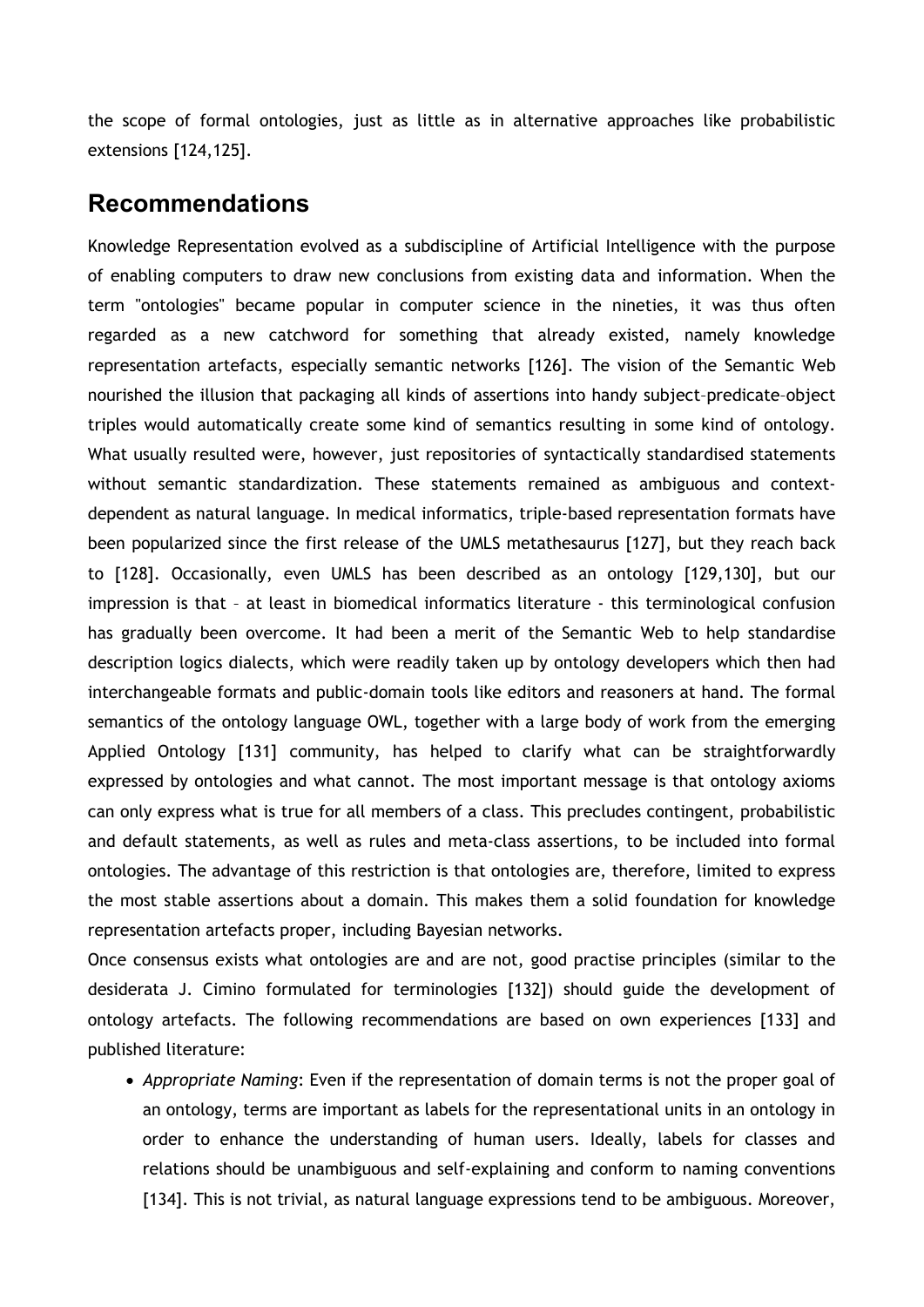a naive literal interpretation of composed terms is often misleading: A complicated pregnancy is a pregnancy, but a prevented pregnancy is not a pregnancy, as little as a planned biopsy is a biopsy or a suspected asthma a kind of asthma. Such idioms should be avoided as they bear the risk of incorrect subclass assertions. To avoid ambiguity, class or relation labels in good ontologies are often somewhat artificial and not commonly used in oral and written communication, yet this is a price worth paying for clarity. Ontology labels are not supposed to provide the lexical basis for text mining or information extraction systems. For these and other use cases, terminologies or vocabularies need to be linked to the ontology as external resources. Homonymy and synonymy are linguistic phenomena that should be addressed by language resources and not by ontologies.

- *Explicit top level categories and relations*: The usefulness of formalized upper-level ontologies (Fig. 2) is not universally acknowledged [135]. However, whoever refrains from explicit upper-levels still keeps their own upper level preferences in mind. These may diverge from others' preferences and obscure important categorial distinctions such as between processes and functions or between domain entities and information entities. Only clear-cut top-level categories are able to support disambiguation of terms and expressions. Upper-level ontologies can enforce type constraints provided that their upper-level categories are mutually disjoint. For instance, if a relation like '**inheres in**' has its range constrained to material objects, any assertion on the inherence of something in a different category, e.g. a process, would render the ontology inconsistent. Current top-level ontologies are increasingly providing for these constraints.
- *Ontological commitment* [116]: No ambiguity can be allowed about what category of things are meant by a class in an ontology, e.g. *Elephantiasis* as the class of pathological processes, the class of pathologically altered body parts or the class of patients with this disorder. One possibility is to leave several interpretations open and allow for disjunctive class definitions in an ontology [136].
- *Keeping ontology apart from epistemology:* Epistemology describes what an agent sees, knows or records about a domain, whereas ontologies, ideally, describe the entities in that domain as they exist. Especially in medicine, the reference to a term or an ontology class often does not mean that a related individual exists. Clinical decisions are often triggered by mere suspicions; e.g. children who exhibit a clinical picture suspicious for meningitis are treated as if they have meningitis. Legacy medical classification systems such as ICD are "infiltrated" by epistemic notions, such as in classes like "Tuberculosis of lung, nodular bacteriological or histological examination not done" in ICD-9-CM [137,138]. It is a repeatedly expressed desideratum that epistemic aspects should be treated in information models; yet there are overlaps between ontologies and information models which give rise to conflicting representations, requiring sophisticated mitigation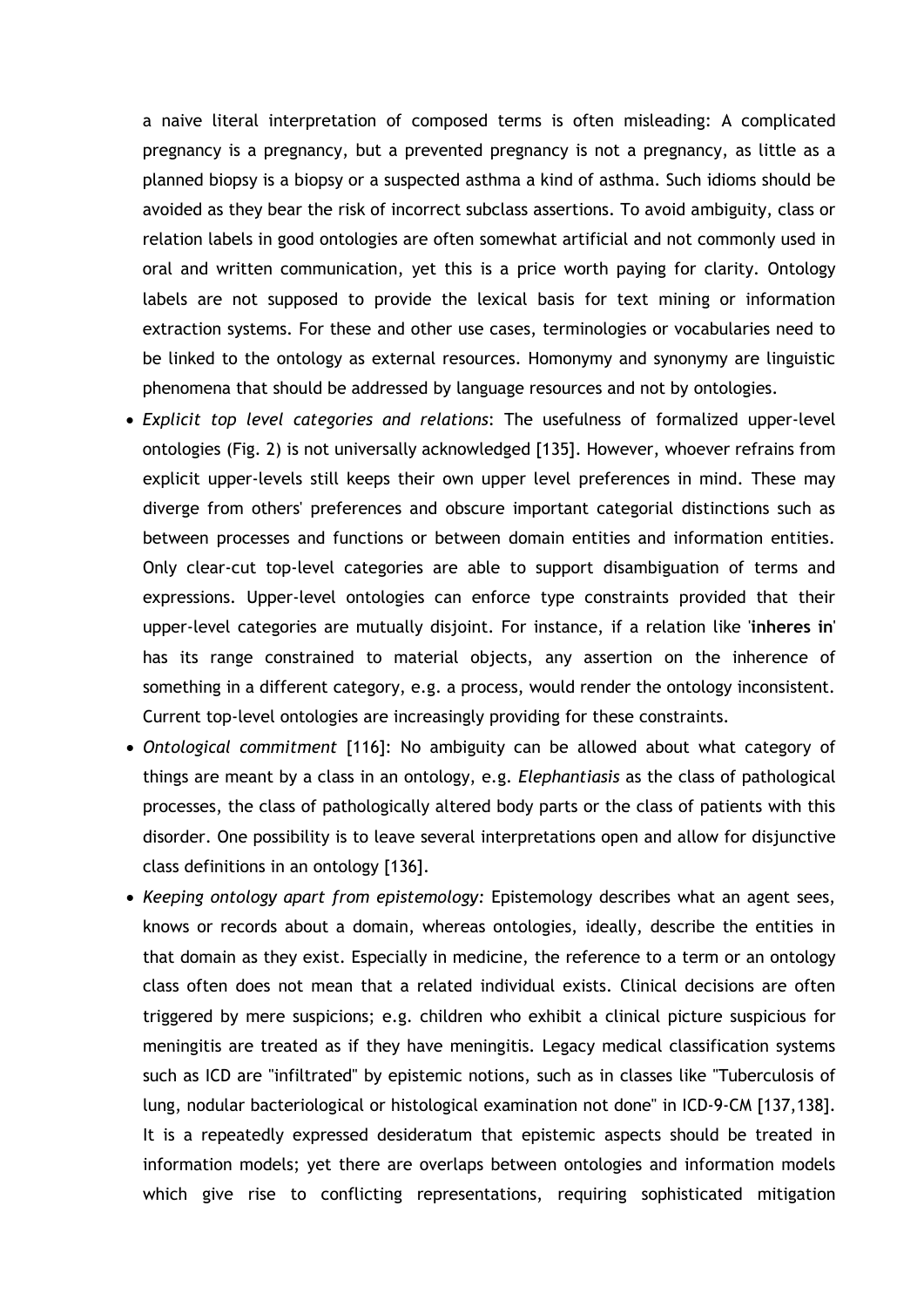strategies [139]. The very same complex information (e.g. a clinician's hypothesis of a stenosis of the left carotid artery) can be represented to different proportions in clinical ontologies and clinical information models and creates interoperability problems [140]. A way out of this dilemma could be to represent epistemic aspects or recorded information in a separate branch of the ontology [108].

- *Avoiding ontology artefacts:* Typical medical classification systems pursue the goal of artificially producing exhaustive partitions for statistical purposes. This leads to sibling classes like the following ones in ICD-10, where I20 (Angina pectoris) has as subtypes: I20.0 (Unstable angina); I20.1 (Angina pectoris with documented spasm); I20.8 (Other forms of angina pectoris); I20.9 (Angina pectoris, unspecified). Whereas I20.8 refers to the set theoretic complement of the union of I20.0 and I20.1 and is, therefore, dependent on the version of the terminology, I20.9 carries epistemic meaning. Such classes should be avoided in ontologies.
- *Educational resources for good ontology training*: There is still a tendency to create ontologies from the scratch by using editing tools like Protégé [141] with idiosyncratic upper-level classes and relations and with limited insight into the semantics of description logics. Training resources are therefore necessary, like the Pizza Ontology [142] and training material based on the GoodOD guideline [143]. Besides basic principles of logic and ontology, these resources should also convey descriptions of ontology construction and maintenance workflow, including quality assurance. The iterative use of a DL classifier to maintain consistency is fundamental. It also seems that a strict adherence to upper-level categories and relations (and, as a consequence, to the constraints attached to them) is a good method to keep developers on the right path and prevents them from generating idiosyncratic artefacts.
- *Appropriate tooling*: As much as we have observed an improvement in ontology editing and reasoning tools [141,083,084,085], we have to admit that they still depend on academic labs and public funding in terms of development and maintenance. It is desirable that ontology as an engineering discipline should be served by industry-standard tools.
- *Evidence-based ontology engineering* as an ultimate goal: Although the concept of Evidence-Based Software Engineering has not found an acceptance as broad as Evidence-Based Medicine [144] and brings up different methodological challenges [145], there is a need to develop and refine approaches to measure the fitness for purpose of representational artefacts. These quality parameters must be empirically validated for their explicit scopes. Research on such parameters and on guidelines to sustain them is only in its beginning and it can hardly be abstracted from research on the efficiency of training such guidelines [146]. One direction of ontology evaluation can be the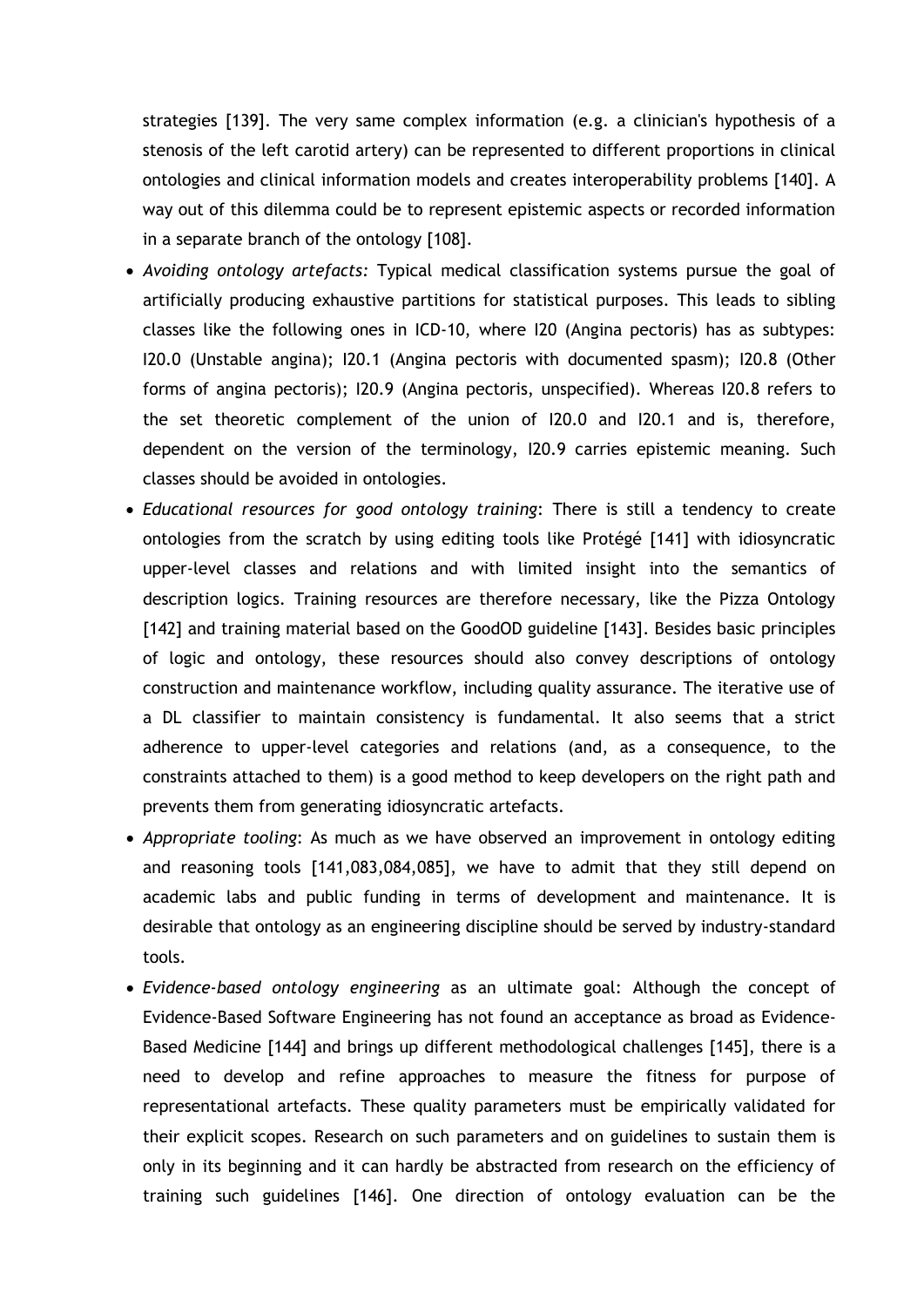deployment of competency questions [147] as a way to formalize requirements and assess their fulfilment. Another option would be to benchmark the performance of an ontology for a certain use case (like annotation or information retrieval) [148]. The very idea of ontologies is, however, to function as a purpose-independent reference artefact. The claim to be empirically substantiated is that such purpose-independent biomedical ontologies can, in a second step, be linked to purpose-focussed computational artefacts like knowledge bases and decision-support systems, yielding both efficient performance and interoperability with other such systems.

## <span id="page-26-0"></span>**Conclusion**

In the past, knowledge bases and formal ontologies have not clearly been distinguished. Also, RDF-based representations, as popularized by the Semantic Web, have tended to blur this distinction. It is not necessary for being an ontology to be written in OWL, but neither is this sufficient: OWL files can be created or used for a variety of purposes and in many cases the underlying clear-cut semantics of description logics is being ignored or overridden. This practise is detrimental for the practise of both knowledge representation and formal ontologies. From a medical decision support background, Musen [023] has evaluated the adequacy of ontologies for knowledge representation. He emphasises that ontologies are mostly insufficient for problem solving use cases; although, they provide important basic knowledge on which intelligent systems can be built. Ten years on, this answer is still valid, though we can now build on an impressive body of research in Applied Ontology as well as representational standards like OWL. Both have facilitated drawing a clear boundary of what ontologies should represent and what they should not. In a nutshell, ontologies are limited to express universal statements about types of entities. This excludes statements about the meaning and exchangeability of natural language terms in human discourse, statements about individual entities, as well as probabilistic, default and contingent assertions. We have demonstrated how formal ontologies can be stretched toward this direction, but at the price of additional complexity which is not necessarily compensated by a real benefit. In light of still persisting quality issues, we formulate desiderata for good quality ontologies to be used as a stable framework which more context-dependent biomedical knowledge representation and reasoning applications like clinical decision support system can capitalize on. For this purpose, it can even be combined with probabilistic approaches used in "big data". Future research should examine the question if and how the same probabilistic heuristics working with structured data rooted in formal ontologies can outperform unstructured texts as sources for automated knowledge acquisition.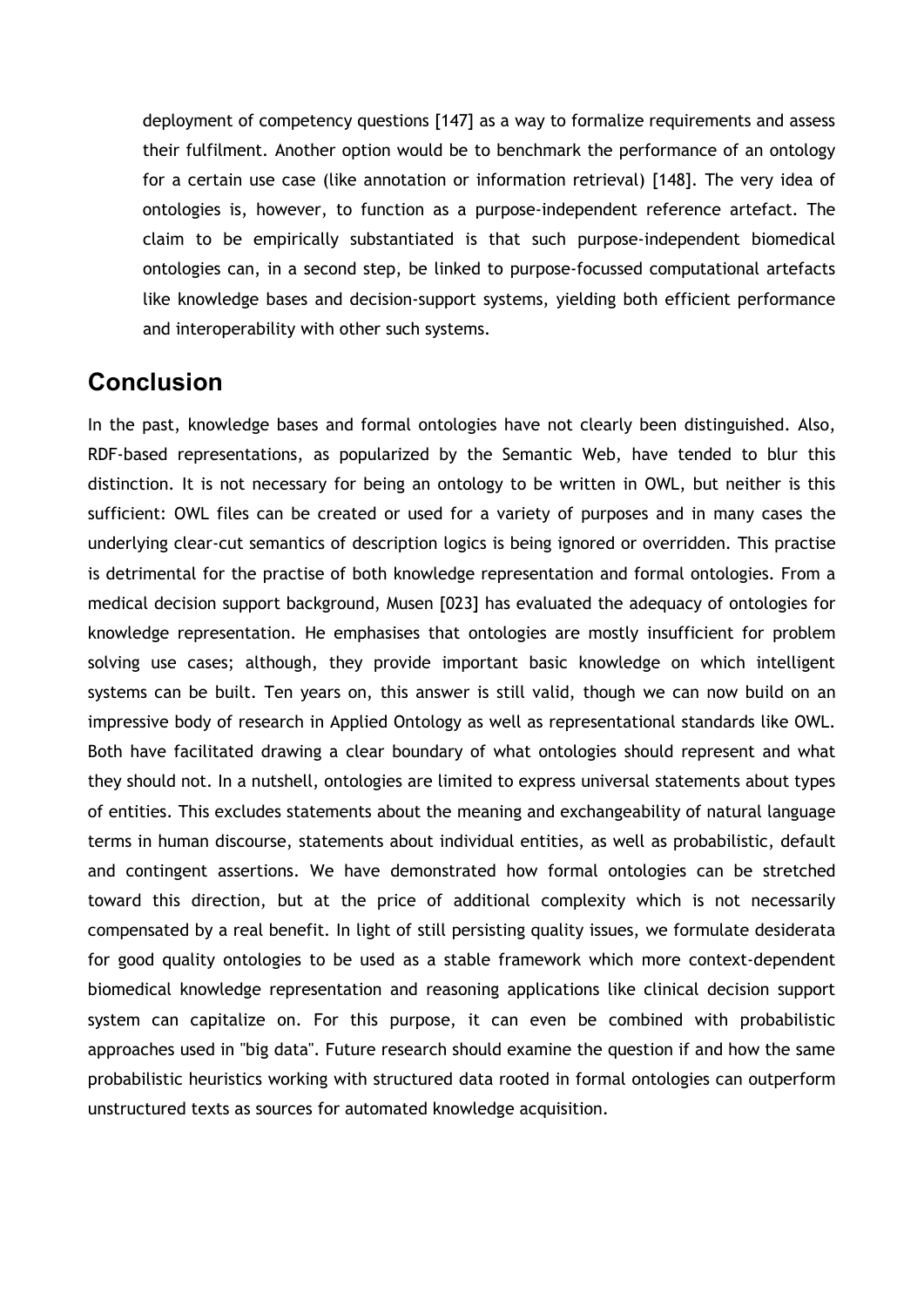# <span id="page-27-0"></span>**Acknowledgements**

Research for this paper has been supported for both authors by the German Research Agency (DFG) under the auspices of the project Good Ontology Design (GoodOD), JA 1904/2-1, SCHU 2515/1-1 as well as for the first author by the EU commission, which is workpackage leader in the FP7 network of excellence SemanticHealthNet (call ICT-2011-7, grant 288408).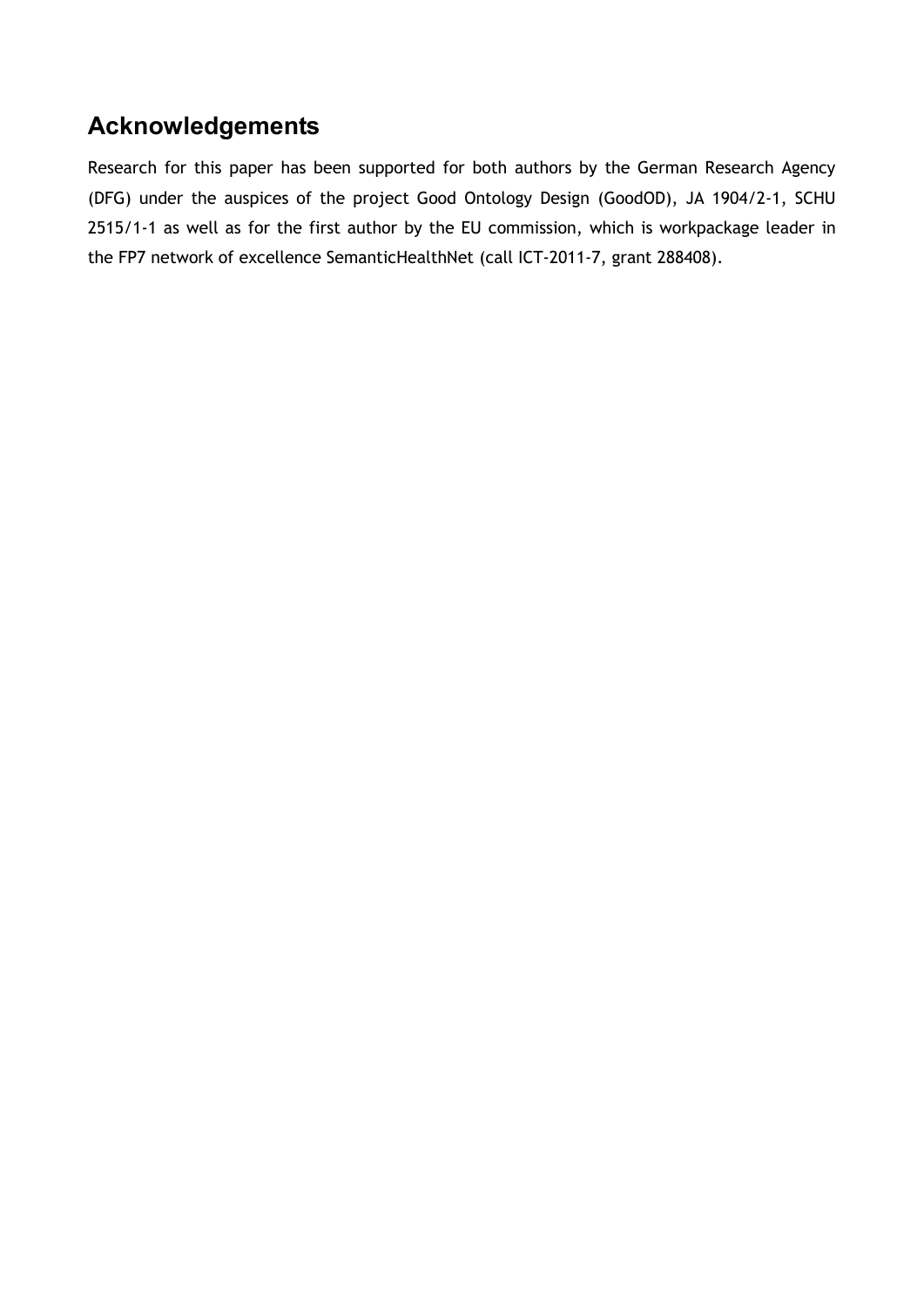# <span id="page-28-0"></span>**References**

(Web resources: last accessed Mar 28, 2013)

[001] Anderson C (2008). The end of theory: the data deluge makes the scientific method obsolete. http: //www.wired.com/science/discoveries/magazine/16-07/pb\_theory .

[002] Müller H, Hanbury A, Al Shorbaji N. Health information search to deal with the exploding amount of health information produced. Methods of Information in Medicine. 2012 Dec 4; 51 (6): 516-518.

[003] Keim B (2012). Paging Dr. Watson: Artificial intelligence as a prescription for health care. http: //www.wired.com/wiredscience/2012/10/watson-for-medicine/all/.

[004] United States National Library of Medicine (NLM). Unified Medical Language System (UMLS), 2013. http: //www.nlm.nih.gov/research/umls.

[005] World Health Organization (WHO). International Classification of Diseases (ICD), 2013. http: //www.who.int/classifications/icd.

[006] World health Organization. International Classification of Functioning, Disability and Health (ICF) http: //www.who.int/classifications/icf/en/ .

[007] UMC (Uppsala Centre for International Drug Monitoring). WHO Drug Dictionary Enhanced, 2013. http: //www.umc-products.com.

[008] WHO Collaborating Centre for Drug Statistics Methodology (WHOCC). Anatomical Therapeutic Chemical Classification System (ATC), 2013. http: //www.whocc.no/atcddd.

[009] United States National Library of Medicine (NLM). RxNorm, 2013. http: //www.nlm.nih.gov/research/umls/rxnorm.

[010] World Health Organization. Dictionary of Medicines and Devices (dm+d), 2013. http: //www.dmd.nhs.uk.

[011] Regenstrief Institute. Logical Observation Identifiers Names and Codes (LOINC), 2013. http: //loinc.org.

[012] United States National Library of Medicine (NLM). Medical Subject Headings (MeSH), 2013. http: //www.nlm.nih.gov/mesh.

[013] Systematized Nomenclature of Medicine-Clinical Terms (SNOMED CT), 2008. http: //www.ihtsdo.org/snomed-ct.

[014] Greenes RA, McClure RC, Pattison-Gordon E, Sato L. The findings-diagnosis continuum: implications for image descriptions and clinical databases. Proc Annu Symp Comput Appl Med Care. 1992: 383-387.

[015] Rodrigues JM, Trombert-Paviot B, Baud R, Wagner J, Rusch P, Meusnier F. Galen-In-Use: an EU Project applied to the development of a new national coding system for surgical procedures: NCAM. Studies of Health Technology and Informatics. 1997; 43 Pt B: 897-901.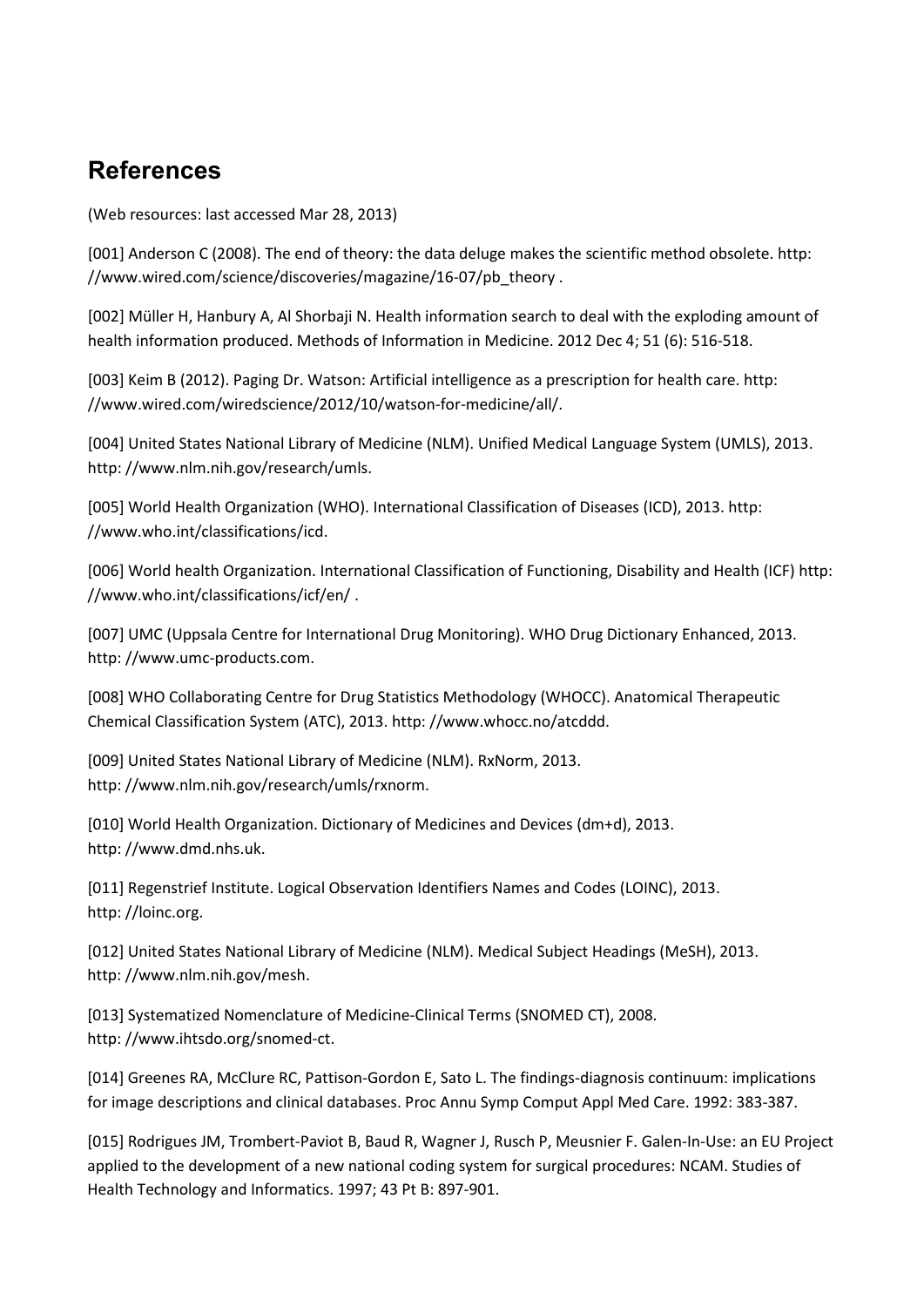[016] Schulz S, Romacker M, Hahn U. Part-whole reasoning in medical ontologies revisited -introducing SEP triplets into classification-based description logics. AMIA Symposium Proceedings 1998: 830-834.

[017] Hahn U, Romacker M, Schulz S. MedSynDiKATe--design considerations for an ontology-based medical text understanding system. Proc AMIA Symp. 2000: 330-334.

[018] Ashburner M, Ball CA, Blake JA, Botstein D, Butler H, Cherry JM, Davis AP, Dolinski K, Dwight SS, Eppig JT, Harris MA, Hill DP, Issel-Tarver L, Kasarskis A, Lewis S, Matese JC, Richardson JE, Ringwald M, Rubin GM, Sherlock G. Gene ontology: tool for the unification of biology. The Gene Ontology Consortium. Nature Genetics 2000 May; 25 (1): 25-29.

[019] Cimino JJ, Zhu X. The practical impact of ontologies on biomedical informatics. Yearb Med Inform. 006: 124-35.

[020] Bodenreider O. Biomedical ontologies in action: role in knowledge management, data integration and decision support. Yearb Med Inform. 2008: 67-79.

[021] Guarino N, Giaretta P. Ontologies and Knowledge Bases - Towards a Terminological Clarification. In: Towards Very Large Knowledge Bases, 1995; 25-32. IOS Press, Amsterdam, The Netherlands.

[022] Kuśnierczyk W. Nontological Engineering. Proceedings of the 2006 conference on Formal Ontology in Information Systems: Proceedings of the Fourth International Conference (FOIS 2006), IOS Press Amsterdam 2006: 39-50.

[023] Musen M. Ontologies - Necessary-Indeed Essential-but Not Sufficient. In Brewster, C. and O'Hara, K. Knowledge Representation with Ontologies: The Present and Future. IEEE Intelligent Systems 2004; 19 (1): 77-79.

[024] Hofweber, Thomas, "Logic and Ontology", The Stanford Encyclopedia of Philosophy (Spring 2013 Edition), Edward N. Zalta (ed.), http: //plato.stanford.edu/archives/spr2013/entries/logic-ontology/ .

[025] Guarino N. Formal Ontology, Conceptual Analysis and Knowledge Representation. International Journal of Human-Computer Studies 1995; 43 (5-6): 625-640.

[026] Smith B. Beyond Concepts: Ontology as Reality Representation. Proceedings of the International Conference on Formal Ontology in Information Systems, 11, 2004: 39-50.

[027] Quine WV. On what there is. In: Gibson R. Quintessence-Basic Readings from the Philosophy of W. V. Quine. Cambridge: Belknap Press, Harvard University, 2004.

[028] Kremer K, Wolf U. Ontologie. In: Ritter J, Gründer K (eds.). Historisches Wörterbuch der Philosophie, vol. 6, Darmstadt: Wissenschaftliche Buchgesellschaft, 1984: 1189-1200.

[029] Uschold M, Gruninger M. Ontologies: Principles, Methods and Applications. Knowledge Engineering Review, 1996: 11 (2): 39-136.

[030] Castillo-Barrera FE, Medina Ramírez C, Duran-Limon HA (2011) Knowledge Capitalization in a Component-Based Software Factory: a Semantic Viewpoint. LA-NMR, volume 804 of CEUR Workshop Proceedings: 105-114. .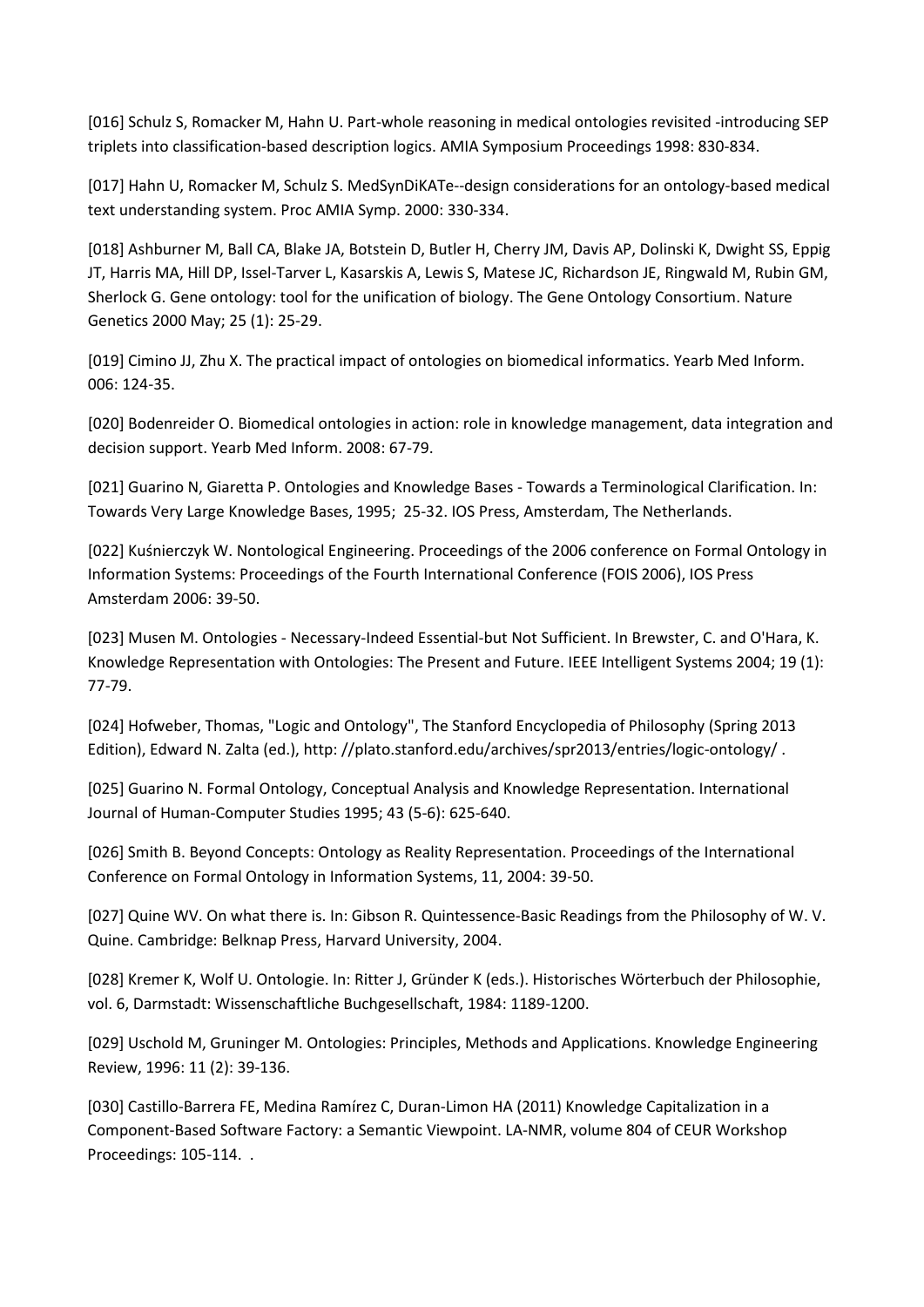[031] Fiannaca A, La Rosa M, Rizzo R, Urso A, Gaglio, S. An ontology design methodology for Knowledge-Based systems with application to bioinformatics. In Computational Intelligence in Bioinformatics and Computational Biology (CIBCB), 2012 IEEE Symposium on Date of Conference: 9-12 May 2012: 85-91.

[032] Semy SK, Hetherington-Young, KN, Frey SE. Ontology Engineering: An Application Perspective. Technical Paper. 2004, The MITRE Corporation. http: //www.mitre.org/work/tech\_papers/tech\_papers\_04/04\_0847/index.html.

[033] Stevens R, Goble CA, Bechhofer S. Ontology-based knowledge representation for bioinformatics. Briefings in Bioinformatics 2000 Nov; 1 (4): 398-414.

[034] White S. What the Heck is an Ontology? http: //www. catalysoft.com/articles/WhatIsAnOntology.html.

[035] Gruber TR. A Translation Approach to Portable Ontology Specifications. Knowledge Acquisition (Special issue: Current issues in knowledge modeling), 1993; 5 (2): 199-200.

[036] Schulz S, Johansson I. Continua in Biological Systems. The Monist 2007; 90 (4): 499-522.

[037] Sowa J. Ontology. http: //www.jfsowa.com/ontology/.

[038] OWL2 profiles http: //www.w3.org/TR/owl2-profiles.

[039] Klein GO, Smith B. Concept Systems and Ontologies: Recommendations for Basic Terminology. Trans Jpn Soc Artif Intell. 2010 Jan 1; 25 (3): 433-441.

[040] Smith B, Ashburner M, Rosse C, Bard J, Bug W, Ceusters W, Goldberg LJ, Eilbeck K, Ireland A, Mungall CJ; OBI Consortium, Leontis N, Rocca-Serra P, Ruttenberg A, Sansone SA, Scheuermann RH, Shah N, Whetzel PL, Lewis S. The OBO Foundry: coordinated evolution of ontologies to support biomedical data integration. Nature Biotechnology 2007 Nov; 25 (11): 1251-1255.

[041] Baader F, Calvanese D, McGuinness DL, Nardi D, Patel-Schneider PF. The Description Logic Handbook. Theory, Implementation, and Applications (2nd Edition). Cambridge: Cambridge University Press, 2007.

[042] Musen MA, Noy NF, Shah NH, Whetzel PL, Chute CG, Story MA, Smith B; NCBO team. The National Center for Biomedical Ontology. JAMIA 2012 Mar-Apr; 19 (2): 190-195.

[043] Whetzel PL, Noy NF, Shah NH, Alexander PR, Nyulas C, Tudorache T, Musen MA. Nucleic Acids Res. BioPortal: enhanced functionality via new Web services from the National Center for Biomedical Ontology to access and use ontologies in software applications. 2011 Jul; 39 .

[044] The OBO Foundry. http: //www.obofoundry.org.

[045] Ontology Design Datterns. http: //ontologydesignpatterns.org.

[046] Ontology Design Patterns Public Catalog. http: //www.gong.manchester.ac.uk/odp/html/.

[047] BMIR (Stanford Center for Biomedical Informatics Research). The Protégé Ontology Editor and Knowledge Acquisition System, 2013. http: //protege.stanford.edu.

[048] The OWL API. http: //owlapi.sourceforge.net/ .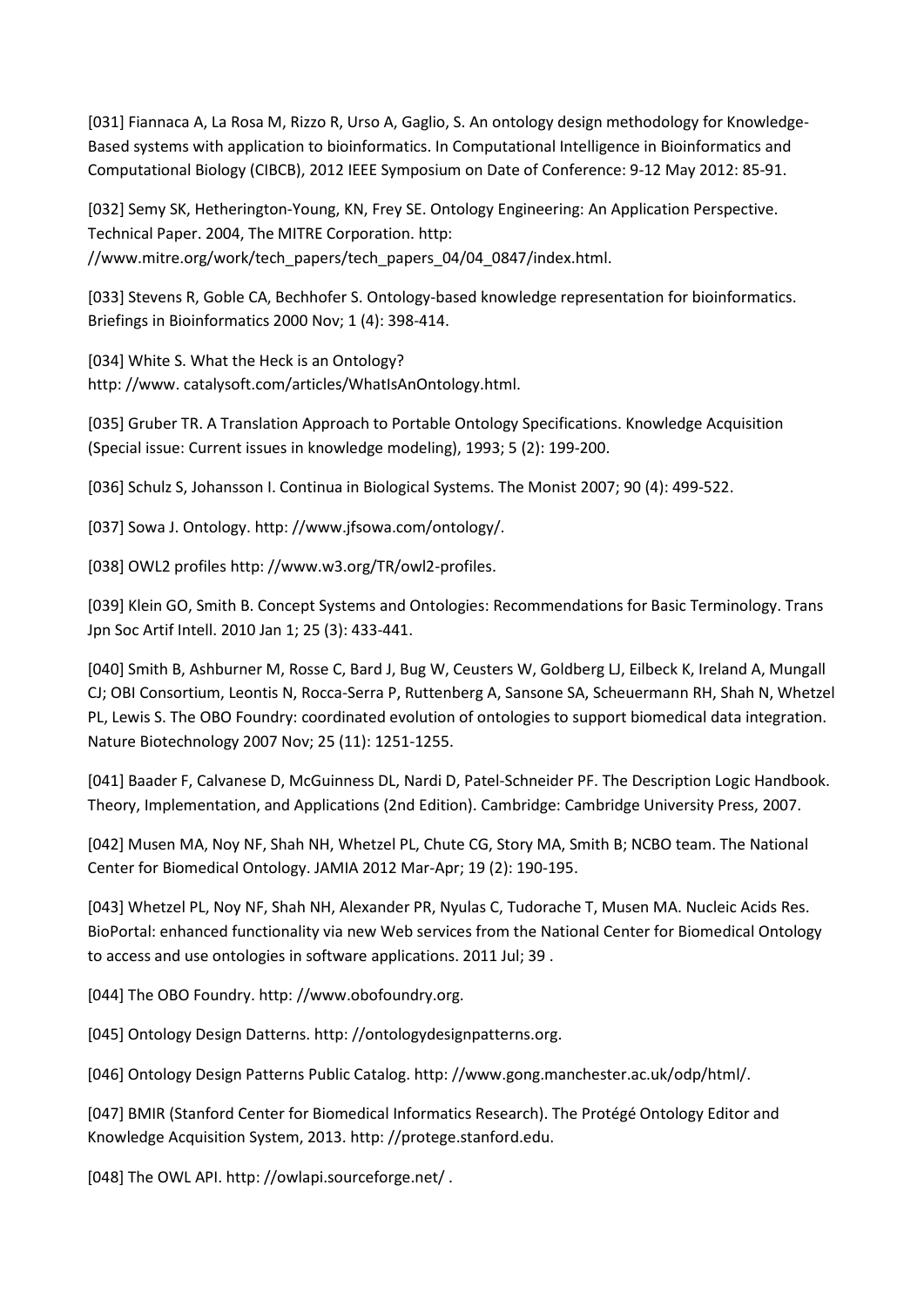[049] OntoFox http: //ontofox.hegroup.org/.

[050] Poveda-Villalón M, Suárez-Figueroa M, Gómez-Pérez A: Validating Ontologies with OOPS! EKAW 2012: 267-281.

[051] Schober D, Tudose I, Svatek V, Boeker M. OntoCheck: verifying ontology naming conventions and metadata completeness in Protégé 4. J Biomed Semantics. 2012 Sep 21; 3 Suppl 2: S4.

[052] Horrocks I, Patel-Schneider PF, van Harmelen F. From SHIQ and RDF to OWL: The Making of a Web Ontology Language. Journal of Web Semantics, 1 (1): 7-26, 2003.

[053] Golbreich C, Horrocks I: The OBO to OWL mapping, GO to OWL 1.1! OWLED 2007. OWL: Experiences and Directions. Third International Workshop, Innsbruck, Austria 6-7 June 2007.

[054] Grenon P, Smith B. (2004). SNAP and SPAN: Towards Dynamic Spatial Ontology. Spatial Cognition and Computation 4 (1): 69-103.

[055] Borgo S, Masolo C. Ontological Foundations of DOLCE. In Staab S, Studer R (eds.), Handbook on Ontologies (Second Edition), Springer Verlag, 2009: 361-382.

[056] Sowa JF, Knowledge Representation: Logical, Philosophical, and Computational Foundations, Brooks Cole Publishing Co., Pacific Grove, CA, 2000.

[057] Guarino N. An Overview of OntoClean. Handbook on Ontologies, second edition, Springer, 2009: 201- 222.

[058] ONTOLOG-collaborative work environment. http: //ontolog.cim3.net/.

[059] Cornet R, de Keizer N (2008). Forty years of SNOMED: a literature review. BMC Medical Informatics and Decision Making 8 (Suppl. 1), S2.

[060] Schulz S, Rector A, Rodrigues JM, Chute C, Üstün B, Spackman, K. Ontology-based convergence of medical terminologies: SNOMED CT and ICD 11. eHealth 2012-Health Informatics meets eHealth; May 10- 11, 2012; Vienna, Austria.

[061] McCray AT. An upper-level ontology for the biomedical domain. Comp Funct Genomics. 2003; 4 (1): 80-84 .

[062] Smith B, Ceusters W, Klagges B, Köhler J, Kumar A, Lomax J, Mungall C, Neuhaus F, Rector AL, Rosse C. Relations in biomedical ontologies. Genome Biology 2005; 6 (5): R46. Epub 2005 Apr 28.

[063] Beisswanger E, Schulz S, Stenzhorn H, Hahn U: BioTop: An upper domain ontology for the life sciences. A description of its current structure, contents and interfaces to OBO ontologies. Applied Ontology, 2008; 3 (4): 205-212.

[064] Schulz S, Beisswanger E, van den Hoek L, Bodenreider O, van Mulligen EM. Alignment of the UMLS semantic network with BioTop: methodology and assessment. Bioinformatics. 2009 Jun 15; 25 (12): i69-76.

[065] Smith B, Almeida M, Bona J, Brochhausen M, Ceusters W, Courtot M, Dipert R, Goldfain A, Grenon P, Hastings J, Hogan W, Jacuzzo L, Johansson I, Mungall C, Natale D, Neuhaus F, Petosa A, Rovetto R,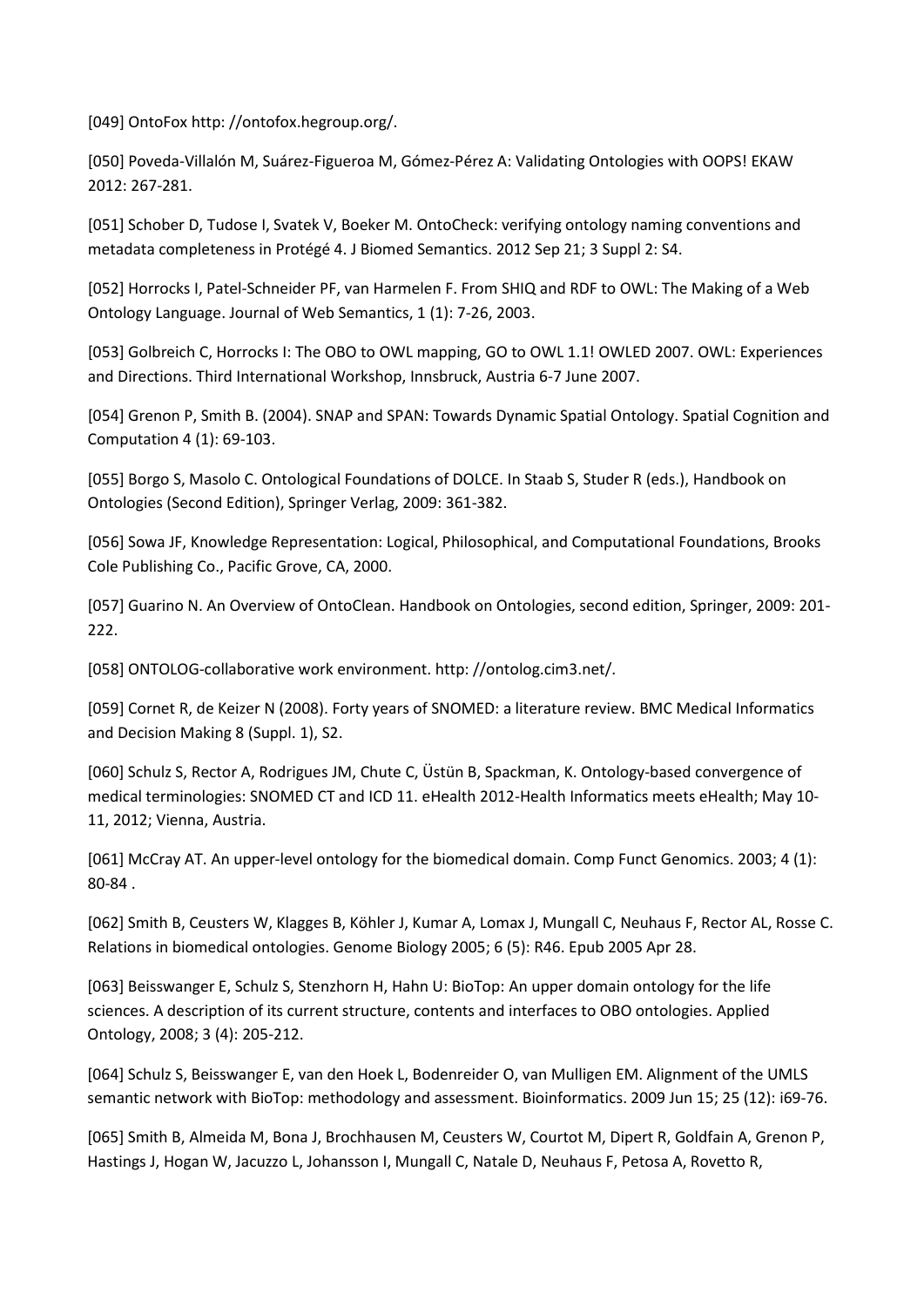Ruttenberg A, Ressler M, Schulz S. Basic Formal Ontology 2.0. Draft specification and user's guide. http: //purl.obolibrary.org/obo/bfo/2012-07-20/Reference.

[066] Hoehndorf R, Loebe F, Poli R, Herre H, Kelso. GFO-Bio: A biological core ontology. Applied Ontology, 2008, 3 (4): 219-227.

[067] Dumontier M (2012). The Semanticscience Integrated Ontology (SIO). http: //semanticscience.org.

[068] Brachman RJ, Gilbert VP, LevesqueHJ: An Essential Hybrid Reasoning System: Knowledge and Symbol Level Accounts of KRYPTON. IJCAI 1985: 532-539.

[069] Filariasis. http: //en.wikipedia.org/wiki/Filariasis .

[070] Elephantiasis. http: //en.wikipedia.org/wiki/Elephantiasis .

[071] Podoconiasis. http: //en.wikipedia.org/wiki/Podoconiosis .

[072] Meeting of the International Task Force for Disease Eradication, April 2011. Wkly Epidemiol Rec. 2011 Aug 5; 86 (32): 341-351.

[073] Shortliffe EH, Davis R, Axline SG, Buchanan BG, Green CC, Cohen SN. Computer-based consultations in clinical therapeutics: explanation and rule acquisition capabilities of the MYCIN system. Computers and Biomedical Research 1975; 8 (8): 303-320.

[074] Klyne G, Carroll GG. Resource Description Framework (RDF): Concepts and Abstract Syntax. W3C Recommendation 10 February 2004 http: //www.w3.org/TR/rdf-concepts/.

[075] Schulz S, Stenzhorn H, Boeker M, Smith B. Strengths and limitations of formal ontologies in the biomedical domain. RECIIS : Revista Eletrônica de Comunicação, Informação & Inovação em Saúde. 2009 Mar 1; 3 (1): 31-45.

[076] Boyd R. Scientific Realism, Stanford Encyclopedia of Philosophy, 2002. http: //plato.stanford.edu/entries/scientific-realism.

[077] Merrill G. Ontological Realism: Methodology or Misdirection. Applied Ontology 2010; 5 (2): 79-108.

[078] Merrill G. Realism and Reference Ontologies: Considerations, Reflections, and Problems. Applied Ontology 2010; 5: 189-221.

[079] Smith B, Ceusters W. Ontological realism: A methodology for coordinated evolution of scientific ontologies. Applied Ontology 2010 Nov 15; 5 (3-4): 139-188.

[080] Maojo V, Crespo J, García-Remesal M, de la Iglesia D, Perez-Rey D, Kulikowski C. Biomedical ontologies: toward scientific debate. Methods Inf Med. 2011; 50 (3): 203-216.

[081] Brochhausen M, Burgun A, Ceusters W, Hasman A, Leong TY, Musen M, Oliveira JL, Peleg M, Rector A, Schulz S. Discussion of "Biomedical ontologies: toward scientific debate". Methods of Information in Medicine 2011; 50 (3): 217-236.

[082] Rector AL, Bechhofer S, Goble CG, Horrocks I, Nowlan WA, and Solomon WD. The GRAIL concept modelling language for medical terminology. Artificial Intelligence in Medicine 1997; 9 (2): 139-171.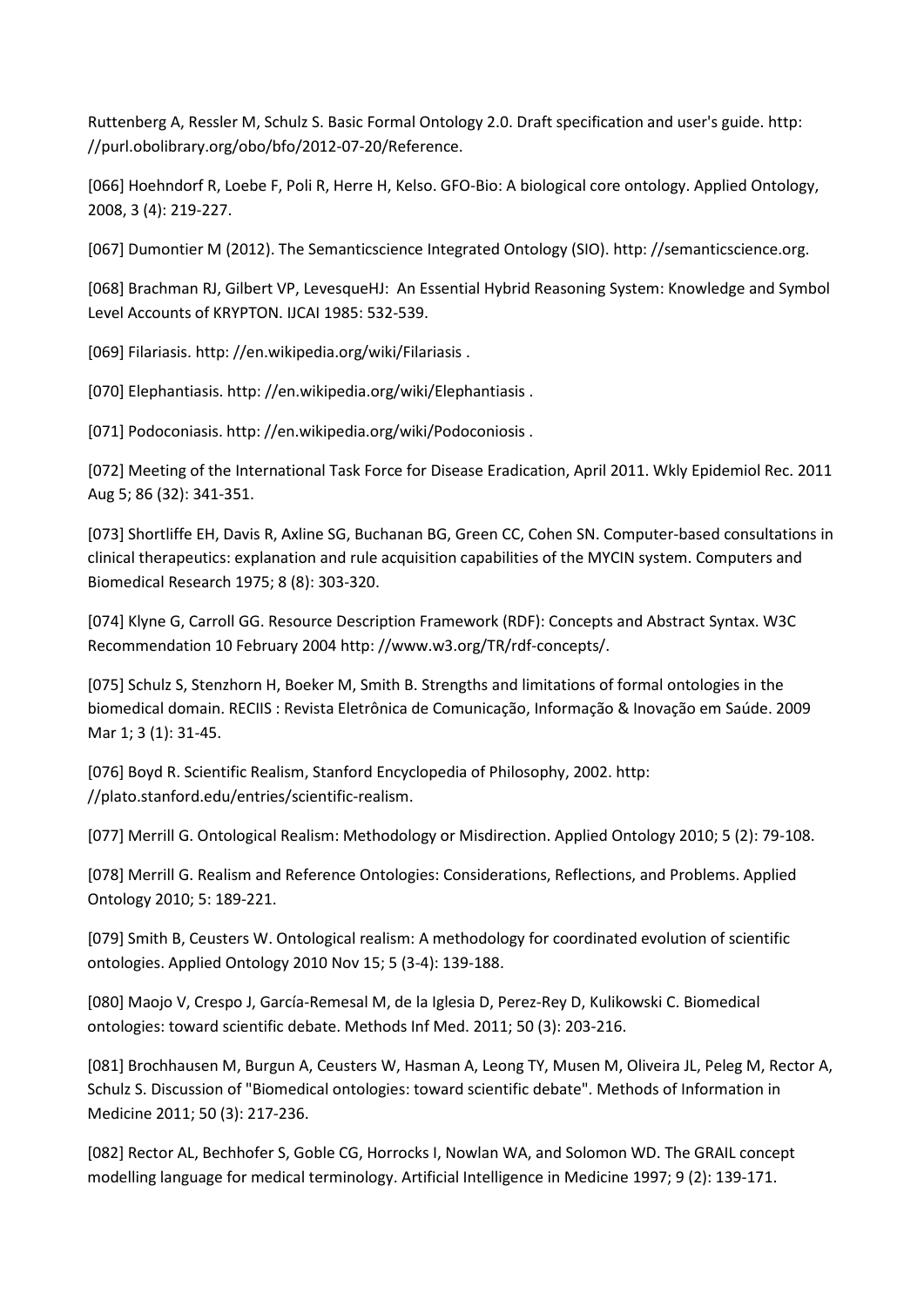[083] Hermit OWL reasoner. http: //www.hermit-reasoner.com/.

[084] Sirin E, Parsia B, Cuenca Grau B, Kalyanpur A, Katz Y. Pellet: A Practical OWL DL Reasoner. Journal of Web Semantics 2007; 5 (2): 51-53.

[085] Tsarkov D, Horrocks I. FaCT++ Description Logic Reasoner: System Description. Proceedings of the Third International Joint Conference on Automated Reasoning, 8, 2006, Heidelberg: Springer, 2006: 292- 297.

[086] Horridge M, Drummond N, Goodwin J, Rector A, Stevens R, Wang H. The Manchester OWL Syntax. Proc. of the OWLED Workshop: Experiences and Directions 2006, 11, 2006. http: //ftp.informatik.rwth-aachen.de/Publications/CEUR-WS/Vol-216.

[087] W3C OWL working group. OWL 2 Web Ontology Language, Document Overview. W3C Recommendation 11 December 2012 http: //www.w3.org/TR/owl2-overview/.

[088] Krieger HU. Where temporal description logics fail: representing temporally-changing relationships. KI 2008: Advances in Artificial Intelligence, Lecture Notes in Artificial Intelligence 5243: 249-257, Springer, 2008.

[089] Zamborlini V, Guizzardi G: On the Representation of Temporally Changing Information in OWL. EDOCW 2010: 283-292.

[090] Noy N, Rector A. Defining N-ary Relations on the Semantic Web. W3C Working Group Note 12 April 2006. http: //www.w3.org/TR/swbp-n-aryRelations/.

[091] Grewe N. A generic reification strategy for n-ary relations in DL. 2nd Workshop of Ontologies in Biomedicine and Life Sciences (OBML), Mannheim, 9.-10.9. 2010: http: //www.bioontology.org/node/628.

[092] Basic Formal Ontology (BFO). http: //code.google.com/p/bfo/.

[093] Schulz S (2012). BioTop-A Top-Domain Ontology for the Life Sciences. http: //purl.org/biotop.

[094] Röhl J, Jansen L. Representing Dispositions. Journal of Biomedical Semantics 2011; 2 (Suppl. 4), S4 (9. August 2011). http: //www.jbiomedsem.com/content/2/S4/S4.

[095] Baader F, Peñaloza R, Suntisrivarporn B. Pinpointing in the Description Logic EL. Proceedings of the DL 2007 International Workshop on Description Logics (DL2007), Edited by Diego Calvanese et al. http: //ceurws.org/Vol-250/.

[096] Baader F, Litz C, Suntisrivarporn B. CEL - A Polynomial-time Reasoner for Life Science Ontologies. Proceedings of the International Joint Conference on Automated Reasoning, 8, 2006, Heidelberg: Springer, 2006, 287-291.

[097] Rector A. Barriers, approaches and research priorities for integrating biomedical ontologies, 2008. http://www.semantichealth.org/DELIVERABLES/SemanticHEALTH\_D6\_1.pdf.

[098] Fellbaum C (Ed.). WordNet: An Electronic Lexical Database. Cambridge: MIT Press, 1998.

[099] Kless D, Milton SK, Kazmierczak E. Relationships and relata in ontologies and thesauri: Differences and similarities. Applied Ontology 7 (4): 401-428 (2012).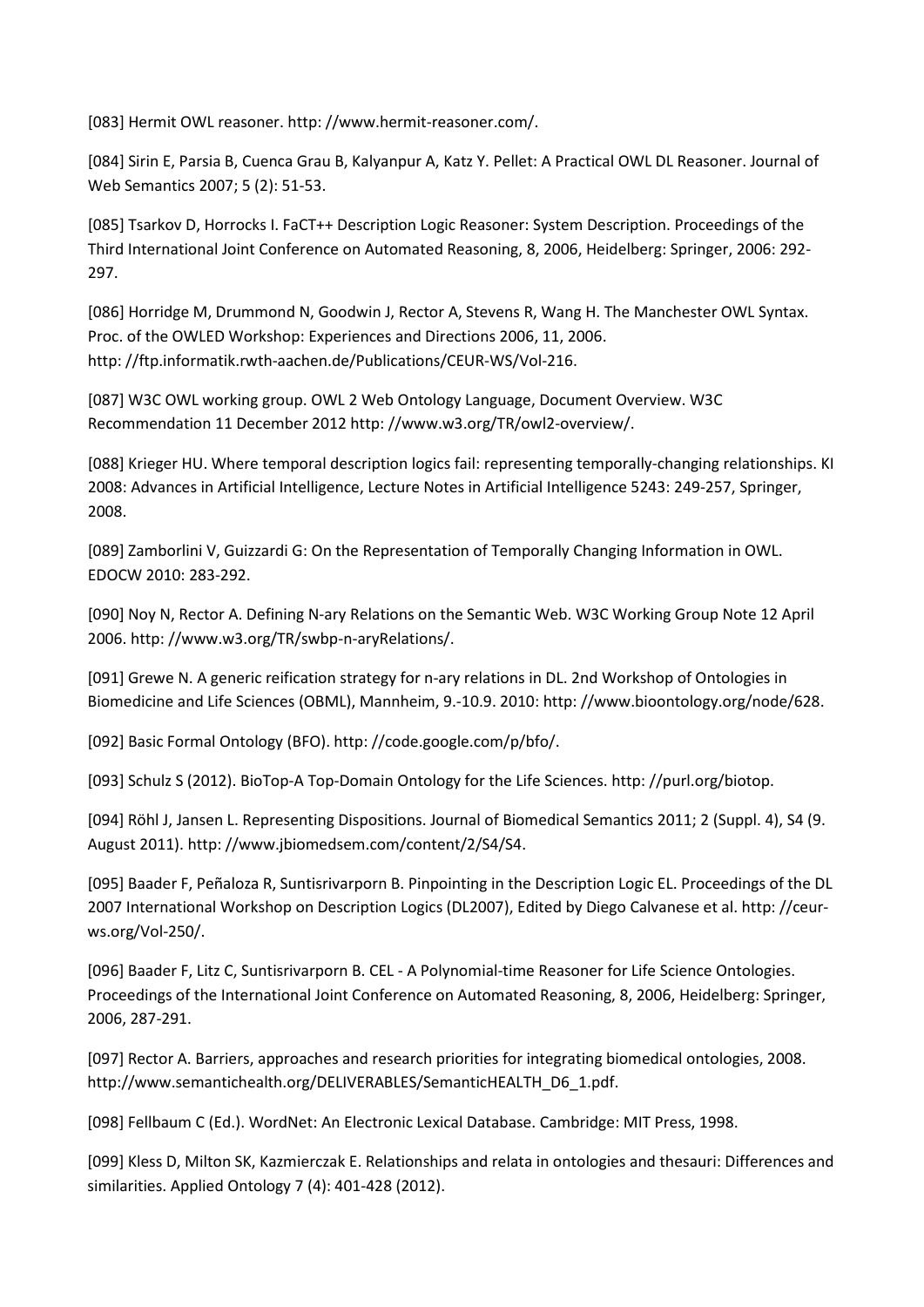[100] Soualmia LF, Golbreich C, Darmoni S. Representing the MeSH in OWL: Towards a Semi-Automatic Migration. Workshop on Formal Biomedical Knowledge Representation (KR-MED), 7, 2004: 81-87.

[101] Schulz S, Schober D, Tudose I, Stenzhorn H.The Pitfalls of Thesaurus Ontologization-the Case of the NCI Thesaurus. AMIA Annual Symposium Proceedings 2010 Nov 13; 2010: 727-731.

[102] Schulz S, Hahn U. Medical knowledge reengineering-converting major portions of the UMLS into a terminological knowledge base. International Journal of Medical Informatics, 2001; 64 (2-3): 207-221, 2001.

[103] Kless D, Jansen L, Lindenthal J, Wiebensohn J. A method for re-engineering a thesaurus into an ontology. Donnelly M, Guizzardi G (eds.), Formal Ontology and Information Systems (FOIS 2012), Amsterdam: IOS 2012 (Frontiers in Artificial Intelligence and Applications 239), 133-146.

[104] Neuhaus F, Smith B. Modelling Principles and Methodologies. Relations in anatomical ontologies. In Burger A, Davidson D, Baldock R (eds.): Anatomy Ontologies for Bioinformatics: Principles and Practice, 2007.

[105] Schulz S, Hahn Schulz S, Hahn U. Towards the ontological foundations of symbolic biological theories. Artificial Intelligence in Medicine 2007 Mar; 39 (3): 237-250 .

[106] UNIPROT (Universal Protein Resource Consortium). UniProt Protein Knowledgebase, 2013. http: //www.uniprot.org.

[107] Noy NF, McGuinness DL. Ontology Development 101: A Guide to Creating Your First Ontology. 2001, Technical Report, http: //ce.sharif.edu/~daneshpajouh/ontology/ontology-tutorial-noy-mcguinness.pdf.

[108] Schulz S, Karlsson D. Records and situations. Integrating contextual aspects in clinical ontologies. In: Shah N, Sansone SA, Stephens R; Soldatova L eds. The 14th Annual Bio-Ontologies Meeting. Vienna, Austria: ISCB 2011. 49-52.

[109] SemanticHealthNet Network of Excellence. http: //www.semantichealthnet.eu/ .

[110] Martínez-Costa C, Schulz S Ontology-based reengineering of the SNOMED CT context hierarchy. Manuscript under review at AIME 2013.

[111] Stevens R. Higher Order Knowledge in Ontologies. Ontogenesis Blod, May 2011. http://ontogenesis.knowledgeblog.org/1080

[112] Schulz S, Rector A, Rodrigues JM, Spackman K. Competing interpretations of disorder codes in SNOMED CT and ICD. AMIA Annu Symp Proc. 2012; 2012: 819-827.

[113] Rector AL. Defaults, Context, and Knowledge: Alternatives for OWL-Indexed Knowledge Bases. Pacific Symposium on Biocomputing 2004: 226-237.

[114] Hoehndorf R, Loebe F, Kelso J and Herre H. Representing default knowledge in biomedical ontologies: application to the integration of anatomy and phenotype ontologies. BMC Bioinformatics 2007, 8: 377.

[115] Rector AL, Stevens R, Drummond N. What Causes Pneumonia? The Case for a Standard Semantics for "may" in OWL. OWLED: OWL - Experiences and Directions, 26-27 October 2008, Karlsruhe.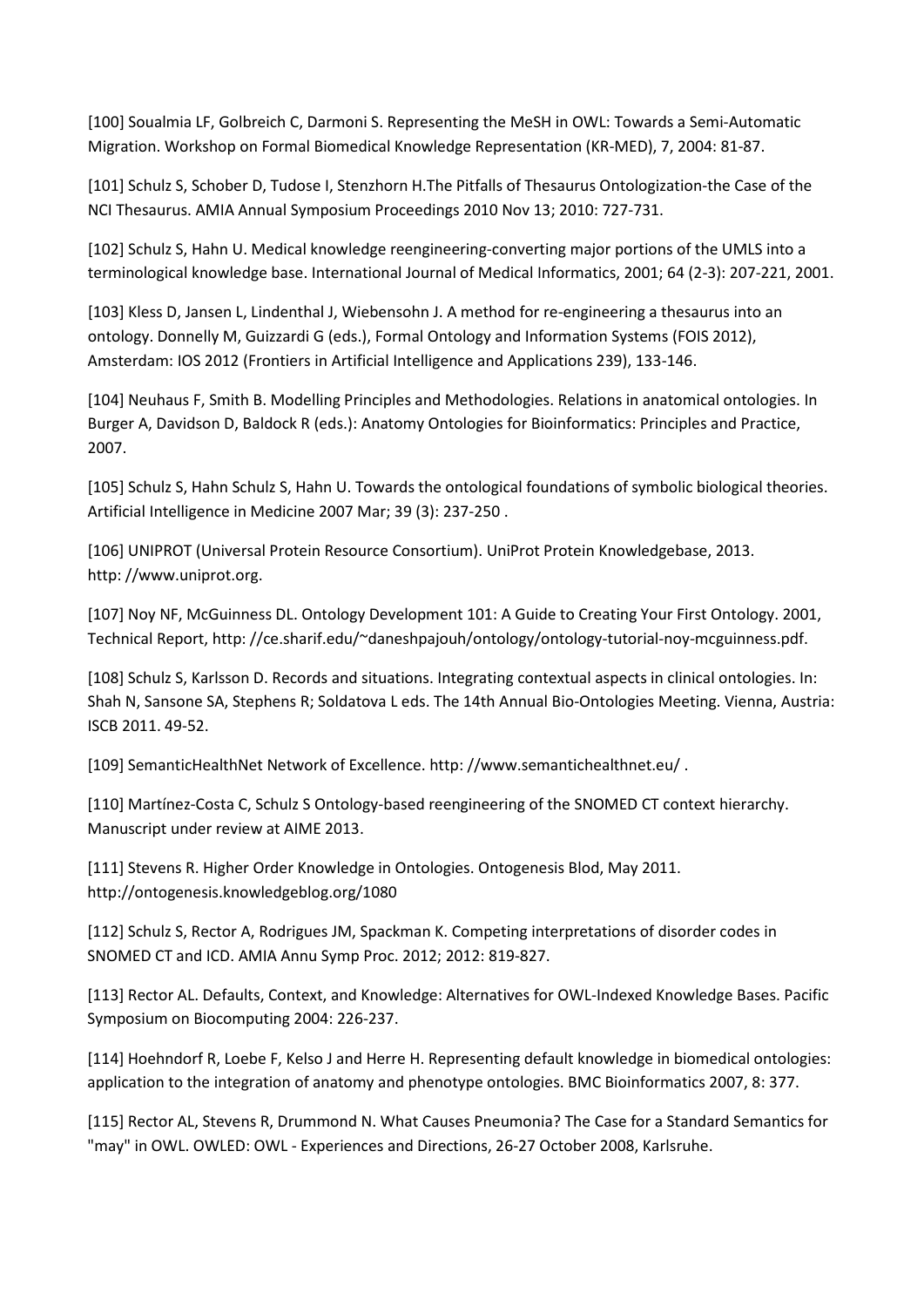[116] Schulz, S; Cornet, R; Spackman, K. Consolidating SNOMED CT's ontological commitment. Applied ontology, 2011; 6: 1-11.

[117] Jansen L. "On Ascribing Dispositions", in: Max Kistler, Bruno Gnassounou (Eds.), Dispositions and Causal Powers, Aldershot: Ashgate 2007: 161-177.

[118] Hastings, J; Steinbeck, C, Jansen, L; Schulz, J. Substance concentrations as conditions for the realization of dispositions. CEUR Workshop Proceedings: KR-MED 2010-Semantic Applications in Life Sciences. Proceedings of the 4th International Workshop on Formal Biomedical Knowledge Representation, hosted by Bio-Ontologies 2010; July 9-10, 2010; Boston, MA, USA.

[119] Guarino N. Avoiding IS-A Overloading: The Role of Identity Conditions in Ontology Design. International Conference on Spatial Information Theory: Cognitive and Computational Foundations of Geographic Information Science, Proceedings, 1999: 221-234.

[120] Welty C, Guarino N. Supporting ontological analysis of taxonomic relationships, Data & Knowledge Engineering 2001; 39 (1): 51-74.

[121] Reiter R. A logic for default reasoning. Artificial Intelligence 1980; 13: 81-132.

[122] Minsky M. A Framework for Representing Knowledge. MIT-AI Laboratory Memo 306, June, 1974. http: //web.media.mit.edu/~minsky/papers/Frames/frames.html.

[123] Kifer M, Lausen G. F-logic: a higher-order language for reasoning about objects, inheritance, and scheme. ACM SIGMOD Record. 2, 1989; 134-146.

[124] Koller D, Levy A, Pfeffer A. P-classic: A tractable probabilistic description logic. Proceedings of AAAI-1997: 390-397.

[125] Klinov P. Pronto: A Non-monotonic Probabilistic Description Logic Reasoner. Proc. of the European Semantic Web Conference, 6, 2008. Heidelberg: Springer, 2008; 822-826.

[126] Quillian MR. Word concepts: A theory and simulation of some basic semantic capabilities. Syst. Res. 1967; 12: 410-430.

[127] Lindberg C. The Unified Medical Language System (UMLS) of the National Library of Medicine. J Am Med Rec Assoc. 1990 May; 61 (5): 40-42.

[128] Pauker SG, Gorry GA, Kassirer JP, Schwartz WB. Towards the simulation of clinical cognition. Taking a present illness by computer. Am J Med. 1976 Jun; 60 (7): 981-996.

[129] Nardon FB, Moura LA. Knowledge sharing and information integration in healthcare using ontologies and deductive databases. Stud Health Technol Inform. 2004; 107 (Pt 1): 62-66.

[130] Racoceanu D, Lacoste C, Teodorescu R, Vuillemenot N. A Semantic Fusion Approach Between Medical Images and Reports Using UMLS. 3rd Asia Information Retrieval Symposium. 2006: 460-475.

[131] Munn K, Smith B, eds. Applied Ontology. An Introduction, Frankfurt am Main: Ontos, 2008.

[132] Cimino JJ. Desiderata for controlled medical vocabularies in the twenty-first century. Methods Inf Med. 1998 Nov; 37 (4-5): 394-403.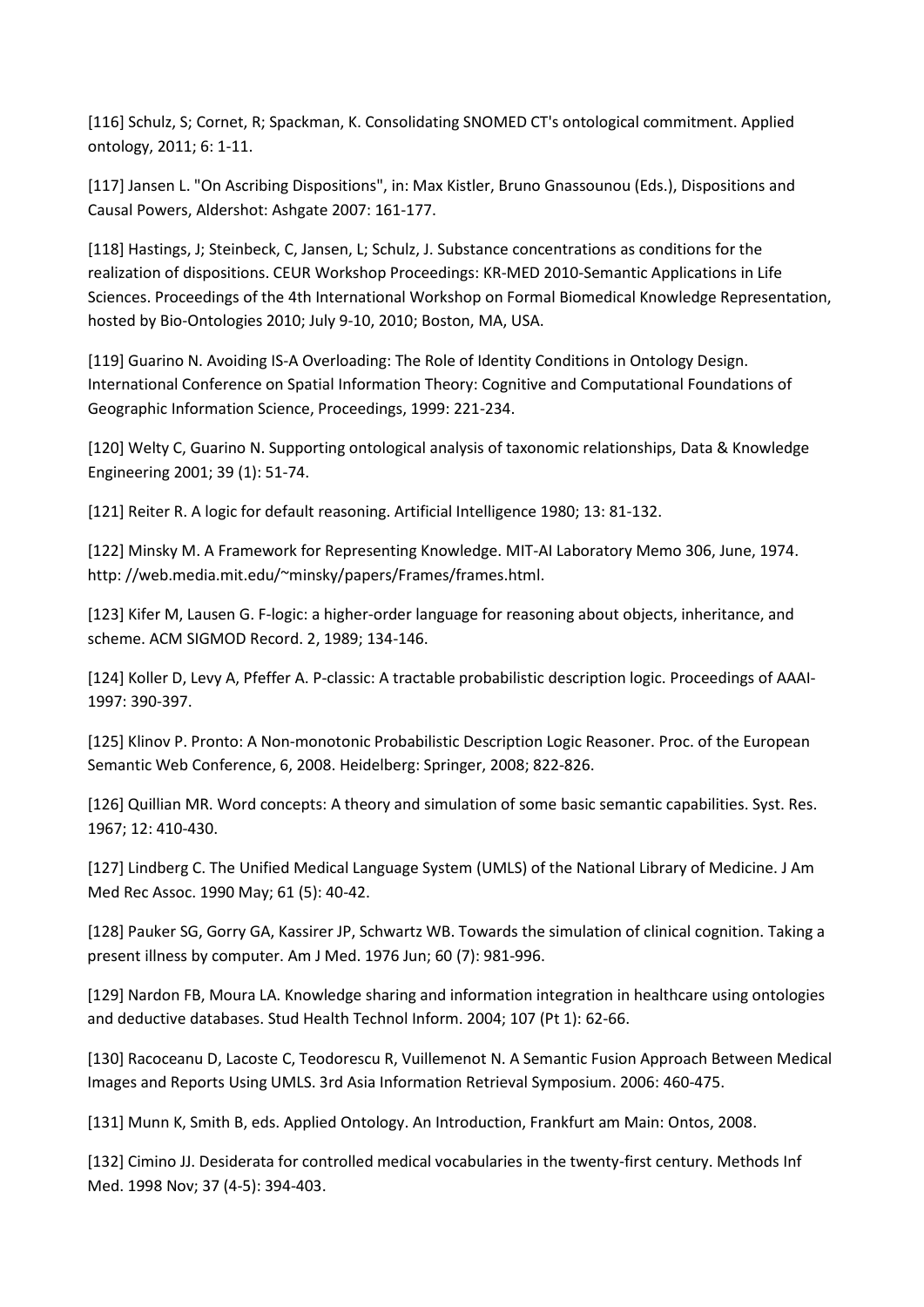[133] Jansen J, Schulz S. The Ten Commandments of Ontological Engineering. Proceedings of the 3rd Workshop of Ontologies in Biomedicine and Life Sciences (OBML), Berlin, 06.-07.10. 2011, www.ontomed.de/obml/ws2011/obml2011report.pdf.

[134] Schober D, Smith B, Lewis SE, Kusnierczyk W, Lomax J, Mungall C, Taylor CF, Rocca-Serra P, Sansone SA. Survey-based naming conventions for use in OBO Foundry ontology development. BMC Bioinformatics. 2009 Apr 27; 10: 125.

[135] Welty CA. Are Upper-Level Ontologies Worth the Effort? Proceedings of the Eights International Conference on Principles and Knowledge Representation and Reasoning (KR-02), 2002, 632.

[136] Schulz S, Spackman K, James A, Cocos C, Boeker M. Scalable representations of diseases in biomedical ontologies. Journal of Biomedical Semantics. 2011 May 17; 2 Suppl 2: S6.

[137] Bodenreider O, Smith B, Burgun A. The Ontology-Epistemology Divide: A Case Study in Medical Terminology. Proceedings of FOIS 2004. Amsterdam: IOS.

[138] Ingenerf J and Linder R. Assessing applicability of ontological principles to different types of biomedical vocabularies. Meth Inf Med 2009; 48: 459-467.

[139] Cheetham E et al. (2009) Using SNOMED CT in HL7 Version 3; Implementation Guide, Release 1.5, http: //www.ihtsdo.org/fileadmin/user\_upload/doc/tig/hl7/hl7\_terminfo.html.

[140] Garde S, Knaup P, Hovenga E, Heard S. Towards semantic interoperability for electronic health records. Methods Inf Med. 2007; 46 (3): 332-343.

[141] The National Center for Biomedical Ontology. Protégé. http: //protege.stanford.edu/ .

[142] Rector A, Drummond N, Horridge M, Rogers J, Knublauch H, Stevens R, Wang H, Wroe C. OWL Pizzas: Practical Experience of Teaching OWL-DL: Common Errors & Common Patterns, in: Motta E, Shadbolt N, Stutt A, Gibbins N (eds.): Engineering Knowledge in the Age of the Semantic Web, Lecture Notes in Computer Science 2004. Springer Berlin / Heidelberg: 63-81.

[143] Schulz S, Seddig-Raufie D, Grewe N, Röhl J, Schober D, Boeker M, Jansen L (2012). Guideline on Developing Good Ontologies in the Biomedical Domain with Description Logics http: //purl.org/goodod/guideline .

[144] Sackett DL, Straus SE, Richardson WS, Rosenberg W, Haynes RB. Evidence-Based Medicine: How to Practice and Teach EBM. Second edition. 2003, Churchill Livingstone: Edinburgh.

[145] Kitchenham BA, Dybå T, Jørgensen M (2004). Evidence-Based Software Engineering. ICSE '04 Proceedings of the 26th International Conference on Software Engineering: 273-281.

[146] Boeker M, Jansen J, Grewe N, Röhl J, Schober D, Seddig-Raufie D, Schulz S. Effects of Guideline-Based Training on the Quality of Formal Ontologies: A Randomized Controlled Trial. PLOS ONE. Accepted for publication 2013.

[147] Gruninger M, Fox MS. The role of competency questions in enterprise engineering. In: Proceedings of the IFIP WG5, 1994; volume 7, p. 212 http: //www.eil.utoronto.ca/enterprisemodelling/papers/benchIFIP94.pdf.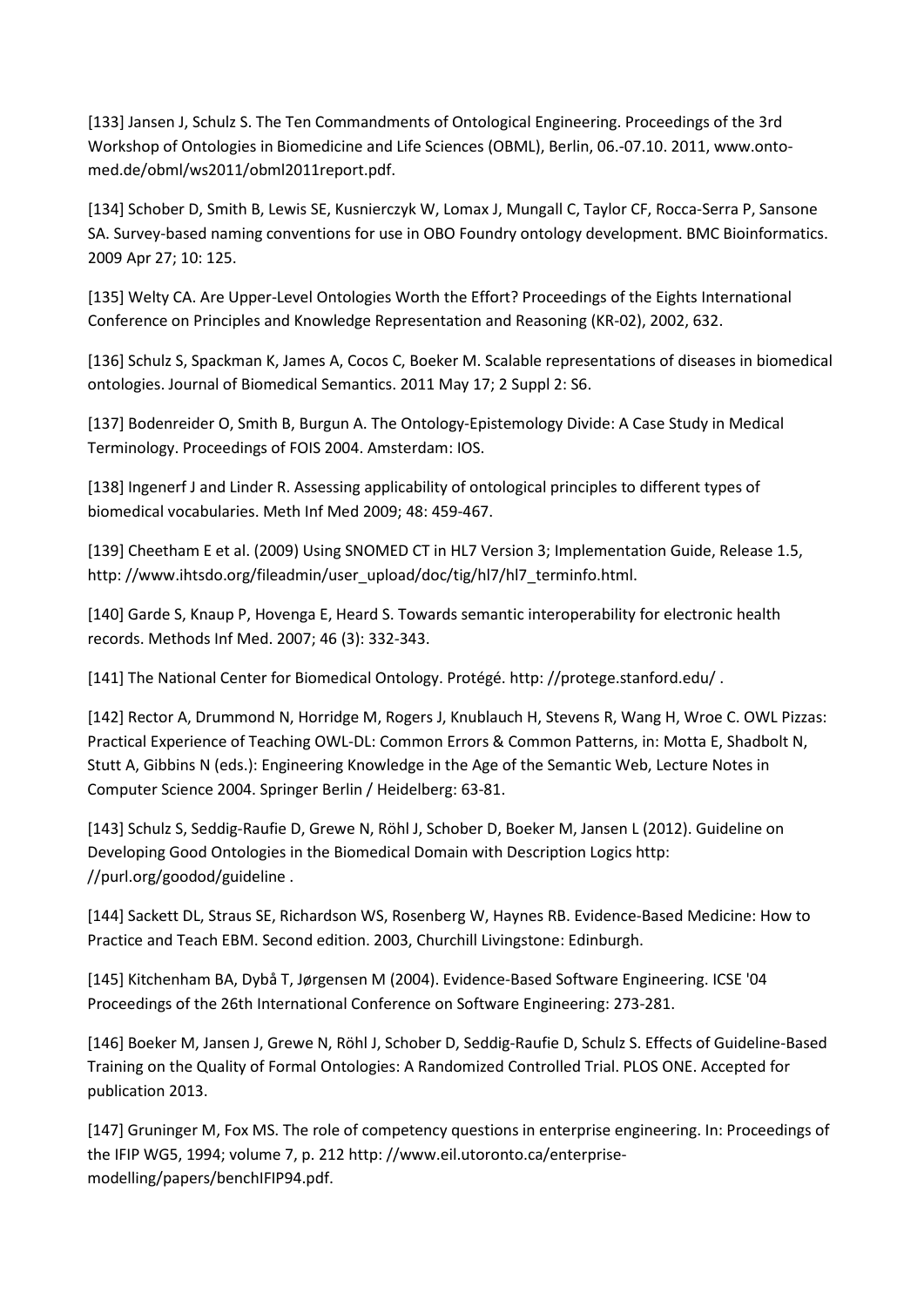[148] Hoehndorf R, Dumontier M, Gkoutos GV. Evaluation of research in biomedical ontologies. Brief Bioinform. 2012 Sep 8.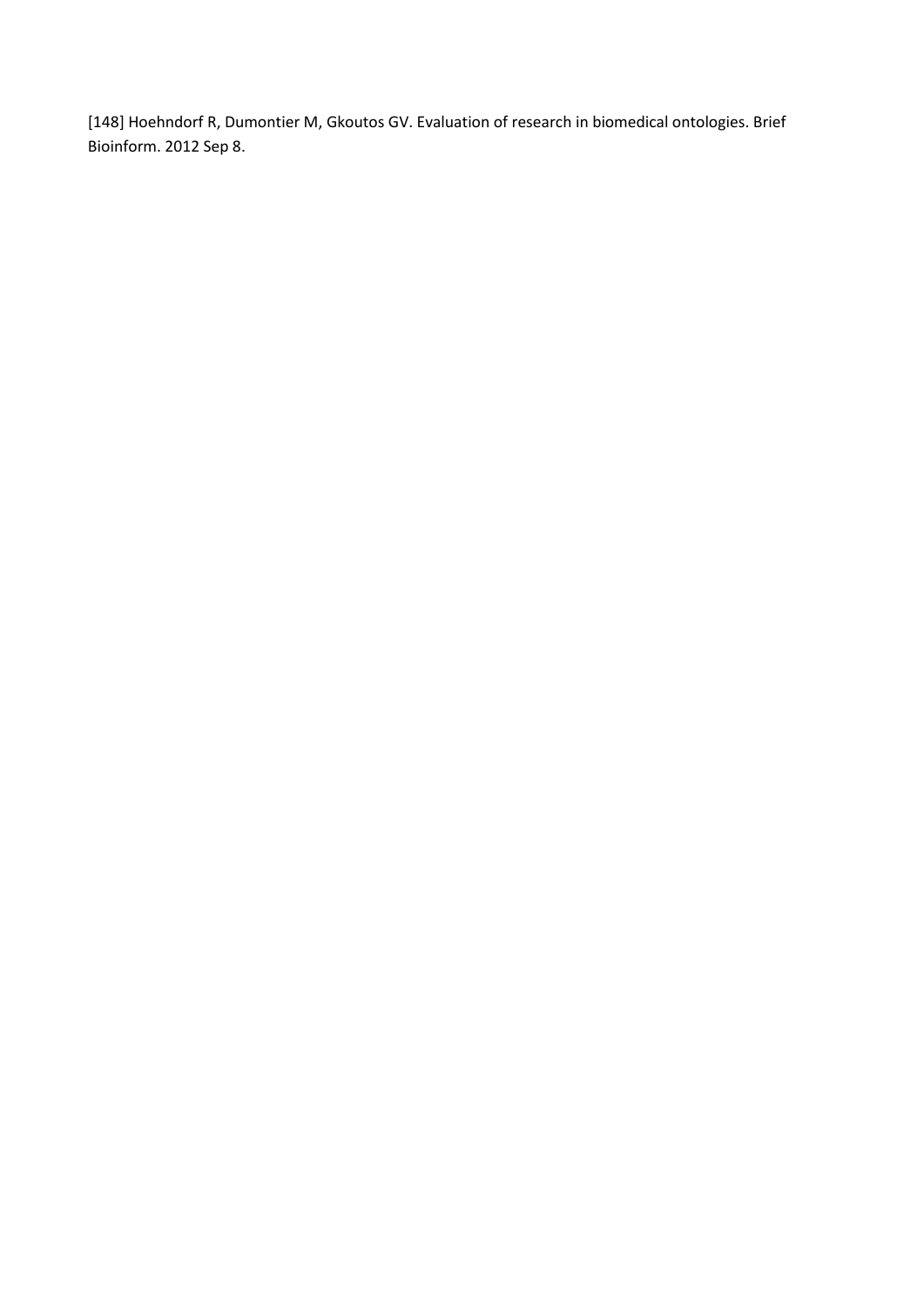

Fig.1 Filariasis: Mircrofilar (left), transmitting insect (centre), severe case of elephantiasis (right). Source: Wikimedia commons